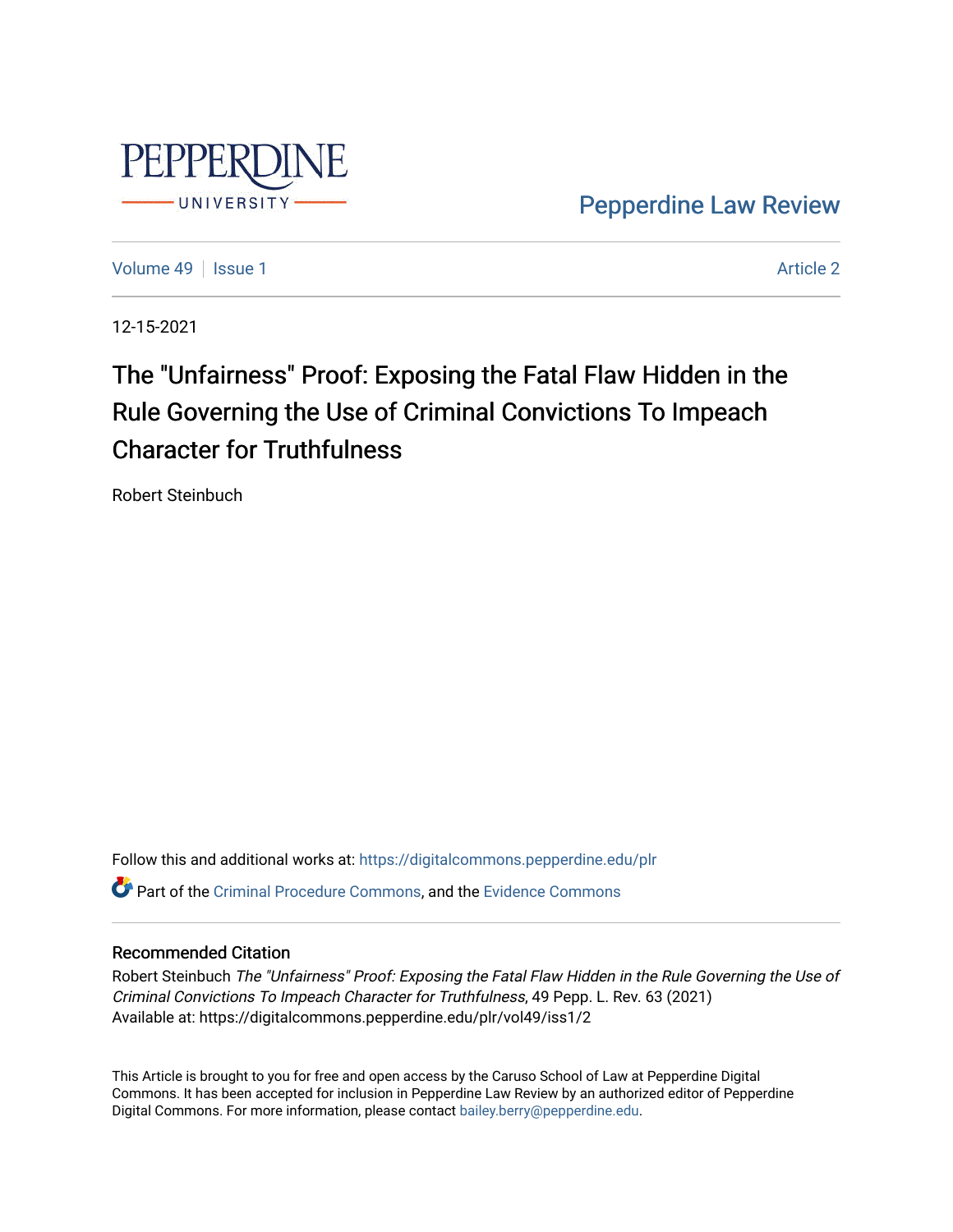# **The "Unfairness" Proof: Exposing the Fatal Flaw Hidden in the Rule Governing the Use of Criminal Convictions To Impeach Character for Truthfulness**

Robert Steinbuch\*

# *Abstract*

*Federal Rule of Evidence 609 (adopted by various states as well) allows for the introduction of certain convictions at trial to impeach the credibility i.e., character for truthfulness—of any witness. The rule bifurcates its requirements between those that apply to criminal defendants—who, in theory, are afforded greater protection throughout the law than are all other participants in trials—and all remaining witnesses. The most important distinction between the standards that apply to these two classes of witnesses is that for prior crimes of criminal defendants to be introduced to impeach their credibility, those wrongdoings must survive a special balancing test spelled out within Rule 609. In contrast, evidence of prior crimes used to assess the character for truthfulness of non-criminal-defendant witnesses is subject to the well-known balancing test found in Rule 403.*

*Critically, commentators, scholars, and courts alike (with one notable judicial distinction) have paid virtually no attention to the actual language of Rule 609's key operating provision applicable to criminal defendants. As written, the rule is not merely more favorable to criminal defendants, as many have easily concluded; it is manifestly inoperable. This crucial flaw in the* 

<sup>\*</sup> Robert Steinbuch is a 2015 Fulbright Scholar and Professor of Law at The University of Arkansas at Little Rock, William H. Bowen School of Law. Professor Steinbuch serves as the Chairman of the Arkansas Advisory Committee to the United States Commission on Civil Rights and is a member of the Arkansas Transparency in Government Group, the Arkansas Freedom of Information Task Force, and the Arkansas Freedom of Information Commission. Professor Steinbuch thanks Professor George Fisher (Stanford Law School), author of EVIDENCE (3d ed. 2013), Professor Paul Shechtman (Columbia Law School), Judge Morris Arnold (United States Court of Appeals for the Eighth Circuit), Professor Eugene Volokh (UCLA Law School), Jared Self, Anne McCarthy, Sarah Devaney, and the very able staff of the *Pepperdine Law Review* for their invaluable contributions. This article was drafted with the off-duty-campus-assignment support (also known as a sabbatical) of the University of Arkansas, Little Rock, William H. Bowen School of Law. © Copyright Robert Steinbuch 2021.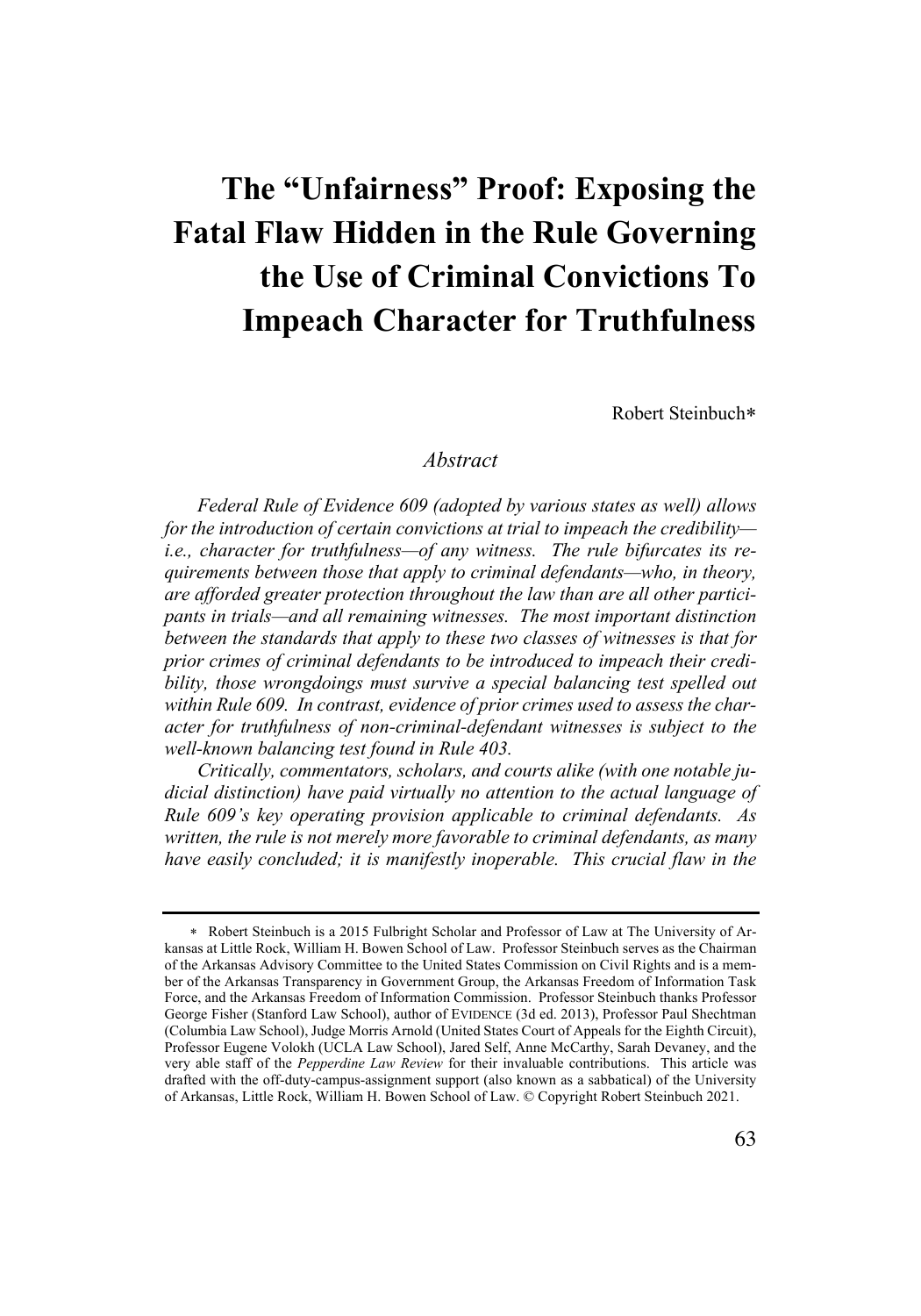[Vol. 49: 63, 2022] *The "Unfairness" Proof* PEPPERDINE LAW REVIEW

*rule has largely been overlooked.*

*After detailing the historical and legislative development of Rule 609, this Article, for the first time: (1) shows that courts have been routinely applying a similitude of Rule 609 that contravenes the express language enacted by Congress, (2) demonstrates, through a Euclidean mathematical proof, that Rule 609, as written, is inoperable against criminal defendants, and (3) evaluates several methods to address this longstanding, overlooked problem with the rule.*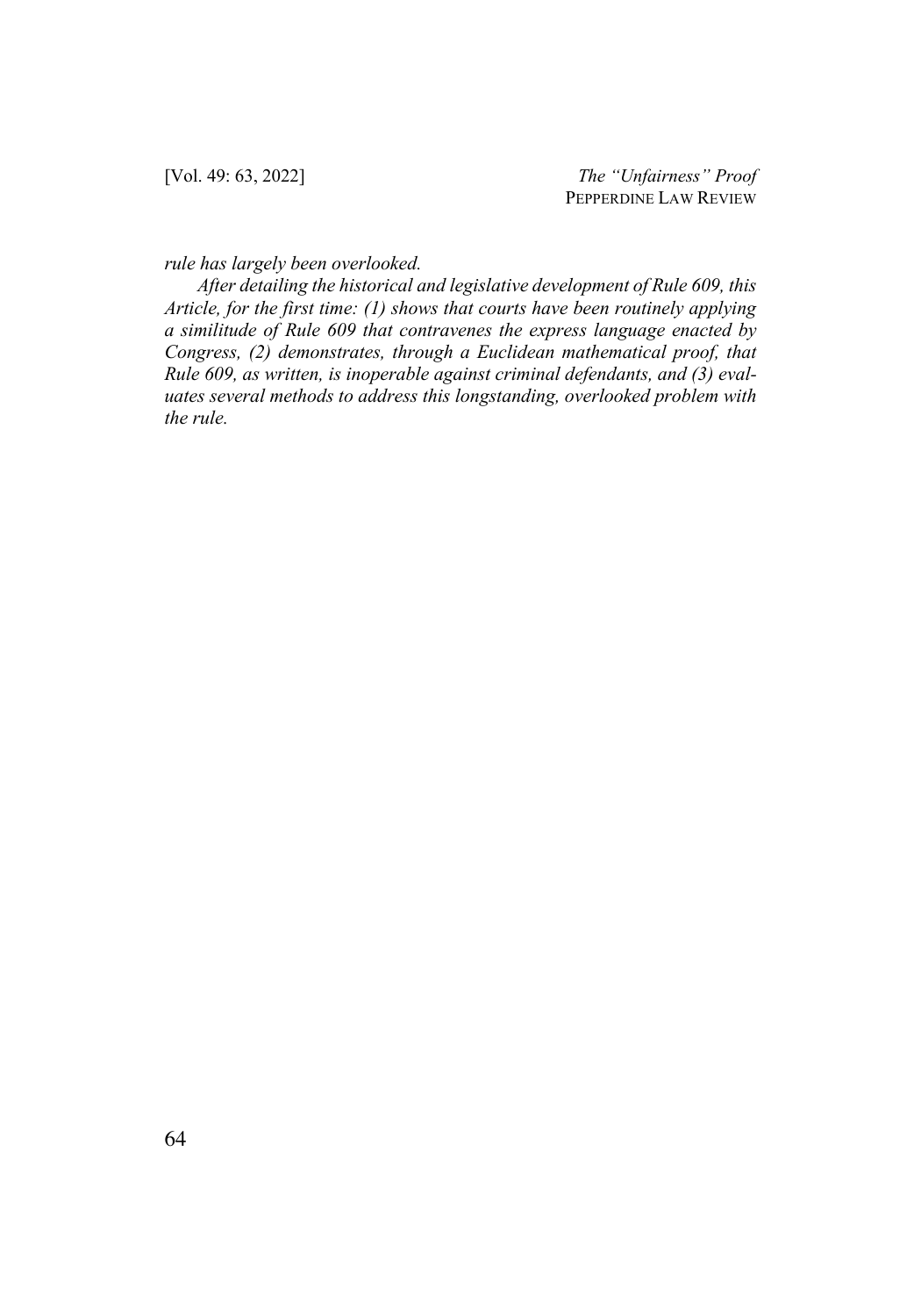# TABLE OF CONTENTS

| ISCUSSION                                                       |  |
|-----------------------------------------------------------------|--|
|                                                                 |  |
|                                                                 |  |
|                                                                 |  |
| B. The Development of Character for Truthfulness Impeachment    |  |
|                                                                 |  |
|                                                                 |  |
|                                                                 |  |
|                                                                 |  |
|                                                                 |  |
| C. Euclidean Proof of the Inoperability of Rule 609 to Criminal |  |
|                                                                 |  |
|                                                                 |  |
|                                                                 |  |
|                                                                 |  |
|                                                                 |  |
|                                                                 |  |
|                                                                 |  |
|                                                                 |  |
|                                                                 |  |
|                                                                 |  |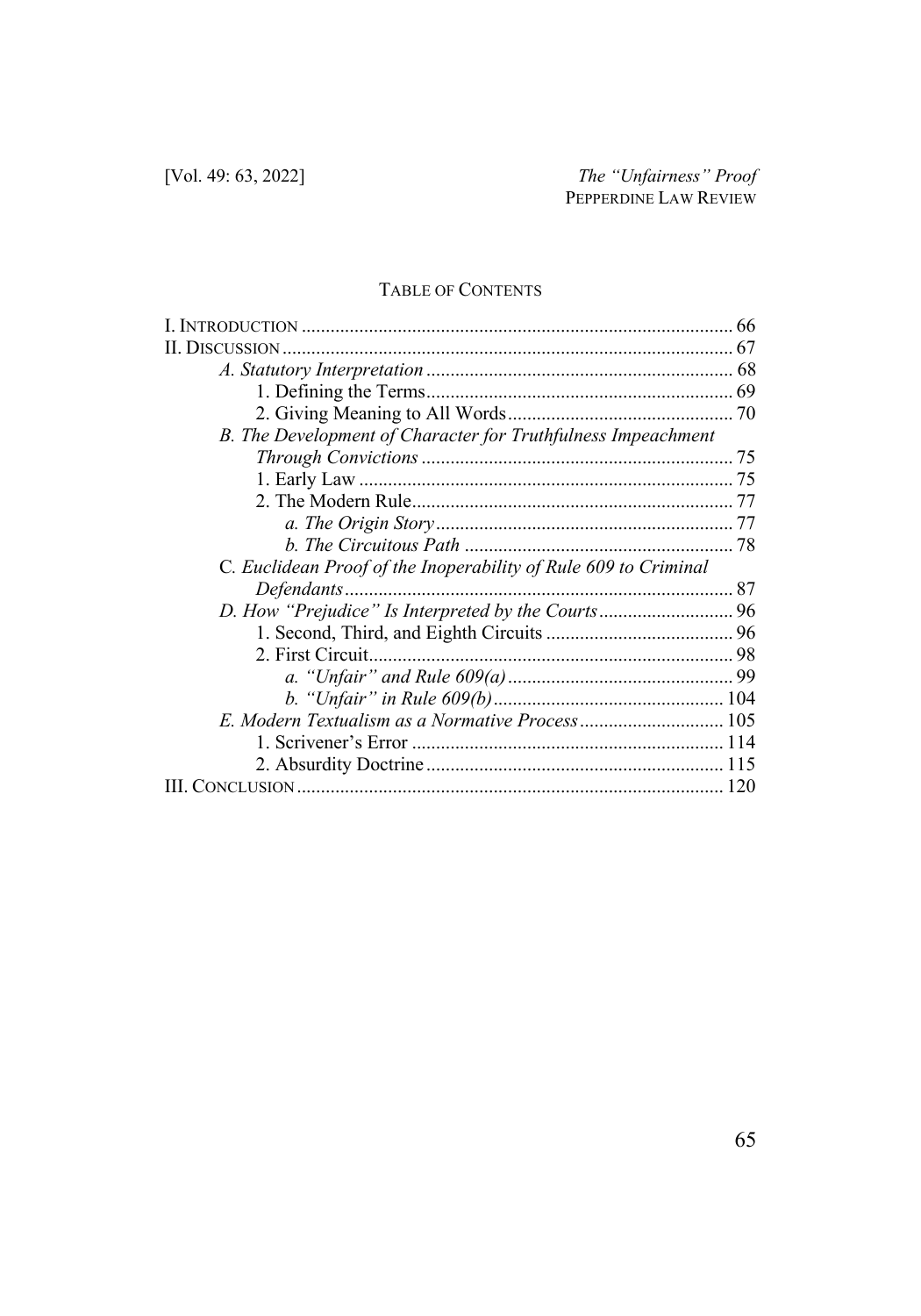#### I. INTRODUCTION

Federal Rule of Evidence 609 (Rule 609), which is mirrored in many states' evidence codes,<sup>1</sup> allows for the introduction of certain convictions at trial to impeach the credibility—i.e., character for truthfulness—of any witness.2 The rule bifurcates its requirements between those that apply to criminal defendants—who, in theory, are afforded greater protection throughout the law than are all other participants in trials—and all remaining witnesses.<sup>3</sup>

Although Rule 609 has been called "the most maligned of any Federal Rule of Evidence,"4 commentators, scholars, and courts (with one notable judicial distinction discussed below) alike have paid little attention to the actual language of its key operating provision.<sup>5</sup> As written, the rule is not merely more favorable to criminal defendants, as it should be; it's manifestly inoperable.6 That notwithstanding, courts generally have been unconsciously applying a judicially created version of the rule that is wholly inconsistent with the language Congress (and many state legislatures)<sup>7</sup> actually enacted.<sup>8</sup>

After detailing the development of Rule  $609$ ,<sup>9</sup> this Article will, for the first time ever: (1) show that courts have been routinely applying a similitude of Rule 609 that contravenes the express language enacted by Congress,  $10(2)$ demonstrate, through a Euclidean mathematical proof, that Rule 609, as

<sup>1.</sup> *See* Anna Roberts, *Conviction by Prior Impeachment*, 96 B.U. L. REV. 1977, 1987 (2016) ("Forty-seven states, along with the District of Columbia, follow the federal government in permitting impeachment of criminal defendants with their criminal records, but of those only seventeen states follow FRE 609 either exactly or very closely.").

<sup>2.</sup> FED. R. EVID. 609 ("The following rules apply to attacking a witness's character for truthfulness by evidence of a criminal conviction . . . .").

<sup>3.</sup> *See id.*

<sup>4.</sup> Ric Simmons, *An Empirical Study of Rule 609 and Suggestions for Practical Reform*, 59 B.C. L.REV. 993, 995 (2018) (presenting data on how Rule 609 operates in practice); *see also* Jeffrey Bellin, *Circumventing Congress: How the Federal Courts Opened the Door to Impeaching Criminal Defendants with Prior Convictions*, 42 U.C. DAVIS L. REV. 289, 292 & n.4 (2008) (explaining the controversy behind Rule 609 and the practice of impeaching testifying defendants with prior convictions).

<sup>5.</sup> *See infra* Section II.D; *see, e.g.*, Simmons, *supra* note 4, at 1035 (emphasis added) ("Rule  $609(a)(1)(B)$  already contains a balancing test, which is ostensibly very favorable to the defendant: prior convictions are only supposed to be admitted if their probative value outweighs their *unfair prejudice*.").

<sup>6.</sup> *See infra* Section II.C.

<sup>7.</sup> *See supra* note 1.

<sup>8.</sup> *See infra* Section II.D.

<sup>9.</sup> *See infra* Section II.B.

<sup>10.</sup> *See infra* Section II.D.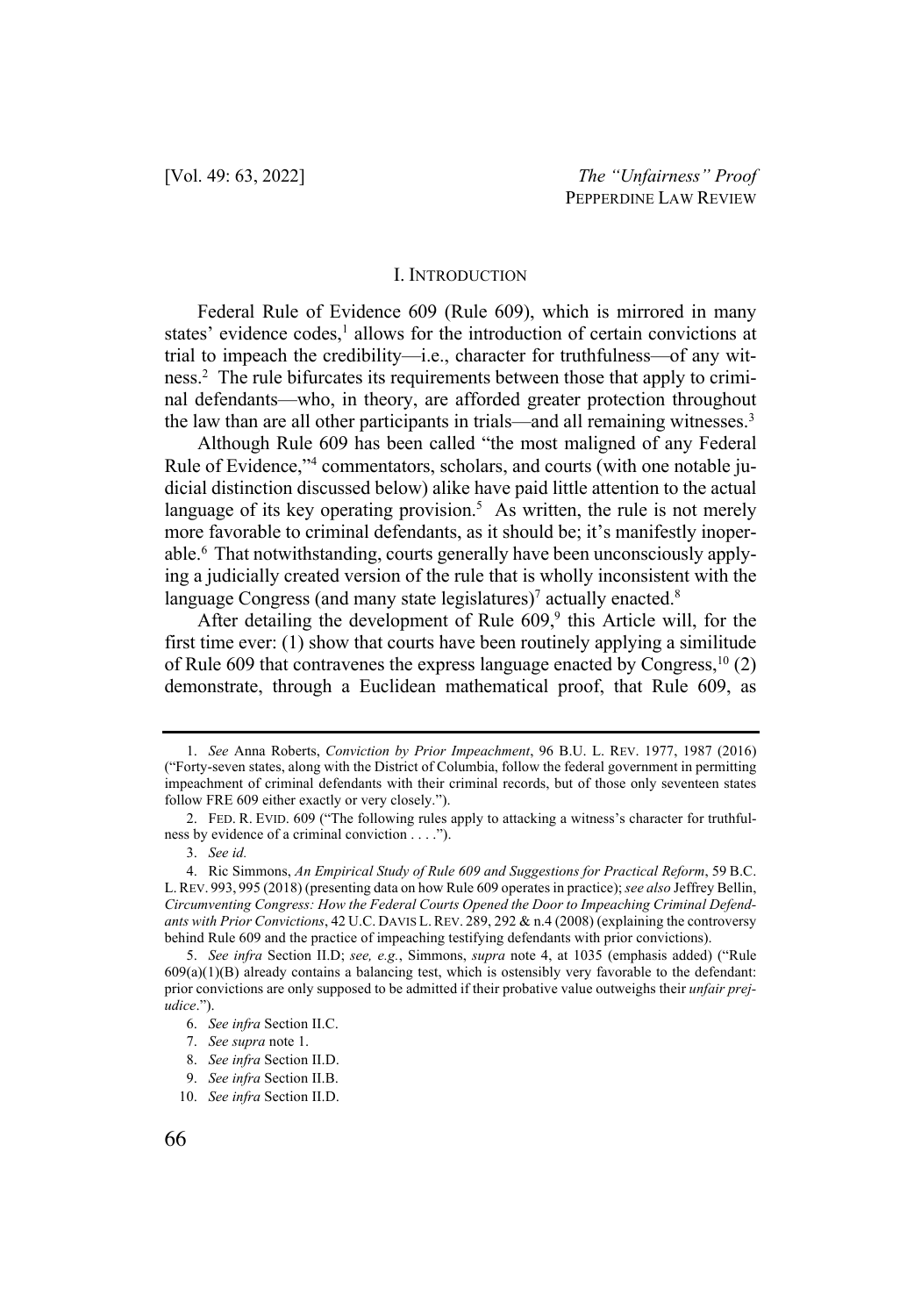written, is inoperable against criminal defendants, $11$  and (3) evaluate several methods to address this until-now overlooked dilemma that has resulted in a near-universal misapplication of the rule, as well as an unrevealed circuit split. $12$ 

I conclude by suggesting that the best solution is one that respects the textualist approach to interpretation: having Congress rewrite the law or live with the consequences of the current version.<sup>13</sup>

#### II. DISCUSSION

Rule 609 is based on the questionable premise—discussed in somewhat greater detail below—that, in considering the credibility (i.e., the general character for truthfulness) of a witness, a jury is entitled to hear about at least some of that witness's prior convictions (if there are any, of course).<sup>14</sup> The philosophical underpinnings of the rule, however, are not the main province of this Article. Rather, the discussion herein is an economic analysis (in the broad sense) of the theoretical application of the rule to criminal defendants.15

Rule 609 reads, in relevant portion, as follows:

(a) In General. The following rules apply to attacking a witness's character for truthfulness by evidence of a criminal conviction: (1) for a crime that, in the convicting jurisdiction, was punishable by death or by imprisonment for more than one year, the evidence: (A) must be admitted, subject to Rule 403, in a civil case or in a criminal case in which the witness is not a defendant; and (B) must be admitted in a criminal case in which the witness is a defendant, if the probative value of the evidence outweighs its *prejudicial effect* to that defendant . . . .16

As illustrated, Rule 609 incorporates a balancing test external to it—from Rule 403—for use when determining whether the prior crimes of a witness

<sup>11.</sup> *See infra* Section II.C.

<sup>12.</sup> *See infra* Section II.E.

<sup>13.</sup> *See infra* Part III.

<sup>14.</sup> *See* Bellin, *supra* note 4, at 292.

<sup>15.</sup> *See infra* Section II.C.

<sup>16.</sup> FED. R. EVID. 609(a)(1)(A)–(B) (emphasis added).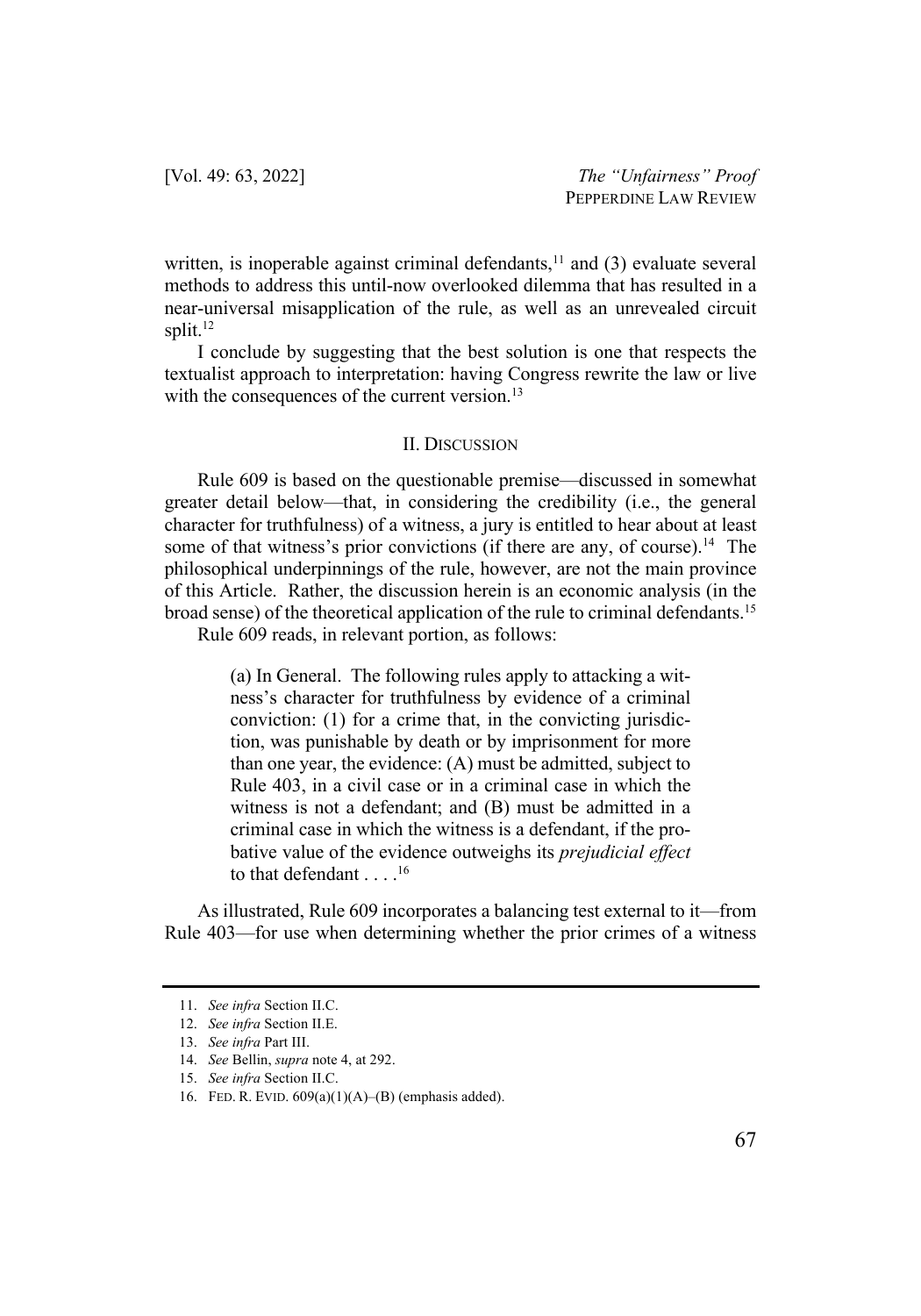who is not a criminal defendant should be admitted at trial.<sup>17</sup> Rule 403 states: "The court may exclude relevant evidence if its probative value is substantially outweighed by a danger of one or more of the following: *unfair prejudice*, confusing the issues, misleading the jury, undue delay, wasting time, or needlessly presenting cumulative evidence."18

In contrast, Rule 609 presents its own (internal) balancing test for criminal defendants.19 Critically, that internal balancing test simply refers to "prejudic<sup>[e]</sup>," while Rule 403 refers to "unfair prejudice."<sup>20</sup> Thus, under Rule 609's terms, the probative value of impeachment evidence regarding a criminal defendant is balanced against *all* prejudice, while the probative value of impeachment evidence regarding all other witnesses is balanced against *unfair* prejudice.<sup>21</sup> Subtlety of the linguistic distinction notwithstanding, that difference is dramatic. $22$ 

#### *A. Statutory Interpretation*

While colloquially "prejudice" equates with "unfairness"—to say the least—like in the context of racism, concluding inconsequential the difference between "prejudice" and "unfair prejudice" in the *Federal Rules of Evidence* (which most states have also adopted)<sup>23</sup> would be quite wrong. In the law of evidence, "prejudice" has a far more specific meaning than in common parlance. Evidence is prejudicial to a party if it simply harms that party's case (and complementarily helps the opposing party's case).<sup>24</sup> Thus, crucially,

<sup>17.</sup> *Id.*

<sup>18.</sup> FED. R. EVID. 403 (emphasis added).

<sup>19.</sup> *See* FED. R. EVID. 609(a)(1)(B).

<sup>20.</sup> *Compare* FED. R. EVID. 609(a)(1)(B) ("[F]or a crime that, in the convicting jurisdiction, was punishable by death or by imprisonment for more than one year, the evidence . . . must be admitted in a criminal case in which the witness is a defendant, if the probative value of the evidence outweighs its prejudicial effect to that defendant . . . ."), *with* FED. R. EVID. 403 ("The court may exclude relevant evidence if its probative value is substantially outweighed by a danger of one or more of the following: unfair prejudice . . . .").

<sup>21.</sup> *See* Bellin, *supra* note 4, at 311. Bellin notes the lack of the modifier "unfair" in Rule 609 but does not argue, as this Article does, that the language excludes prior convictions of a criminal defendant, no matter how probative. *Id.*

<sup>22.</sup> *See infra* Sections II.A–C.

<sup>23.</sup> *See* Kenneth W. Graham, *State Adaptation of the Federal Rules: The Pros and Cons*, 43 OKLA. L. REV. 293, 293 (1990) ("A majority of the states . . . have adopted . . . statutes or court rules that purport to codify the law of evidence along the lines of the Federal Rules.").

<sup>24.</sup> *See* United States v. Rodriguez-Estrada, 877 F.2d 153, 156 (1st Cir. 1989) ("By design, all evidence is meant to be prejudicial; it is only unfair prejudice which must be avoided.").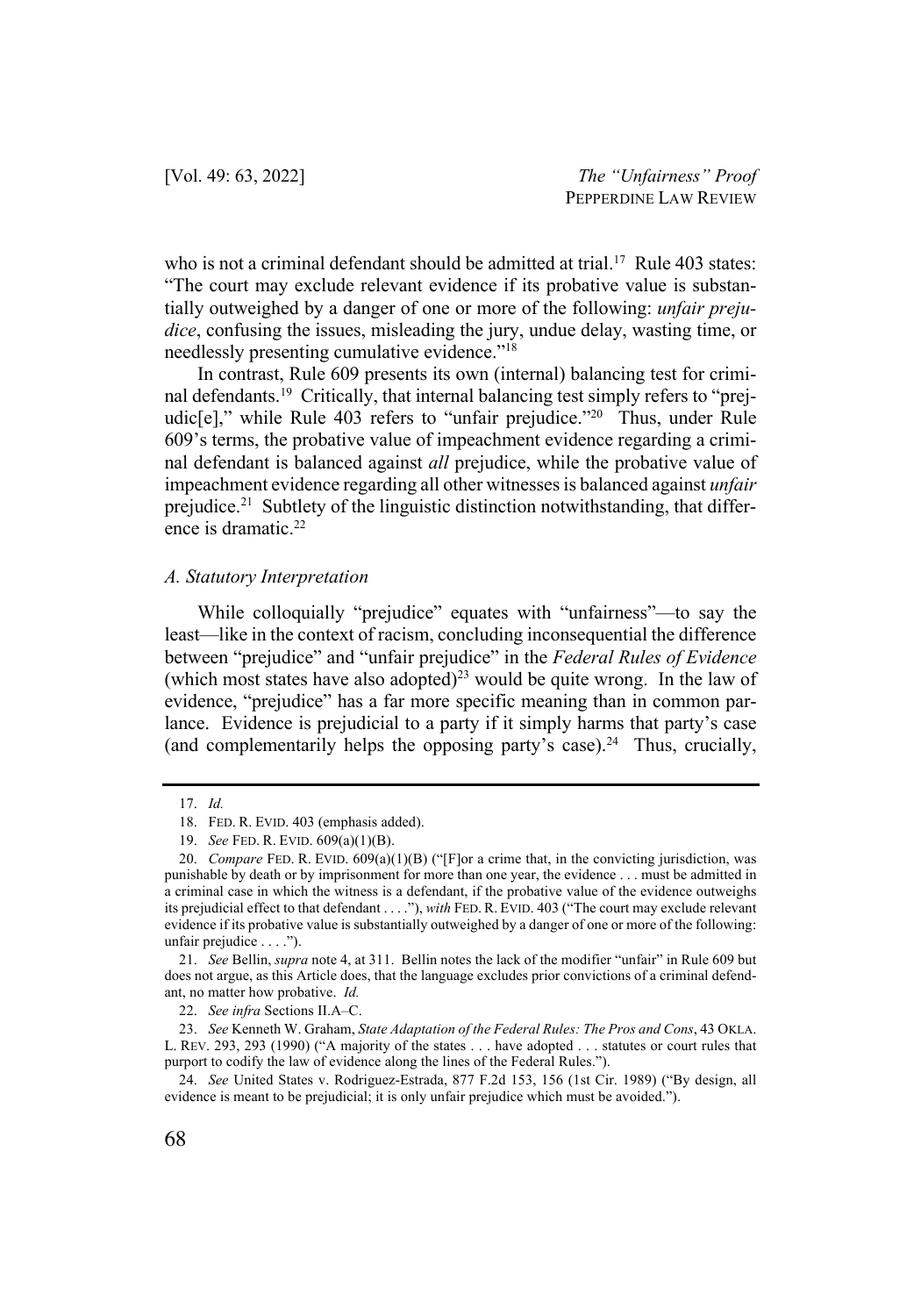prejudice can be proper or improper, fair or unfair, and legitimate or illegitimate.25 This point cannot be overstated and requires careful attention, as the objective definition of this term alone will largely determine the operation of the entire body of evidence law.26

#### 1. Defining the Terms

The archetype of fair prejudice is the "smoking gun," which is aptly damning to the criminal defendant.<sup>27</sup> In this case, the prejudice that the defendant incurs is exactly that which we expect and want.<sup>28</sup> On the other hand, close-up pictures of a victim's bullet-ridden corpse are likely *unfairly* prejudicial, because they offer little additional useful information to a jury beyond the already-known death, while likely inflammatory in a way that could cause jurors to convict the defendant simply because he is the one before them.<sup>29</sup>

As detailed below, the two balancing tests compared herein are, in fact, radically different.<sup>30</sup> First, facially, Rule 609's internal balancing test, required for criminal defendants, gives more weight to the harm to the defendant—i.e., it excludes from the jury's purview more convictions—than does Rule 403's balancing test, which is applicable to all other witnesses. <sup>31</sup> The former excludes a criminal defendant's prior convictions if they exhibit even a scintilla more of the prohibited prejudice than probativeness; the latter excludes the prior convictions of a witness other than a criminal defendant *only if* the convictions exhibit *substantially more* of the prohibited prejudice than probativeness.32

<sup>25.</sup> *See, e.g.*, 2 JACK B. WEINSTEIN & MARGARET A. BERGER, WEINSTEIN'S FEDERAL EVIDENCE § 403.04[1] (2021).

<sup>26.</sup> *See* Hon. Joseph A. Greenaway, Jr., *The Evidence Rules Every New Trial Lawyer Should Know*, 45 LITIGATION 8, 11 (2019) ("Rule 403 is, next to hearsay, the most often cited rule of evidence.").

<sup>27.</sup> *See* William Safire, *The Way We Live Now: 1-26-03: On Language; Smoking Gun*, N.Y. TIMES (Jan. 26, 2003), https://www.nytimes.com/2003/01/26/magazine/the-way-we-live-now-1-26-03-onlanguage-smoking-gun.html (repeating ellipses within original quotation) ("[The] figure of speech meaning 'incontrovertible incrimination' . . . [derives from] an 1893 Sherlock Holmes story, 'The Gloria Scott'[:] . . . 'We rushed into the captain's cabin . . . there he lay with his brains smeared over the chart of the Atlantic . . . while the chaplain stood with a smoking pistol in his hand at his elbow.'").

<sup>28.</sup> *See id.*; Greenaway, *supra* note 26; WEINSTEIN & BERGER, *supra* note 25.

<sup>29.</sup> *See* Greenaway, *supra* note 26.

<sup>30.</sup> *See infra* Section II.C.

<sup>31.</sup> *See* Simmons, *supra* note 4, at 1001.

<sup>32.</sup> *See id.*; *see also* Bellin, *supra* note 4, at 309.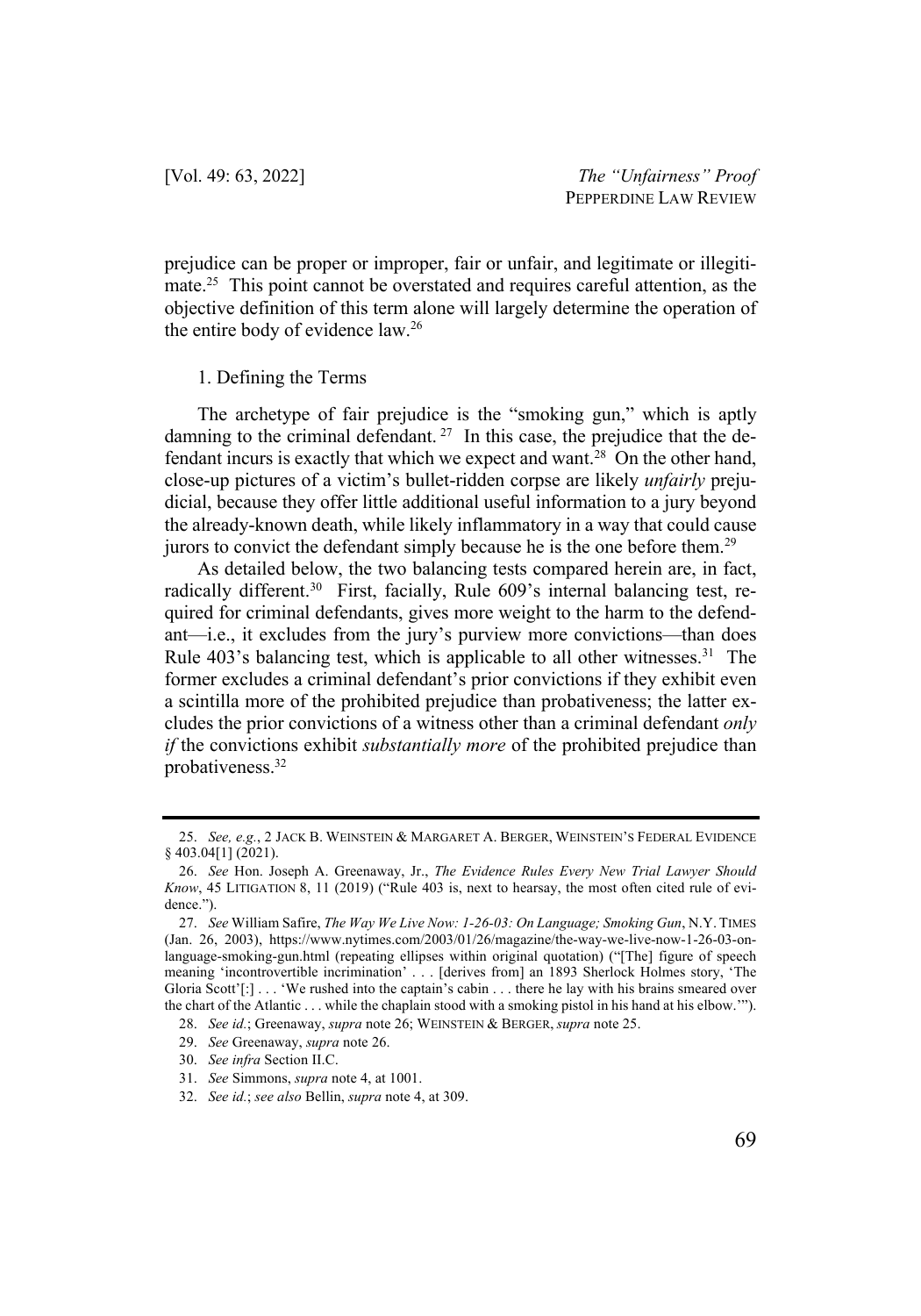Second—and the primary subject of this Article—the specific articulation of the balancing test regarding criminal defendants considers *all* prejudice in the balancing test, rather than just *unfair* prejudice.<sup>33</sup> This articulation, however, produces a result whereby *no* credibility evidence survives the screen of the prejudice filter, making the rule, in fact, nugatory.<sup>34</sup> Adding to this confusion, or more likely because courts have unconsciously recognized this confounding dilemma, federal courts *mostly* have ignored the express language of the rule—choosing to rewrite Congress's words without offering any explanation for this usurpation of the legislative function.<sup>35</sup>

The First Circuit alone has recognized the actual balancing test in Rule 609 as it is written.36 Thus, Rule 609 should apply correctly in Maine, Massachusetts, New Hampshire, Puerto Rico, and Rhode Island.<sup>37</sup> Consequently, there is an unrecognized circuit split between the First Circuit and all other circuits, albeit, as discussed below, the First Circuit opinion has not even impressed lower courts within its own jurisdiction.<sup>38</sup>

#### 2. Giving Meaning to All Words

In considering whether we should view the *Federal Rules of Evidence*'s use of "unfair prejudice" and "prejudicial effect" as referring to the same or different constructs, we must employ core rules of construction used in statutory, constitutional, and other textual interpretation.<sup>39</sup> Two basic maxims apply: First:

Each part or section of a statute should be construed in

<sup>33.</sup> *See* Bellin, *supra* note 4, at 311.

<sup>34.</sup> *See infra* Section II.C.

<sup>35.</sup> *See infra* Section II.D.

<sup>36.</sup> *See* United States v. Tse, 375 F.3d 148, 160 (1st Cir. 2004).

<sup>37.</sup> *About the Court*, U.S. CT. APPEALS FOR FIRST CIR., https://www.ca1.uscourts.gov/about-court (last visited Sep. 11, 2021).

<sup>38.</sup> *See infra* Section II.D. To add even further confusion to the issue, if that is possible, the First Circuit case never applied Rule 609 to the facts of the case, as the issue on appeal didn't so warrant, and therefore, the understanding of the First Circuit seems not to have percolated down to the district courts therein. *See infra* Section II.D.2.

<sup>39.</sup> *See* VALERIE C. BRANNON, CONG. RSCH. SERV., R45153, STATUTORY INTERPRETATION: THEORIES, TOOLS, AND TRENDS 25 (2018) (citation omitted) ("Often, a statutory dispute will turn on the meaning of only a few words. Courts will interpret those words, though, in light of the full statutory context . . . . Over time, courts have created the 'canons of construction' to serve as guiding principles for interpreting statutes.").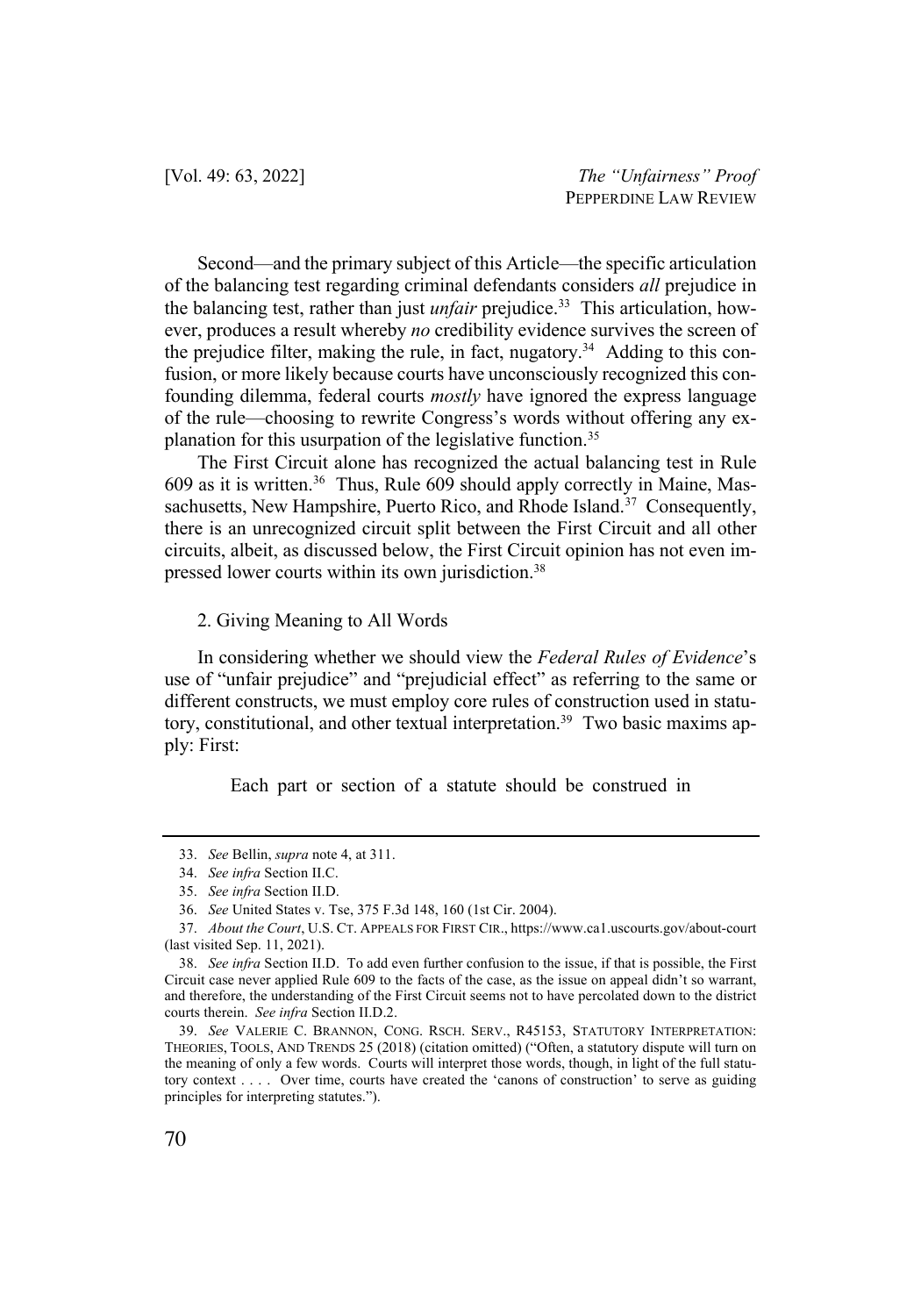connection with every other part or section to produce a harmonious whole . . . . A leading British case found that: To discover the true construction of any particular clause of a statute, the first thing to be attended to, no doubt, is the actual language of the clause itself, as introduced by the preamble; second, the words or expressions which obviously are by design omitted; third, the connection of the clause with other clauses in the same statute, and the conclusions which on comparison with other clauses, may reasonably and obviously be drawn. . . . If the comparison of one clause with the rest of the statute makes a certain proposition clear and undoubted the act must be construed accordingly and ought to be so construed as to make it a consistent whole. If after all it turns out that that cannot be done, the construction that produces the greatest harmony and the least inconsistency is that which ought to prevail. . . . A statutory subsection may not be considered in a vacuum[] but must be considered in reference to the statute as a whole and in reference to statutes dealing with the same general subject matter . . . . Courts strive both to implement the legislature's policy and harmonize all a statute's provisions.40

# Second:

It is an elementary rule of construction that effect must be given, if possible, to every word, clause[,] and sentence of a statute. Courts construe a statute to give effect to all its provisions, so that no part is inoperative or superfluous, void or insignificant, and so that one section does not destroy another, unless a provision is the result of obvious mistake or error. Courts assume that every word, phrase, and clause in a legislative enactment is intended and has some meaning and that none was inserted accidentally. . . . When the legislature uses a term or phrase in one statute or provision but excludes it from another, courts do not imply an intent to include the missing term in that statute or provision where

<sup>40.</sup> 2A NORMAN J. SINGER & SHAMBIE SINGER, SUTHERLAND STATUTORY CONSTRUCTION § 46:5 (7th ed. 2018) (footnotes omitted).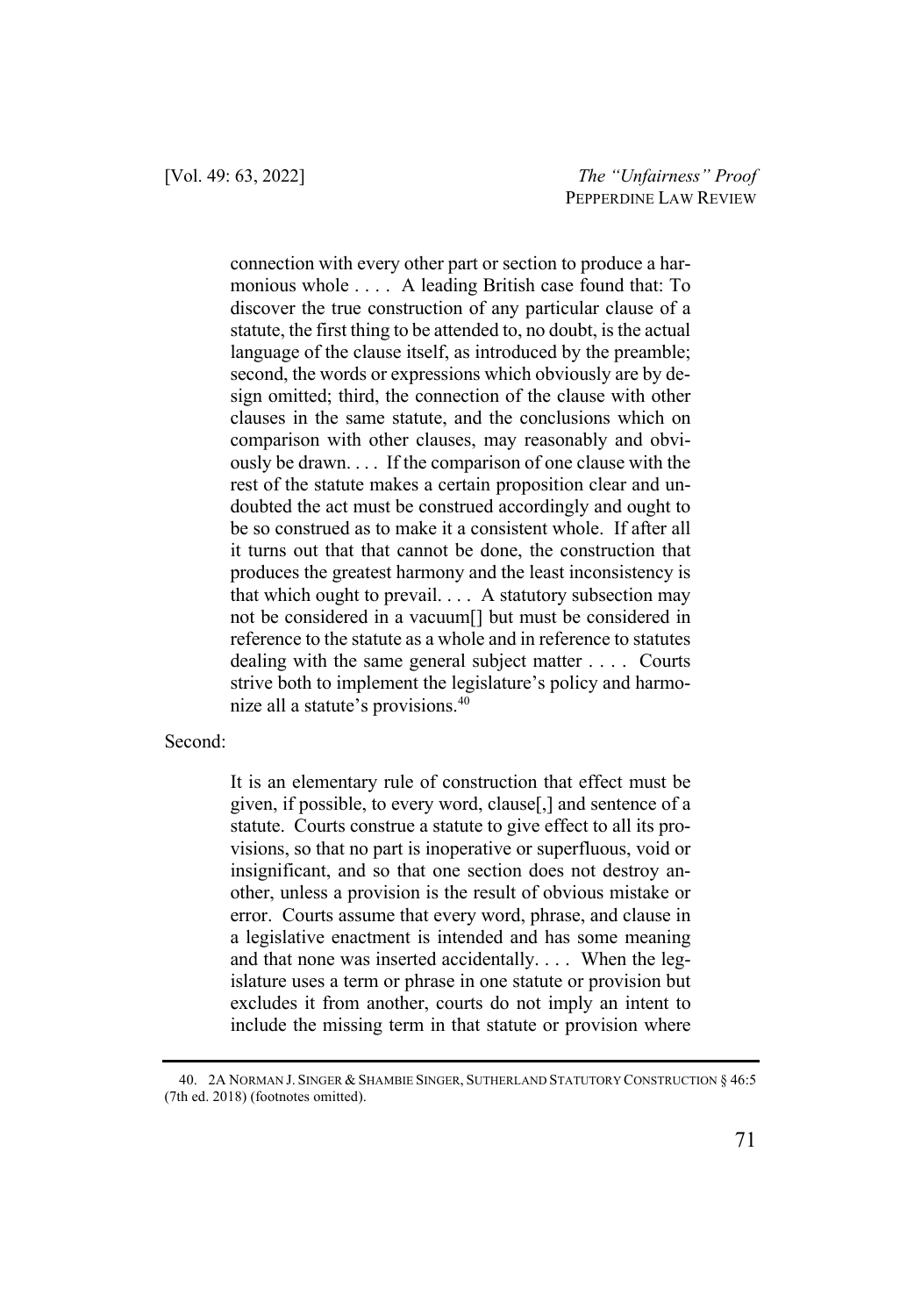the term or phrase is excluded. Instead, omission of the same provision from a similar section is significant to show different legislative intent for the two sections. Courts may disregard words and clauses present in a statute only through inadvertence if such words and clauses, on the basis of other indicia, are repugnant to legislative intent.<sup>41</sup>

Fifth Circuit Judge James Ho, a noted textualist, aptly articulated the seemingly simple but oft-ignored notion that "respect for text forbids us from ignoring text."<sup>42</sup> And creating "surplusage" language violates the most compelling maxims of interpretation elucidated above—that each word in a statute should be read as having meaning,<sup>43</sup> and text must be read as a whole.<sup>44</sup>

The foundational concept underlying these tenets is that the democratic branches make laws and the judicial branch members have no role in imposing their personal policy preferences on outcomes under the guise of interpreting the law.45 Relatedly, the text itself dictates the outcomes of cases, not the

<sup>41.</sup> *Id.* at § 46:6 (footnotes omitted).

<sup>42.</sup> Hewitt v. Helix Energy Sols. Grp., Inc., 983 F.3d 789, 791–92 (5th Cir. 2020), *reh'g en banc granted, opinion vacated*, 989 F.3d 418 (5th Cir. 2021); *id.* at 796 ("[I]t should go without saying that we are governed by the text  $\dots$ .").

<sup>43.</sup> *Id.* at 798 (Ho, J., concurring).

<sup>44.</sup> *Id.* at 799 (second alteration in original) ("[I]t is a bedrock principle of statutory interpretation that 'text[s] must be construed as a whole.'" (quoting ANTONIN SCALIA & BRYAN A. GARNER, READING LAW: THE INTERPRETATION OF LEGAL TEXTS 167 (2012) ("Perhaps no interpretive fault is more common than the failure to follow the whole-text canon, which calls on the judicial interpreter to consider the entire text, in view of its structure and of the physical and logical relation of its many parts."))).

<sup>45.</sup> *See id.* at 797 (quoting Barnhart v. Sigmon Coal Co., 534 U.S. 438, 462 (2002)). Notwithstanding Judge Wiener's dissenting opinion's claimed fidelity to textualism, he seems to show his true colors when he highlights his policy concerns with the majority and concurring opinions: "I fear that the result of the panel majority's opinion will have lasting, negative repercussions, not just on the petroleum industry, but on all industries in this region and in any region that finds the panel majority's opinion persuasive." *Id.* at 803 (Wiener, J., dissenting).Perhaps Judge Wiener's reasoning is related to the fact that he "practiced mineral law for decades," no doubt for the industry that would allegedly suffer the "negative repercussions" of the majority's opinion. *Id.* at 802–03.Indeed, the history of the case is even more curious: Judge Weiner, who dissented from Judge Ho's most recent opinion, initially

side[d] with the majority on these issues. [He] once agreed [with the majority's interpre-

tation of the law]. But now the dissent calls for rehearing en banc. So what's changed? . .

<sup>.</sup> The only change I'm aware of is that an armada of oil industry amici[—the industry for which Judge Wiener had once worked—] now urges us to take this case en banc . . . .

<sup>[</sup>Judge Wiener] openly echoes amici's themes—speaking on behalf of "[t]hose of us who were born, bred, and educated in the 'oil patch.'"

*Id.* at 801 (Ho, J., concurring) (citations omitted). If professional pedigree and personal upbringing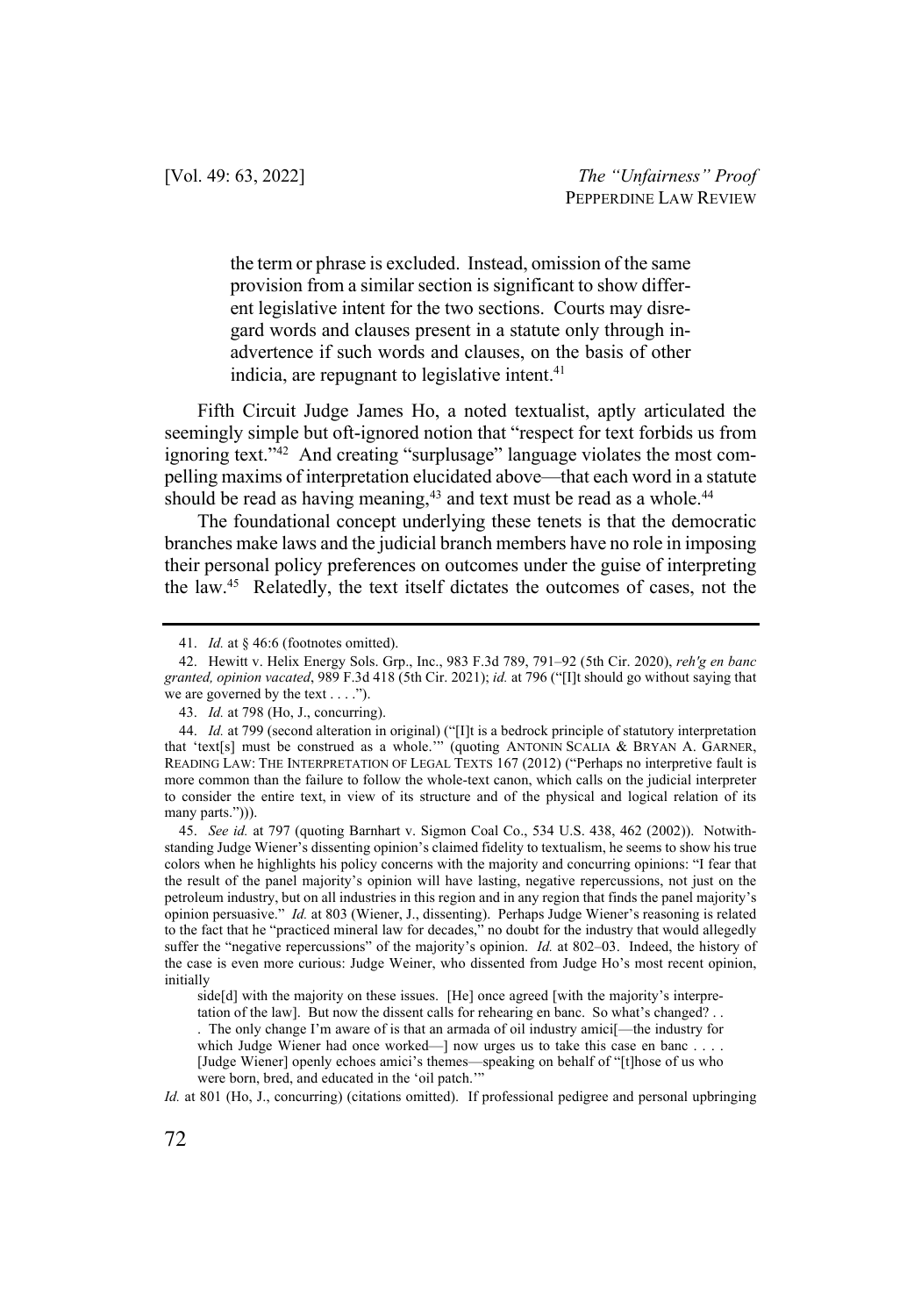illusory enterprise of seeking to divine the oxymoronic "collective intent" of an assemblage of disparate legislators and an executive.<sup>46</sup>

A fidelity to judicial modesty through the practice of textualism, embodying the interpretive maxims discussed above, effectively eliminates the idea that "prejudice" and "unfair prejudice" can have the same meaning.<sup>47</sup> Indeed, although initially counterintuitive, these two phrases are perhaps the most separate they could be because the construction of one clause as a modified version of another almost invariably means that one is a subset of the other.<sup>48</sup> As such, unlike synonyms, these two phrases demand some distinction.<sup>49</sup> For example, if all asphalt is black, then "black asphalt" doesn't make sense. It's like "wet water." As opposed to what? If all prejudice is "unfair," then what's "unfair prejudice" in Rule 403?<sup>50</sup>

Consider Salisbury's well-known, albeit often truncated, words on this point from *The Life and Death of King John*:

> *Pem.* This 'once again,' but that your highness pleased, Was once superfluous; you were crown'd before, And that high royalty was ne'er pluck'd off, The faiths of men ne'er stainèd with revolt; Fresh expectation troubled not the land With any long'd-for change or better state.

imbued our unelected federal judiciary, or a subset thereof, with the legitimacy and *authority* to determine the lawfulness of legislation *based upon* a soothsayer-like determination of the law's future negative repercussions, as well as a monk-like *a priori* knowledge of an unassailable normative code irrespective of both the role and actions of democratically elected legislators—then it seems likely that courts would strike down far more laws than they do today, as there remain, no doubt, many highly educated jurists who view their policy preferences superior to those of the elected officials who actually create law. *Id.* at 802.As Judge Ho appropriately noted: "If the industry [some of whom apparently were Judge Wiener's former clients,] does not like that result, its complaint lies not with Hewitt—or this court—but with Congress." *Id.* at 797.

<sup>46.</sup> *See id.* at 800 ("The majority disavows . . . purposivist arguments (echoed by the dissent $) \ldots$ .").

<sup>47.</sup> *See* discussion *infra* Section II.E.2.

<sup>48.</sup> *See, e.g.*, Abbe R. Gluck & Lisa Schultz Bressman, *Statutory Interpretation from the Inside— An Empirical Study of Congressional Drafting, Delegation, and the Canons: Part I*, 65 STAN. L. REV. 901, 930–33 (2013) (describing canons of statutory textual construction, including the *noscitur a sociis*  canon, *ejusdem generis* canon, and *expressio unius* canon); *see also* Phillip A. Rubin, *War of the Words: How Courts Can Use Dictionaries Consistent with Textualist Principles*, 60 DUKE L.J. 167, 171 n.30 (2010) (discussing "the Supreme Court's increasing reliance on dictionaries in construing statutes and constitutional provisions").

<sup>49.</sup> *See* discussion *infra* Section II.E.2.

<sup>50.</sup> *See infra* Section II.D.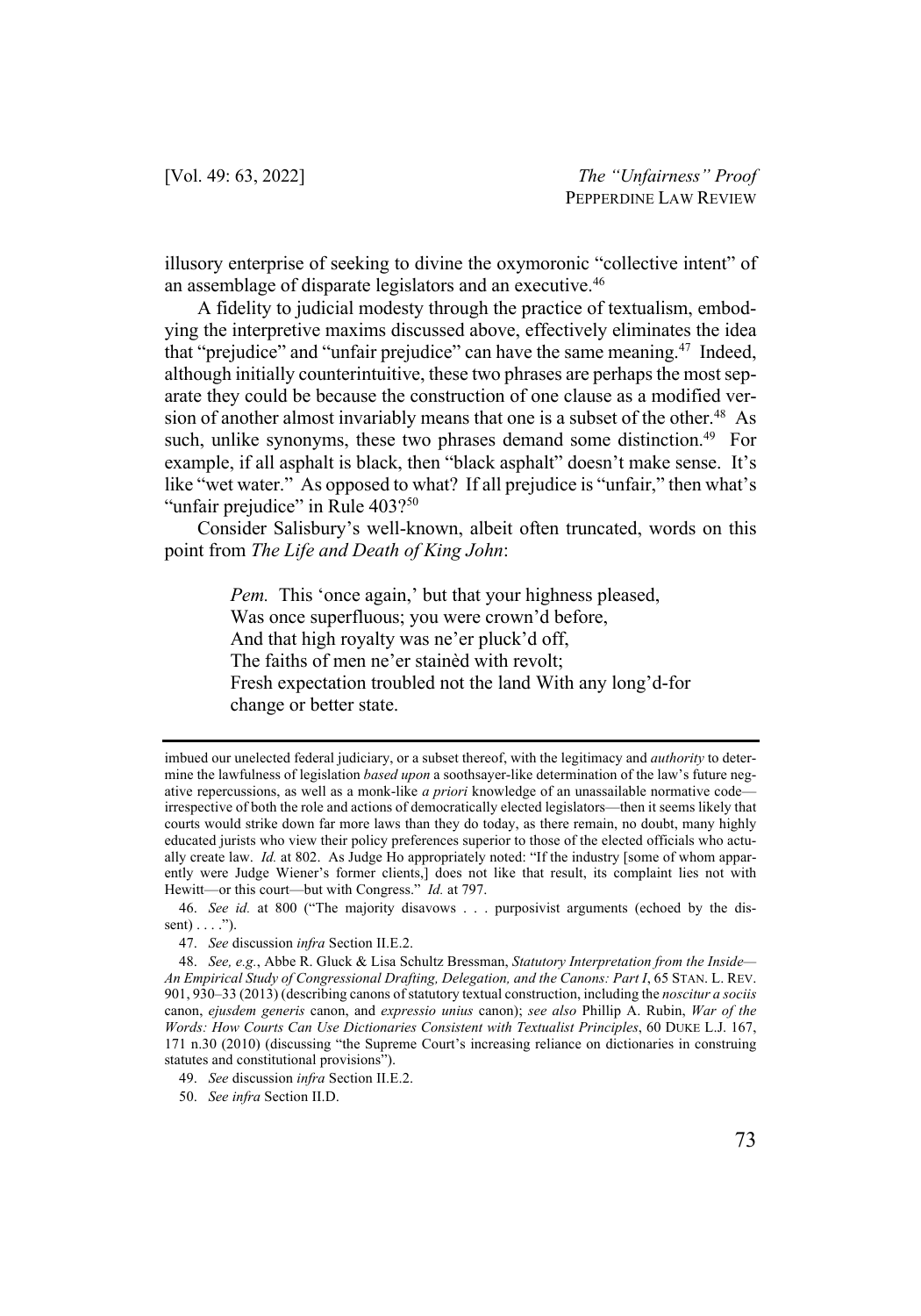*Sal.* Therefore, to be possest with double pomp, To gard a title that was rich before, To gild refinèd gold, to paint the lily, To throw a perfume on the violet, To smooth the ice, or add another hue Unto the rainbow, or with taper-light To seek the beauteous eye of heav'n to garnish, Is wasteful and ridiculous excess.<sup>51</sup>

This concept is easily displayed in Venn diagram terms as:



Moreover, equating the subset with the whole results in the term "unfair" in Rule 403 becoming meaningless.<sup>52</sup> Thus, an attempt to save Rule 609 with a tortured understanding of "prejudice" necessarily results in abandoning the clear meaning of Rule  $403<sup>53</sup>$ . The alternative "solution," as it were, would be to have the same terms engender radically different meanings in the same rules. This decidedly antitextualist approach—violating both of the core maxims discussed above—would effectively permit judges to impose their preferences on legislation, albeit likely under the claim that they are searching for

<sup>51.</sup> WILLIAM SHAKESPEARE, THE LIFE AND DEATH OF KING JOHN act 4, sc. 2, l. 3–16.

<sup>52.</sup> *See infra* Section II.C.

<sup>53.</sup> *See infra* Section II.D.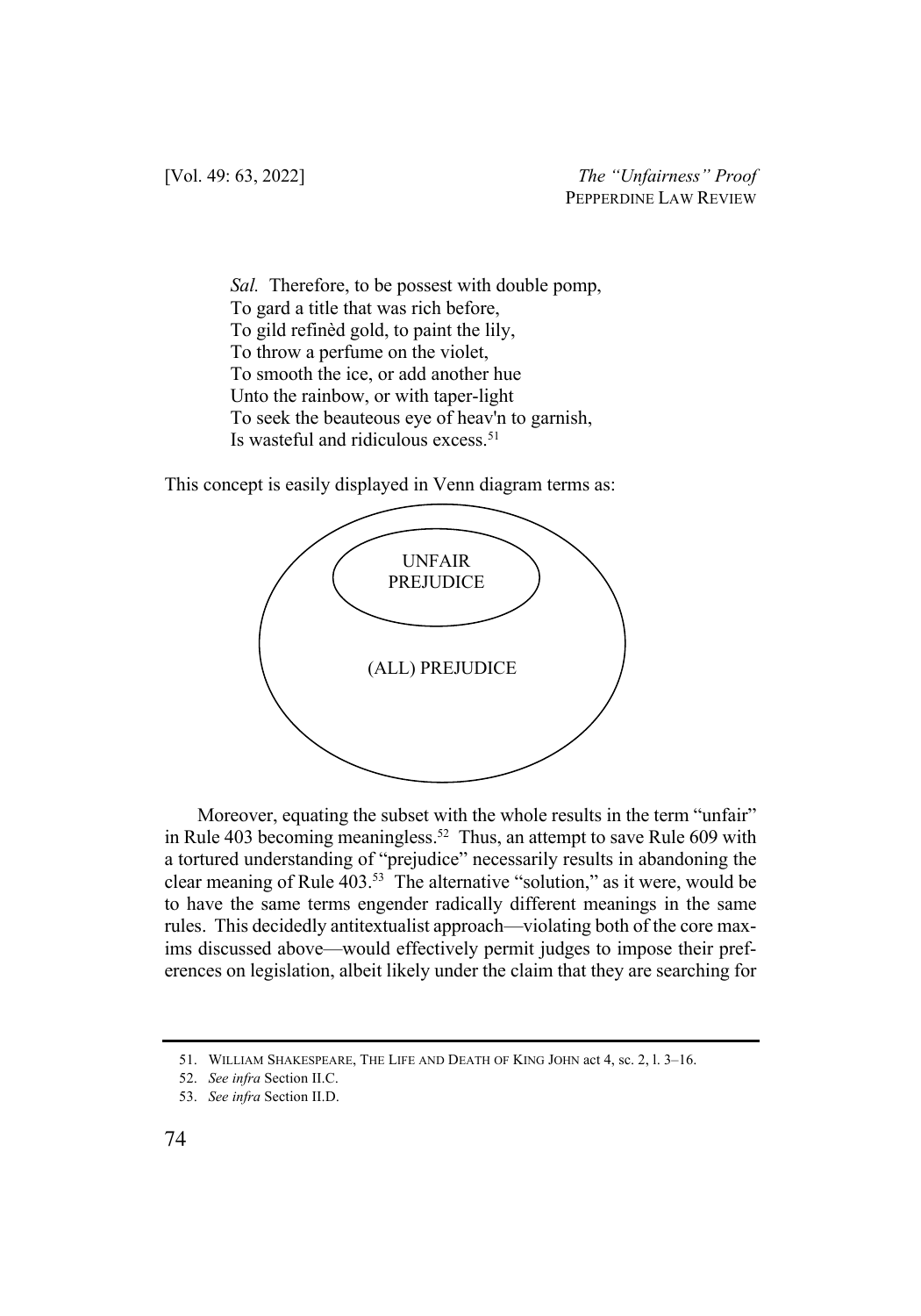the ever-elusive Holy Grail of understanding—legislative intent.<sup>54</sup>

# *B. The Development of Character for Truthfulness Impeachment Through Convictions*

#### 1. Early Law

At common law, both felons and those guilty of crimes of falsehood were barred from testifying in court.<sup>55</sup> Over time, many jurisdictions concluded it beneficial to the administration of justice to have all possible witnesses testify at trial and changed their laws to allow felons to testify—though these jurisdictions almost always followed this advancement with permitting opposing parties to impeach witnesses' character for truthfulness with prior convictions.56 Usually, the evidence was to be admitted in all circumstances, but there were some exceptions.<sup>57</sup> This trend was recognized and adopted by the Supreme Court in 1918.58

This started to change, however, with a D.C. Circuit Court of Appeals case in 1965.59 In *Luck v. United States*, the ironically named defendant was arrested on charges of housebreaking and larceny.<sup>60</sup> At trial, on cross-examination, the prosecution brought up Luck's previous guilty plea to a grand larceny charge in order to impeach his credibility.61 Luck's attorney objected that this charge could not be admitted into evidence since Luck had been a juvenile at the time. $62$  The trial court overruled the objection, and the prior

<sup>54.</sup> *See infra* Section II.D.

<sup>55.</sup> ROGER PARK & TOM LININGER, THE NEW WIGMORE A TREATISE ON EVIDENCE: IMPEACHMENT AND REHABILITATION § 3.4.1, at 128 (1st ed. 2015); *see also* Bellin, *supra* note 4, at 296 (discussing the historical roots of barring defendants from testifying because of past convictions); Simmons, *supra* note 4, at 999 ("Historically, under the common law, a prior criminal conviction could preclude a witness from testifying altogether.").

<sup>56.</sup> Bellin, *supra* note 4, at 296–97; *see also* James McMahon, *Prior Convictions Offered for Impeachment in Civil Trials: The Interaction of Federal Rules of Evidence 609(a) and 403*, 54 FORDHAM L. REV. 1063, 1065 n.8 (1986) (discussing the balancing provisions regarding allowing prior convictions as evidence to impeach).

<sup>57.</sup> *See* Bellin, *supra* note 4, at 296; *see also* McMahon, *supra* note 56, at 1065 n.8.

<sup>58.</sup> *See* Rosen v. United States, 245 U.S. 467, 471 (1918) (finding government witness was not disqualified from testifying because of his forgery conviction).

<sup>59.</sup> PARK & LININGER, *supra* note 55, at § 3.4.3.

<sup>60.</sup> Luck v. United States, 348 F.2d 763, 764 (D.C. Cir. 1965).

<sup>61.</sup> *Id.* at 766.

<sup>62.</sup> *Id.*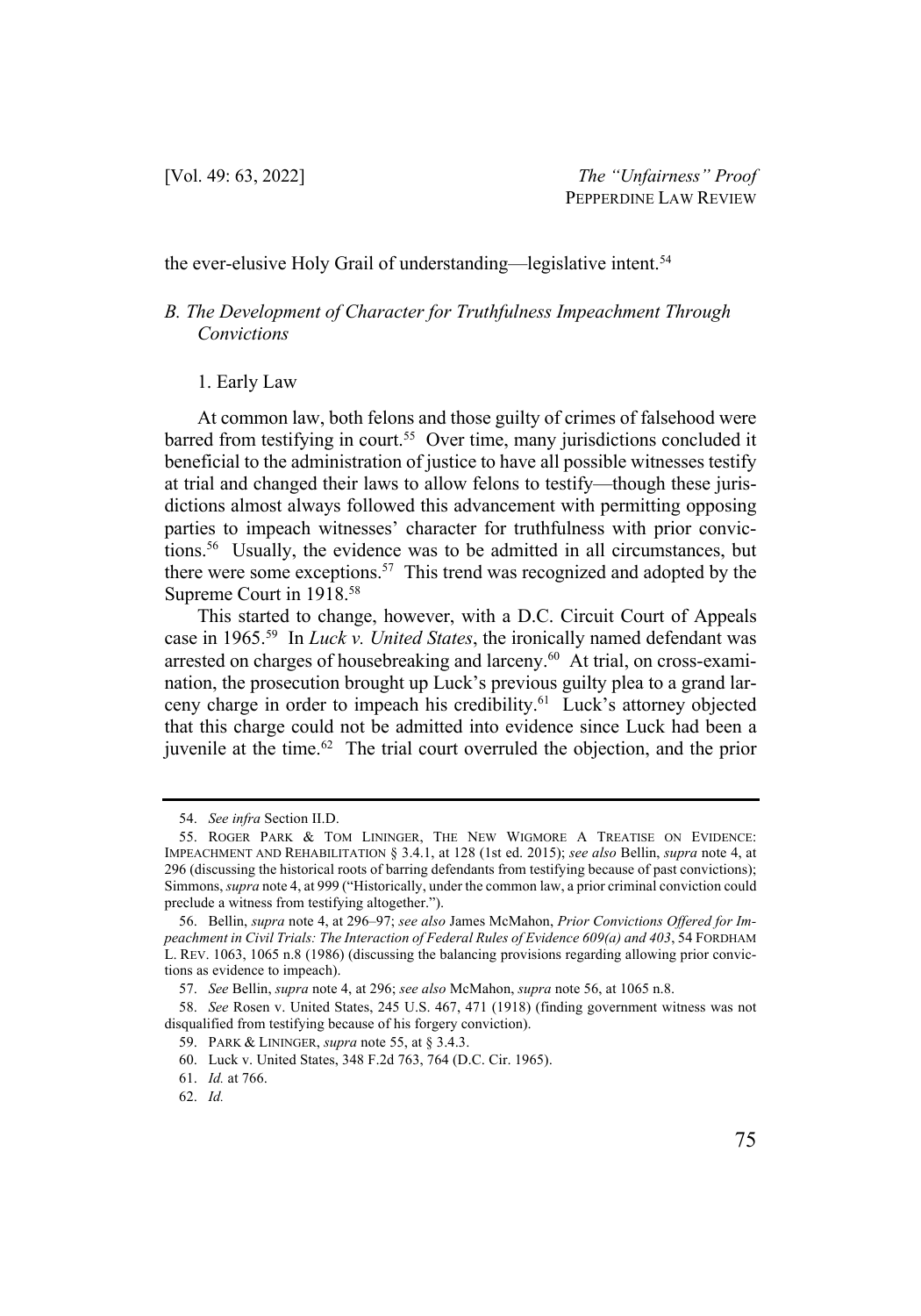conviction was admitted as credibility evidence.<sup>63</sup> On appeal, Luck argued that this evidence should have been barred under the *District of Columbia Code*, which, at the time, prevented previous convictions as a juvenile from being used in court.<sup>64</sup> However, as the circuit court noted, this section was written for the juvenile court itself and not for the district court, where Luck was tried.65 The court in *Luck* noted that there was no absolute bar at the district court level on credibility evidence of a juvenile conviction.<sup>66</sup> Instead, this case was governed by the portion of the *District of Columbia Code* that stated at that time "the conviction 'may,' as opposed to 'shall,' be admitted."<sup>67</sup> The court interpreted this to mean that each trial court must exercise its discretion as to whether the evidence should be admitted.68

The circuit court suggested a balancing test to determine whether previous convictions should be admitted as credibility evidence.<sup>69</sup> In the court's estimation, trial court judges should weigh

> the nature of the prior crimes, the length of the criminal record, the age and circumstances of the defendant, and, above all, the extent to which it is more important to the search for truth in a particular case for the jury to hear the defendant's story than to know of a prior conviction.<sup>70</sup>

The court held that in the case of Mr. Luck, it had no reason to question the district judge's exercise of discretion.<sup>71</sup>

70. *Id.* at 769 (footnote omitted).

<sup>63.</sup> *Id.* 

<sup>64.</sup> *Id.* at 766–67; *see also* 16 D.C. CODE § 2308(d) (1963). This section of the code is quoted in full in the *Luck* decision. 348 F.2d at 767 n.4.

<sup>65.</sup> *Luck*, 348 F.2d at 767.

<sup>66.</sup> *Id.*

<sup>67.</sup> *Id.* at 768 (quoting 14 D.C. CODE § 305 (1961)).

<sup>68.</sup> *Id.* 

<sup>69.</sup> *Id.* at 768–69.

<sup>71.</sup> *Id.*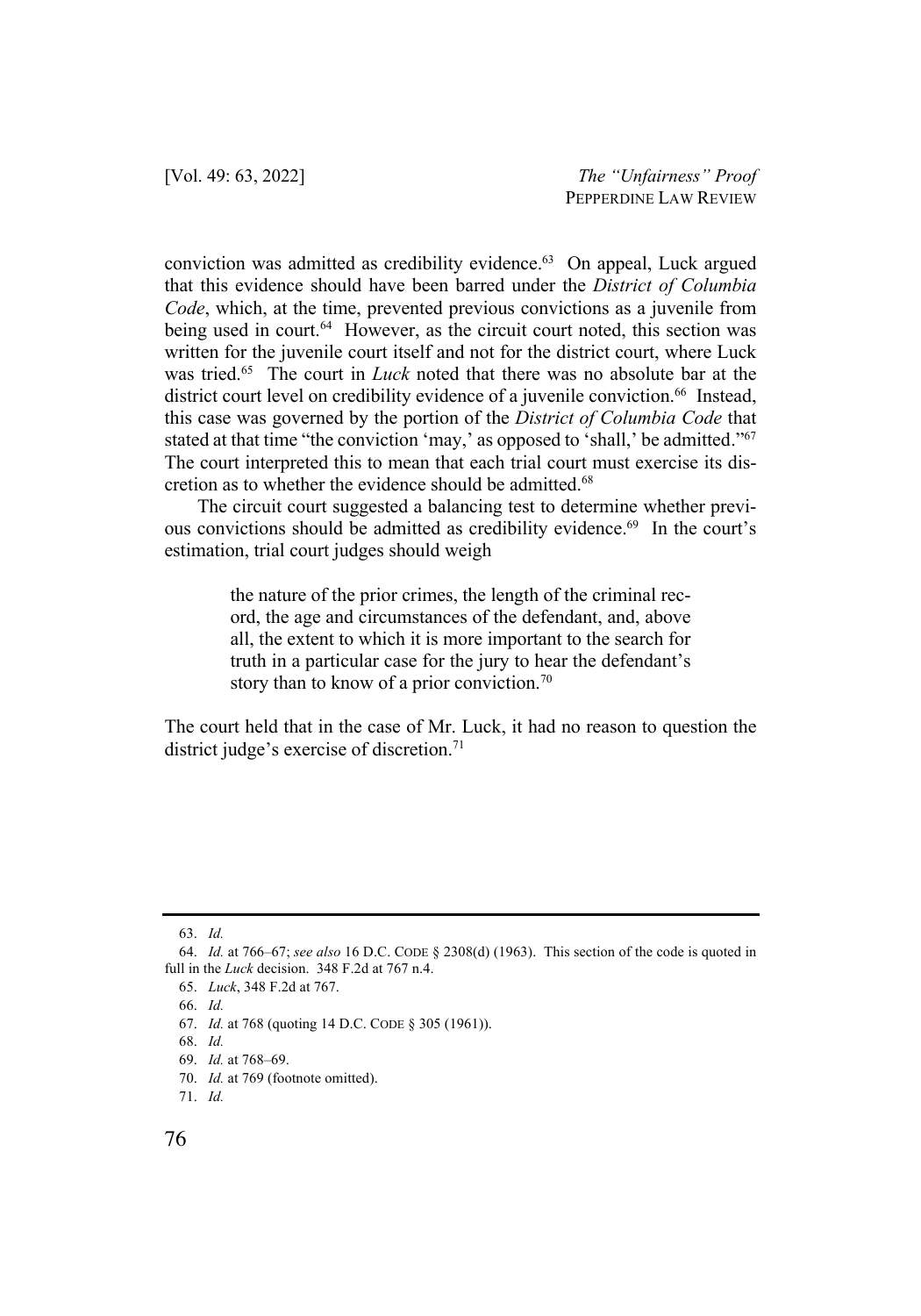#### 2. The Modern Rule

#### *a. The Origin Story*

In the years following *Luck*, many jurisdictions began to adopt similar holdings.<sup>72</sup> However, Congress soon intervened, passing legislation that overruled *Luck*, allowing in all felonies and *crimen falsi*<sup>73</sup> as impeachment evidence.74 The Supreme Court Advisory Committee on Federal Rules of Evidence took this as a sign that Congress wanted character for truthfulness evidence handled in this fashion in all federal cases, not just those in the District of Columbia. 75 As such, when drafting proposed changes to the *Federal Rules of Evidence*, the committee proposed Rule 609, with their draft specifying that all felony convictions for a criminal defendant could be admitted as character for truthfulness evidence.<sup>76</sup>

Congress, however, did not accept this version of Rule  $609$ .<sup>77</sup> The House felt that the proposed rule was too broad, instead passing a version that barred impeachment based on prior convictions except those involving crimes of falsehood.78 The Senate disagreed with the House, passing a version not

<sup>72.</sup> United States v. Lipscomb, 702 F.2d 1049, 1059 (D.C. Cir. 1982) (citing 3 JACK B. WEINSTEIN & MARGARET A. BERGER, WEINSTEIN'S EVIDENCE  $\parallel$  609[03], at 609–60 n.2 (1981) (collecting cases)).

<sup>73.</sup> *See, e.g.*, PARK & LININGER, *supra* note 55, § 3.4.1 ("'Crimen falsi' referred to crimes of fraud and deceit, as well as crimes that generally fell under the category of obstruction of justice."); HON. JOSEPH M. MCLAUGHLIN, 3 FEDERAL EVIDENCE PRACTICE GUIDE § 15.04(1)(b)(i)(B) (2020) ("Historically, offenses classified as crim[en] falsi have included only those crimes in which the ultimate criminal act was itself an act of deceit.").

<sup>74.</sup> *Lipscomb*, 702 F.2d at 1059; *see* D.C. CODE § 14-305(b)(1) (emphasis added) ("[F]or the purpose of attacking the credibility of a witness, evidence that the witness has been convicted of a criminal offense *shall be admitted* . . . if the criminal offense (A) was punishable by death or imprisonment in excess of one year under the law under which he was convicted[] or (B) involved dishonesty or false statement (regardless of punishment)."); *see also* Victor Gold, *Impeachment by Conviction Evidence: Judicial Discretion and the Politics of Rule 609*, 15 CARDOZO L. REV. 2295, 2300–01 (1994) (discussing the timeline of the stages of development of Rule 609).

<sup>75.</sup> Bellin, *supra* note 4, at 305–06; *see also Lipscomb*, 702 F.2d at 1059.

<sup>76.</sup> Bellin, *supra* note 4, at 305 ("Proposed Rule 609 directed trial courts to admit convictions for all crimes 'punishable by death or imprisonment in excess of one year' (i.e., felonies) as well as all crimes (felony or misdemeanor) involving 'dishonesty or false statement regardless of the punishment' for 'the purpose of attacking the credibility of a witness.'"); *see also Lipscomb*, 702 F.2d at 1059 (detailing the legislative history of Rule 609).

<sup>77.</sup> Bellin, *supra* note 4, at 306 (explaining Congress's change of opinion regarding this draft of Rule 609).

<sup>78.</sup> *Id.*; *see also* Gold, *supra* note 74, at 2302–04 (noting the debate in the House over which convictions would be admissible).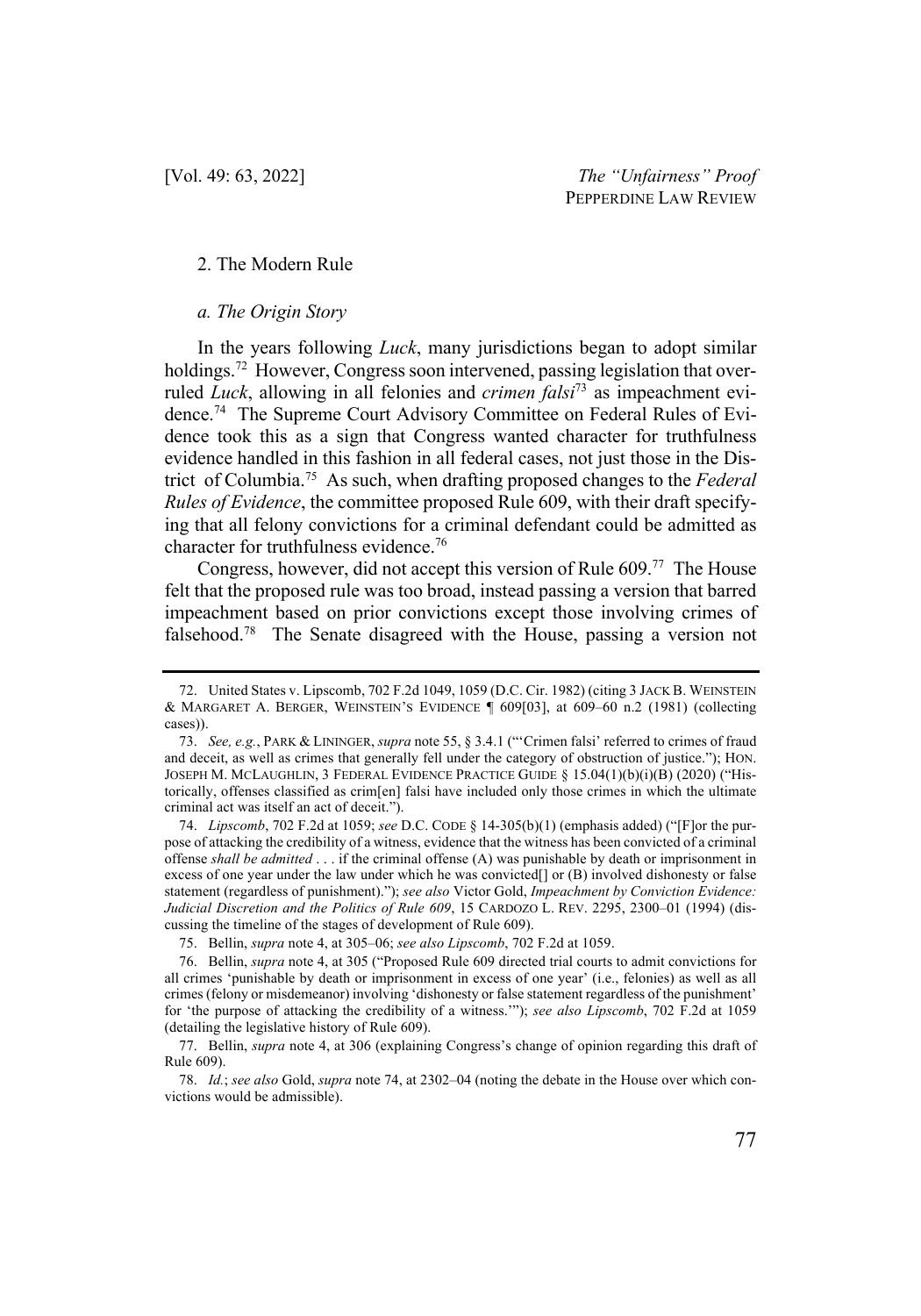restricted to *crimen falsi* convictions.<sup>79</sup> In conference, the two houses compromised—passing a version that automatically admitted prior convictions for crimes of falsehood and set up a balancing test for felonies, requiring admission of the evidence if the "probative value of admitting this evidence outweighs its prejudicial effect to the defendant."<sup>80</sup> The legislative history shows that the word "unfair," which was included in the drafts of the rule from the Supreme Court's Advisory Committee on Federal Rules of Evidence and early drafts in the House, was dropped by the Senate and was not reintroduced in conference committee.<sup>81</sup>

## *b. The Circuitous Path*

The legislative process began when Representative William L. Hungate (D-MO) introduced the Advisory Committee on Rules of Evidence's proposed draft of the Federal Rules of Evidence in the House of Representatives on March 12, 1973.<sup>82</sup> This original version, drafted to mirror Congress's rejection of the  $Luck$  case,  $83$  read in relevant part:

> For the purpose of attacking the credibility of a witness, evidence that he has been convicted of a crime is admissible but only if the crime (1) was punishable by death or imprisonment in excess of one year under the law under which he was convicted or (2) involved dishonesty or false statement regardless of the punishment.<sup>84</sup>

As one can see, this first version did not contain any sort of balancing test, letting in all felonies and *crimen falsi*. 85 Thus, there was no cause to reference prejudice, unfair or otherwise, as all convictions came in.86

The House referred the bill to the House Committee on the Judiciary,

<sup>79.</sup> Bellin, *supra* note 4, at 306.

<sup>80.</sup> *Id.* at 306–07; *see also* Simmons, *supra* note 4, at 1000 (explaining the path to compromise taken by the House and the Senate).

<sup>81.</sup> *Lipscomb*, 702 F.2d at 1059–62.

<sup>82.</sup> H.R. 5463, 93d Cong. (1973).

<sup>83.</sup> 120 CONG. REC. 37,076 (1974) (statement of John L. McClellan); *see also Lipscomb*, 702 F.2d at 1059 (providing historical context of the debates and drafts of Rule 609).

<sup>84.</sup> H.R. 5463, 93d Cong. (1973).

<sup>85.</sup> *Id.*

<sup>86.</sup> *Id.*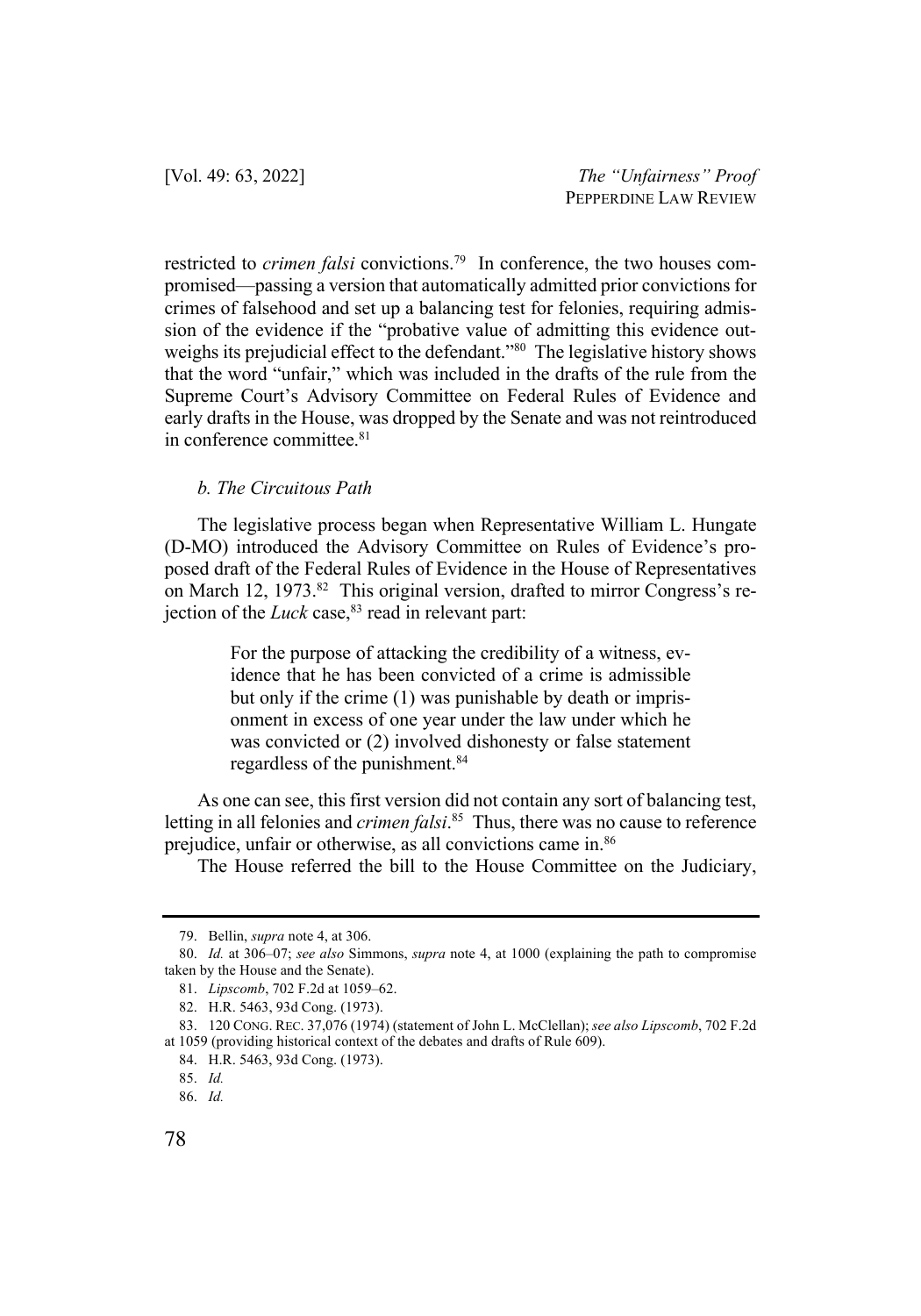which in turn referred the bill to its Subcommittee on Criminal Justice.<sup>87</sup> The Subcommittee rejected the blanket admission of all felonies, opting instead for a balancing test for those convictions while preserving the automatic admission of *crimen falsi*. 88 The Subcommittee's version, therefore, read:

> For the purpose of attacking the credibility of a witness, evidence that he has been convicted of a crime is admissible only if the crime (1) was punishable by death or imprisonment in excess of one year, unless the court determines that the danger of unfair prejudice outweighs the probative value of the evidence of the conviction[] or (2) involved dishonesty or false statement.<sup>89</sup>

Thus, the modifier "unfair" entered Rule 609's lexicon through the Subcommittee on Criminal Justice.<sup>90</sup> This version of the rule used the "outweighs" language in reference to probativeness present to this day in the rule, rather than Rule  $403$ 's "substantially" outweighs.<sup>91</sup>

When the bill went to the full Judiciary Committee, legislators further restricted it.92 The Committee amended Rule 609 so that only convictions for *crimen falsi* were admissible for impeachment evidence.<sup>93</sup> The Committee felt that "the danger of *unfair prejudice* . . . and the deterrent effect upon an accused who might wish to testify" was so great that impeachment evidence should be limited to crimes "bearing directly on credibility, [i.e.], crimes involving dishonesty or false statement."94 Of course, there's logic in this position, as a prior conviction inherently implicating lying bears far more upon a witness's overall character *for truthfulness* than does a felony not relating to, well, truthfulness.<sup>95</sup>

When the bill went to the full House of Representatives, several

<sup>87.</sup> H.R REP. NO. 93-650, at 2 (1973); *see also Lipscomb*, 702 F.2d at 1059–60 (detailing the debates and revisions between House committees over Rule 609).

<sup>88.</sup> H.R REP. No. 93-650 at 11; *see also Lipscomb*, 702 F.2d at 1059–60; Gold, *supra* note 74, at 2301–02.

<sup>89.</sup> H.R. REP. NO. 93-650, at 11.

<sup>90.</sup> *Id.* (noting the inclusion of the modifier "unfair").

<sup>91.</sup> *See generally* FED. R. EVID. 609; FED. R. EVID. 403.

<sup>92.</sup> *See* Gold, *supra* note 74, at 2302–03.

<sup>93.</sup> H.R. REP. NO. 93-650, at 11 (1973); *see also Lipscomb*, 702 F.2d at 1060.

<sup>94.</sup> H.R. REP. NO. 93-650, at 11.

<sup>95.</sup> *See* McMahon, *supra* note 56, at 1065–66 (exploring the connection between prior convictions and a witness's veracity).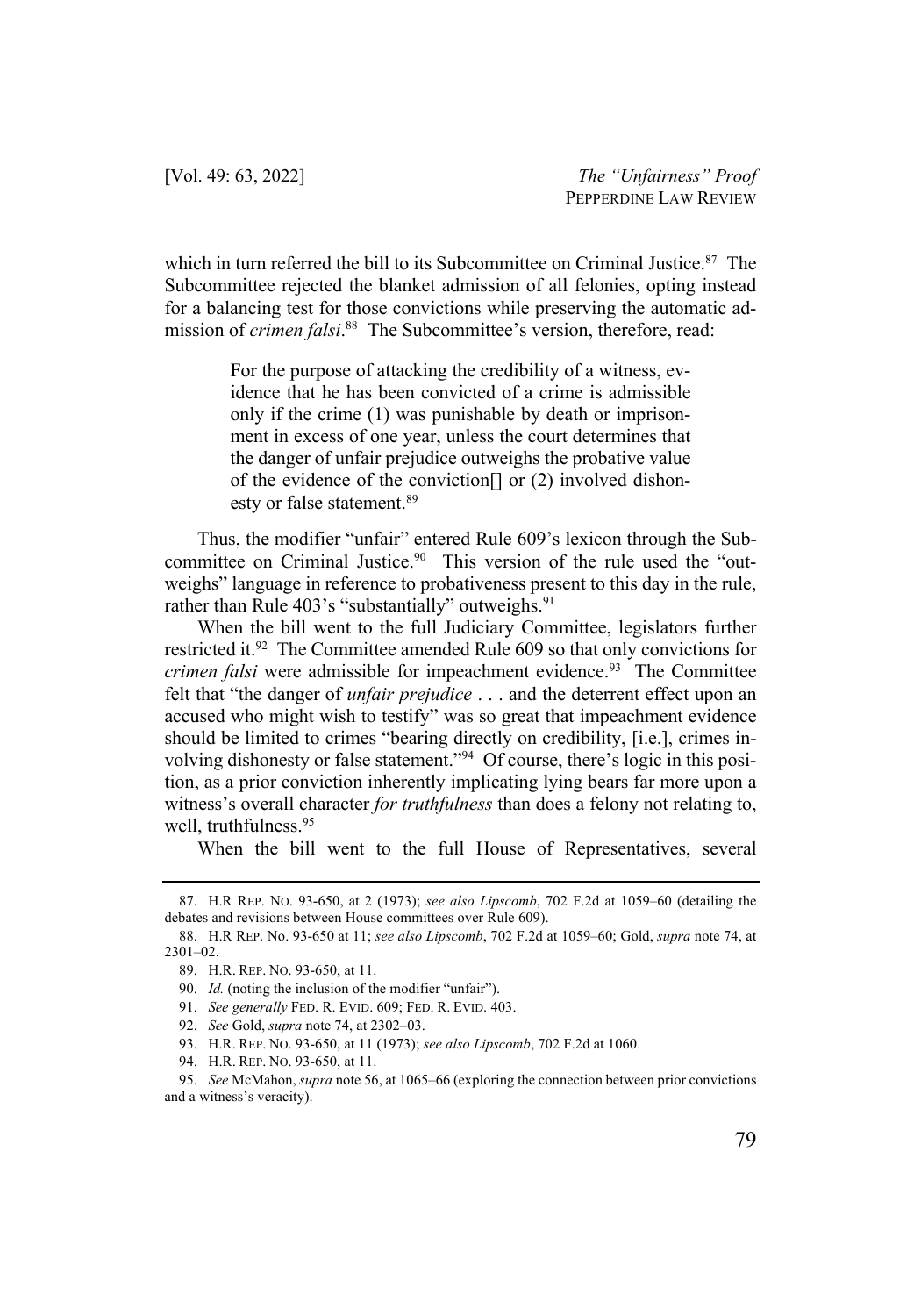legislators proposed additional amendments.<sup>96</sup> Representative Lawrence Hogan (R-MD) proposed reverting back to the Advisory Committee's version, automatically admitting all felonies and *crimen falsi* for impeachment.<sup>97</sup> Representative Henry P. Smith (R-NY) proposed an alternative: reverting back to the balancing test from the Subcommittee on Criminal Justice version, including the "unfair prejudice" language.<sup>98</sup> After significant debate, the House rejected both ideas and sent to the Senate the version that only allowed for admitting *crimen falsi* to impeach credibility. 99

The Senate then referred the bill to its own Committee on the Judiciary.<sup>100</sup> The Committee amended the bill, keeping the prohibition on admitting non*crimen falsi* felony convictions for defendants themselves but allowing them to be introduced against all other witnesses as long as "the probative value of such evidence outweighs its *prejudicial effect*."<sup>101</sup> The Committee reasoned that this would allow in more relevant evidence for other witnesses, while still affording extra protections to criminal defendants.<sup>102</sup> The Committee statement, however, referenced "the danger of *unfair prejudice* [as being] far greater when the accused, as opposed to other witnesses, testifies."103

Nevertheless, this was not the final Senate version of Rule 609.<sup>104</sup> When the bill went to the full Senate, Senator John L. McClellan (D-AR) proposed an amendment to strip the balancing test completely and revert back to the version from the Supreme Court Advisory Committee on Federal Rules of Evidence, allowing in all felonies and *crimen falsi* for all witnesses, including the accused.105 In his testimony rejecting a balancing test, Senator McClellan used the term "unfair prejudice" in reference to the Senate Judiciary Committee version of the bill, despite the fact that the bill only contained the term "prejudicial effect."<sup>106</sup> Senator McClellan said: "[T]he reasoning behind the rule now being proposed . . . is based upon the erroneous belief that the use of prior convictions to impeach a witness should be restricted in order to avoid

- 101. *Id.* at 14 (emphasis added).
- 102. *Id.*

<sup>96.</sup> *See Lipscomb*, 702 F.2d at 1060–61.

<sup>97.</sup> 120 CONG. REC. 2376–77 (1974) (remarks of Lawrence Hogan).

<sup>98.</sup> *Id.* at 2377–78 (statement of Henry P. Smith).

<sup>99.</sup> *Id.* at 2381; *see also Lipscomb*, 702 F.2d at 1060.

<sup>100.</sup> S. REP. NO. 93-1277, at 1 (1974).

<sup>103.</sup> *Id.* (emphasis added); *see also Lipscomb*, 702 F.2d at 1060.

<sup>104.</sup> 120 CONG. REC. 37,075–76 (1974).

<sup>105.</sup> *Id.* (statement of Sen. John L. McClellan).

<sup>106.</sup> *Id.* at 37,076.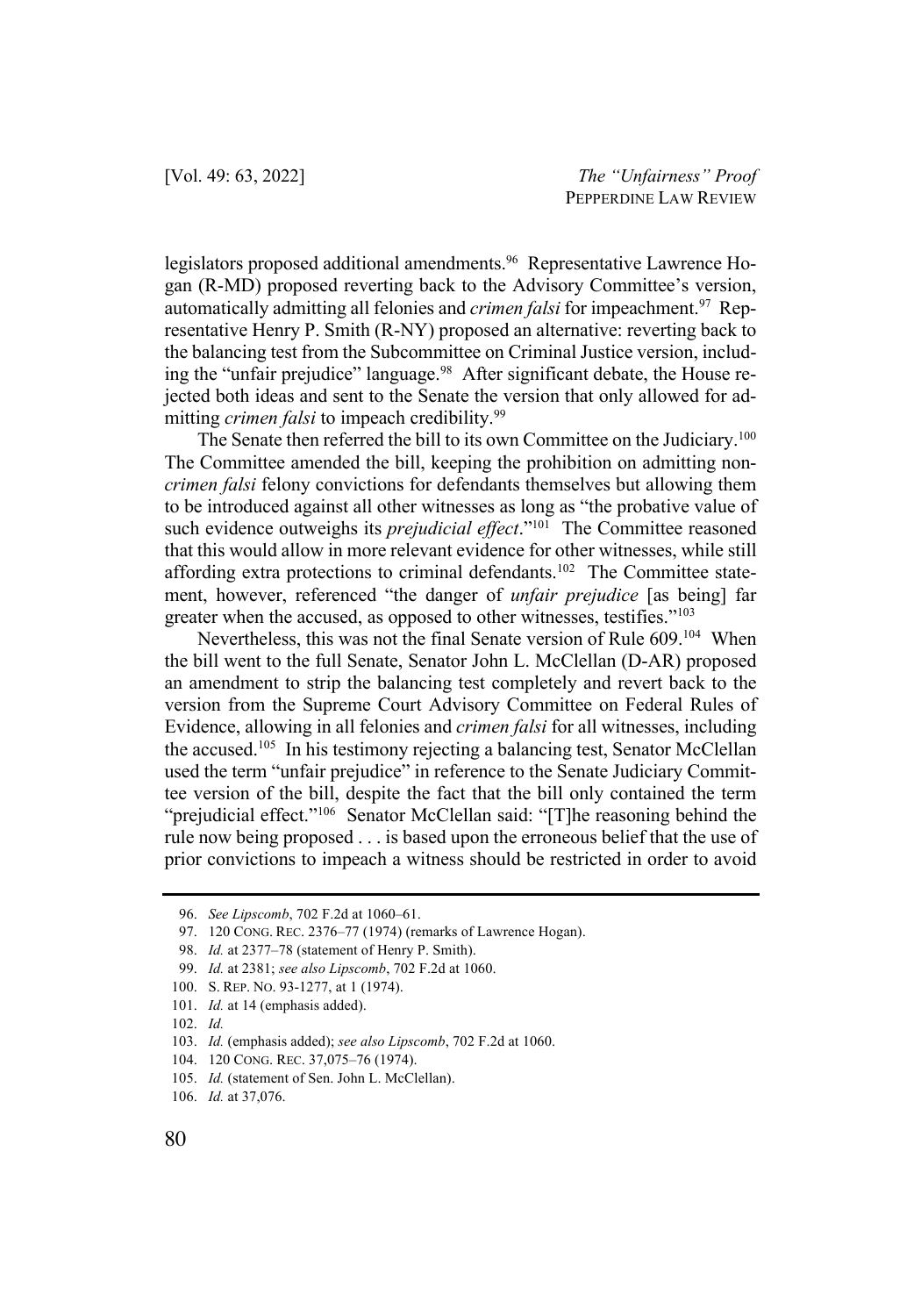alleged *unfair prejudice* to defendants."107 The Senator argued, instead, that the jury should have all possible evidence bearing on credibility, and jury instructions would provide sufficient protection for criminal defendants.<sup>108</sup>

Some of those opposed to Senator McClellan's amendment also conflated unfair prejudice with prejudice.<sup>109</sup> In a memorandum placed into the Senate Record, Senator Philip Hart (D-MI) argued for the Senate Judiciary Committee version since "[i]t concentrates on the crucial question of *unfair prejudice* to the defendant if he takes the stand."110 He also argued that "[b]oth the Common Law rule<sup>111</sup> and the *Luck* rule<sup>112</sup> simply provide inadequate protection against this *unfair prejudice* to a defendant. In the case of a witness, not the defendant himself, the *prejudice* danger is still there, but [it is] less devastating."<sup>113</sup>

The first vote on Senator McClellan's amendment ended in a tie.<sup>114</sup> After a successful motion to reconsider the amendment, the final count was thirtyeight for and thirty-three against.<sup>115</sup> With that, the final Senate version of Rule 609 again dropped the balancing test in favor of allowing all prior felonies and *crimen falsi* convictions as impeachment evidence.<sup>116</sup> After passing through the Senate, the bill went to conference committee, for the two houses to create a single bill.<sup>117</sup> The conference committee accepted the Senate wording but, critically, again reintroduced a balancing test, which also did not include "unfair."<sup>118</sup> This became the final version of the bill.<sup>119</sup> Thus, we see that "prejudice" rather than "unfair prejudice" was affirmatively adopted on several discrete occasions in separate congressional committee, Senate, and

<sup>107.</sup> *Id.* (emphasis added).

<sup>108.</sup> *Id.*

<sup>109.</sup> 120 CONG. REC. 37,078 (1974) (statement of Sen. Philip Hart).

<sup>110.</sup> *Id.* (emphasis added).

<sup>111.</sup> The common law rule barred all felons from testifying. *Id.*

<sup>112.</sup> Luck v. United States, 348 F.2d 763, 768 (D.C. Cir., 1965) (using a factor balancing test weighing "the nature of the prior crimes, the length of the criminal record, the age and circumstances of the defendant, and[] above all, the extent to which it is more important to the search for truth in a particular case for the jury to hear the defendant's story than to know of a prior conviction").

<sup>113.</sup> 120 CONG. REC. 37,078 (emphasis added).

<sup>114.</sup> *Id.* at 37,080.

<sup>115.</sup> *Id.* at 37,083.

<sup>116.</sup> *See* United States v. Lipscomb, 702 F.2d 1049, 1060 (D.C. Cir. 1983); Simmons, *supra* note 4, at 1000.

<sup>117.</sup> H.R. REP. NO. 93-1597, at 1 (1974) (Conf. Rep.); *see also Lipscomb*, 702 F.2d at 1061.

<sup>118.</sup> H.R. REP. NO. 93-1597, at 9 (1974); *see also Lipscomb*, 702 F.2d at 1061.

<sup>119.</sup> *See* 120 CONG. REC. 40,069–70, 40,890–97 (1974).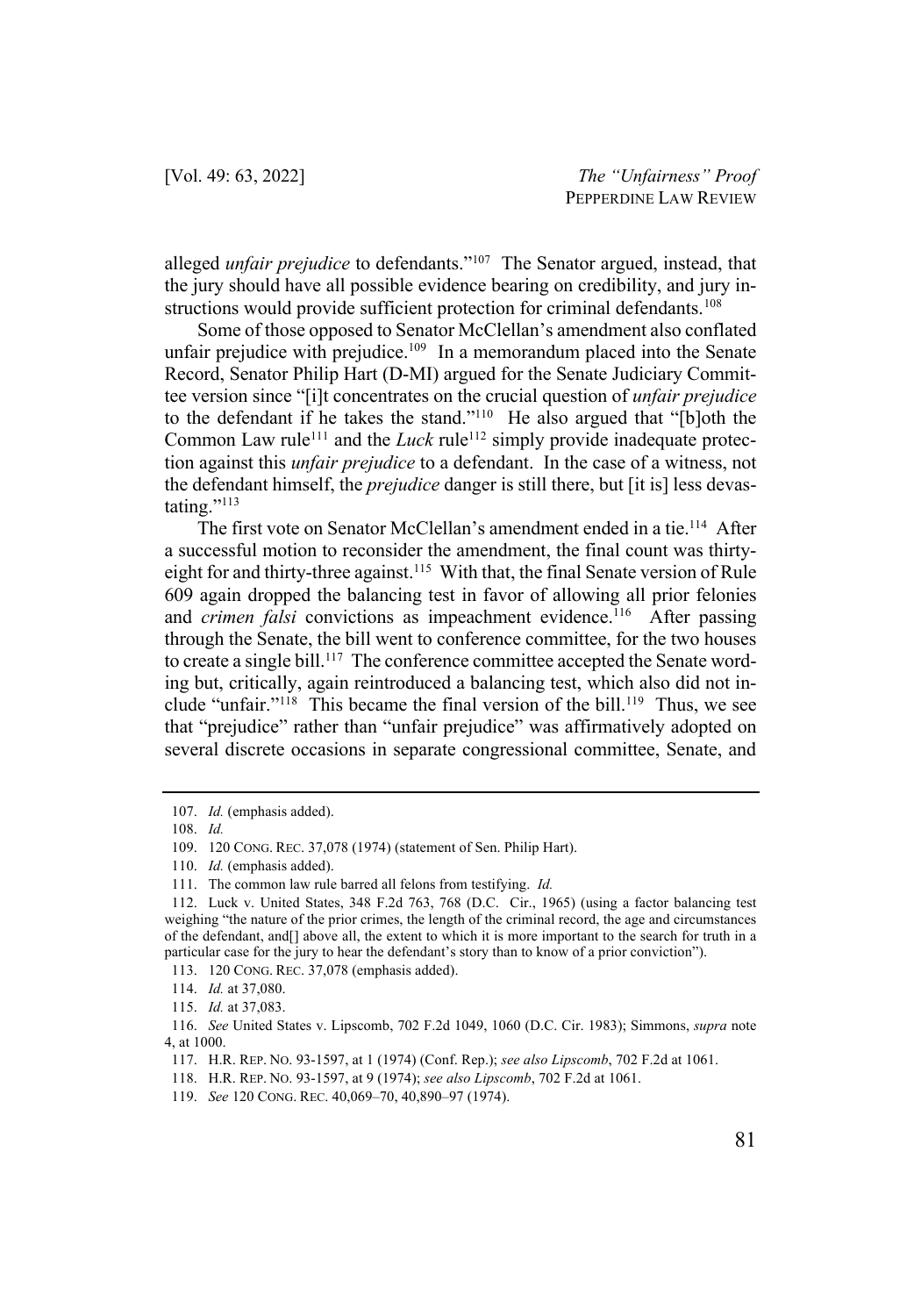House votes.<sup>120</sup> Whatever "motivated" this change (more below), it was neither last minute nor not subject to significant ratification thereafter.<sup>121</sup>

This version stated that a *crimen falsi* conviction would be admissible automatically, but any other felony would only be admitted when "the court determines that the probative value of the conviction outweighs its prejudicial effect to the defendant."122 The conference committee stated that *crimen falsi* were "peculiarly probative" and should be admitted automatically.<sup>123</sup> It also wrote that the danger of prejudice against witnesses other than the defendant did not outweigh the need for the jury to have as much evidence as possible; this evidence was automatically admissible without any balancing test.124 The conference committee said that prior conviction evidence "should only be excluded where it presents a danger of improperly influencing the outcome of the trial by persuading the trier of fact to convict the defendant on the basis of his prior criminal record."<sup>125</sup>

The Senate passed the bill with no further debate.<sup>126</sup> There was some debate over Rule 609 in the House, but the overwhelming support was in favor of the conference committee's version.<sup>127</sup> In this debate, no legislator used the term "unfair prejudice," sticking with "prejudice" or "prejudicial effect."128 After the Senate passed the bill, President Gerald Ford signed it into law.129

As originally enacted, the balancing test of Rule 609 only weighed the "prejudicial effect to the *defendant*."130 The incorporation of Rule 403's balancing test for offering prior convictions against all other witnesses was yet to be adopted.131 Courts and academics were split over the meaning of the

<sup>120.</sup> *See* Simmons, *supra* note 4, at 999–1002.

<sup>121.</sup> *Id.*

<sup>122.</sup> H.R. REP. NO. 93-1597, at 9.

<sup>123.</sup> *Id.*

<sup>124.</sup> *Id.* This was later amended. *See infra* note 171 and accompanying text.

<sup>125.</sup> H.R. REP. NO. 93-1597, at 9–10.

<sup>126.</sup> 120 CONG. REC. 40,069–70 (1974).

<sup>127.</sup> *Id.* at 40,480, 40,891, 40,893–95.

<sup>128.</sup> *Id.*

<sup>129.</sup> *Actions Overview*, CONGRESS.GOV, https://www.congress.gov/bill/93rd-congress/housebill/5463/all-info (providing history of actions taken for H.R.5463 during the 93rd Congress (1973– 1974)).

<sup>130.</sup> H.R. REP. NO. 93-1597, at 9 (emphasis added).

<sup>131.</sup> *See* Simmons, *supra* note 4, at 1000–01.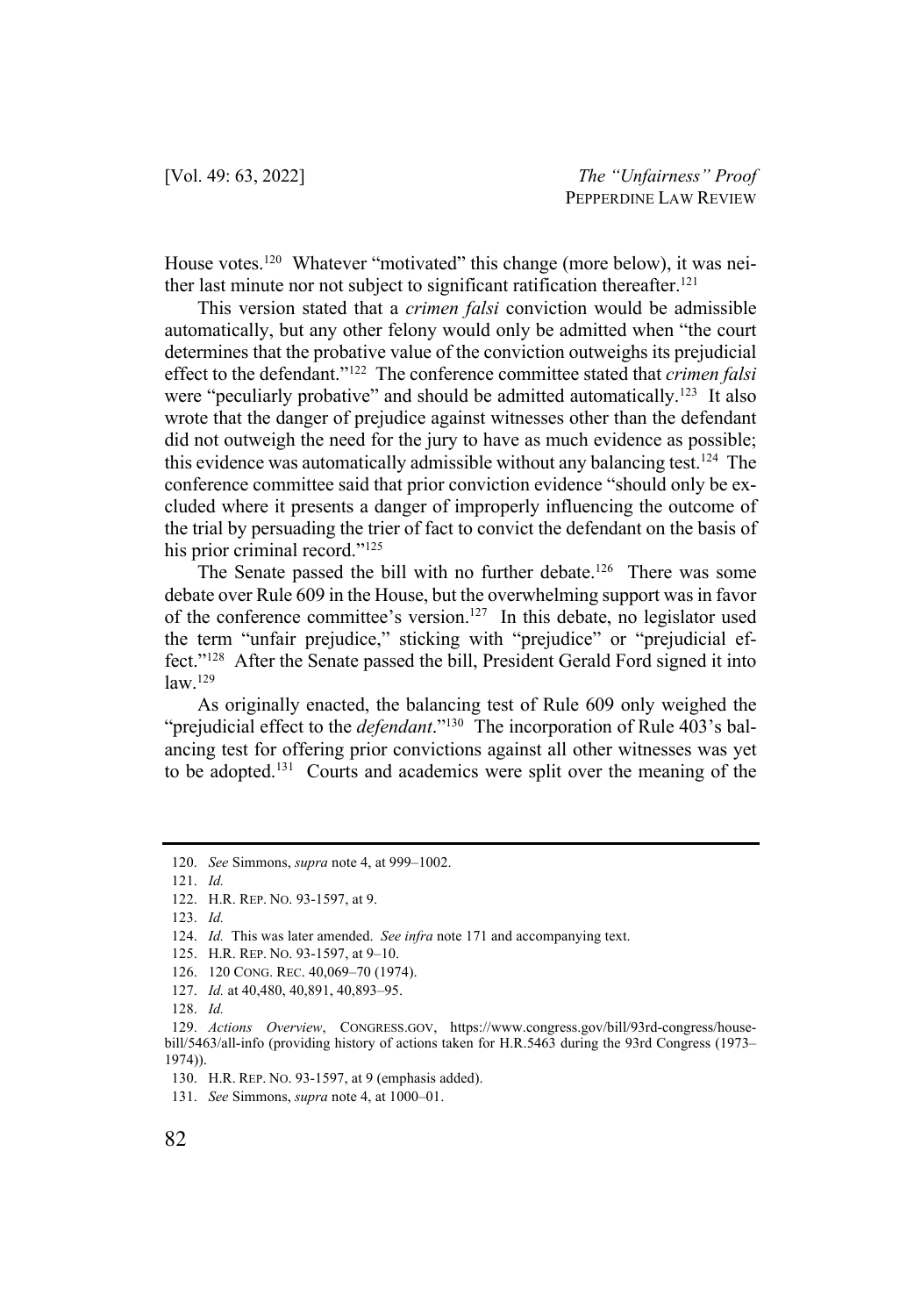word "defendant."<sup>132</sup> The main ambiguity was whether the word referred to any defendant or only criminal defendants—as defendant can be used to mean either, depending on the context.<sup>133</sup> The Supreme Court wrestled with this ambiguity in *Green v. Bock Laundry Machine Co.*<sup>134</sup>

In *Green*, the petitioner was a prisoner who had been employed at a local carwash through a work release program.<sup>135</sup> While at work, his right arm was torn off by a rotating drum on one of the dryers.<sup>136</sup> He filed a products liability tort claim against respondent, Bock Laundry Machine Co.<sup>137</sup> When Green took the stand at trial, Bock introduced evidence of Green's felony convictions for burglary and conspiracy to commit burglary as credibility impeachment evidence.<sup>138</sup> Green filed a pretrial motion to exclude this evidence, claiming the benefit of Rule 609's balancing test notwithstanding that he was a *plaintiff*; the district court denied his motion.<sup>139</sup> The jury ultimately found for Bock, and upon Green's appeal, the Third Circuit affirmed.<sup>140</sup>

Justice Stevens, writing for the Court, began by acknowledging the textual ambiguity in Rule 609.<sup>141</sup> He noted three different interpretations of the word "defendant" taken by lower courts.<sup>142</sup> Oddly, these lower-court interpretations did not include one of the obvious choices: defendants in both criminal and civil cases.<sup>143</sup> Justice Stevens described that some courts had held that the word meant only criminal defendants, others that it meant any party offering a witness, and others said that it referred to any witness, whether or not a party to the suit.144

Justice Stevens held that reading Rule 609 to apply to both civil and

- 136. *Id.*
- 137. *Id.*
- 138. *Id.*
- 139. *Id.*

143. *Id.* at 509.

<sup>132.</sup> *See* Green v. Bock Laundry Mach. Co., 490 U.S. 504, 507–08, 511 (1983).

<sup>133.</sup> *See id.*

<sup>134.</sup> *Id.*

<sup>135.</sup> *Id.* at 506.

<sup>140.</sup> *Id.* (citing Green v. Bock Laundry Mach. Co., 845 F.2d 1011 (3d Cir. 1988)).

<sup>141.</sup> *Id.* at 508*; see also id.* at 527 (Scalia, J., concurring) (discussing the question before the Court regarding the meaning of "defendant").

<sup>142.</sup> *Id.* at 511 (majority opinion).

<sup>144.</sup> *Id.* at 511. "The word might be interpreted to encompass all witnesses, civil and criminal, parties or not. It might be read to connote any party offering a witness, in which event Rule 609(a)(1)'s balance would apply to civil, as well as criminal, cases. Finally, 'defendant' may refer only to the defendant in a criminal case." *Id.* (internal citations omitted).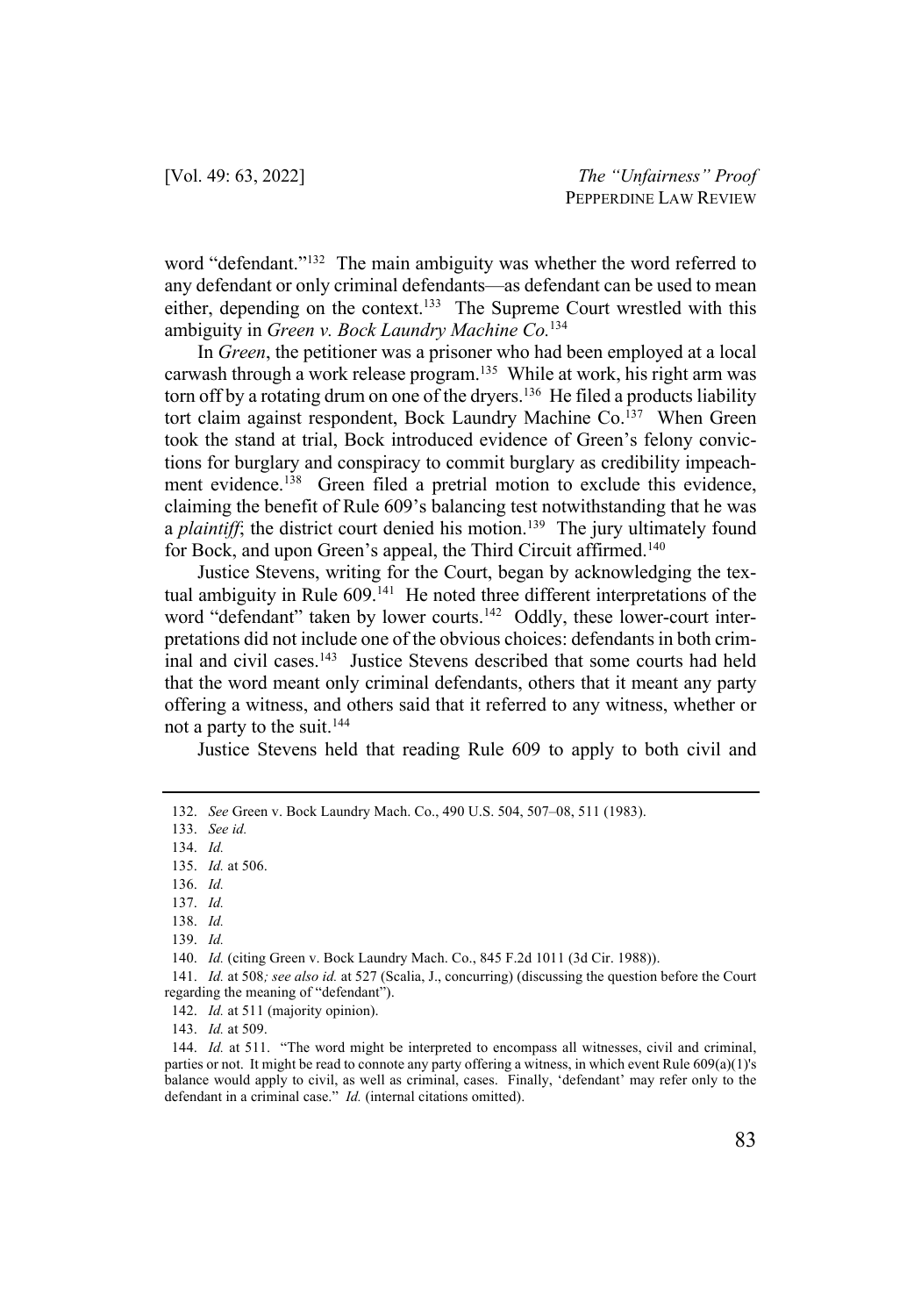criminal defendants, and only to them, would create an "absurd" result.145 He reasoned that, unlike in criminal cases, the designation of one party as "defendant" or "plaintiff" in a civil case "is often happenstance based on which party filed first or on the nature of the suit."<sup>146</sup>

Moreover, civil parties are not constitutionally protected against self-incrimination and are very likely to be compelled to the stand at trial.<sup>147</sup> In light of this, granting civil defendants the benefit of a balancing test on prior convictions while automatically admitting the same kind of evidence against a civil plaintiff would be a violation of the due process rights of plaintiffs.<sup>148</sup>

Having concluded that exclusively applying Rule 609's balancing test to civil and criminal defendants would be unacceptable based upon a combination of constitutional concerns and his purposivist judicial preferences, Justice Stevens delved into the legislative history of Rule 609 in order to divine a more acceptable meaning for the word "defendant."<sup>149</sup> He noted that Congress, in its final draft of the rule, rejected earlier versions that explicitly applied Rule 609's prejudicial effect balancing test to all parties offering witnesses.150 Besides this, Justice Stevens noted that there were several comments by legislators in debate and in committee reports indicating that they only envisioned Rule 609 applying to criminal defendants.151 From this legislative history, Justice Stevens held that Congress only *intended* Rule 609's balancing test to apply to criminal defendants.152

This left open the question of whether Rule 403's balancing test could be applied to the prior convictions of other witnesses.<sup>153</sup> Justice Stevens dealt with this argument fairly quickly.<sup>154</sup> He noted that general rules, like Rule 403, only apply if a more specific rule does not preempt them.<sup>155</sup> In this case, Rule 609 is a more specific rule, stating that, absent the applicability of Rule 609's own balancing test (now only relevant to criminal defendants), prior

<sup>145.</sup> *Id.* at 509.

<sup>146.</sup> *Id.* at 510.

<sup>147.</sup> *Id.*

<sup>148.</sup> *Id.* at 509–10.

<sup>149.</sup> *Id.* at 511–21. This paper has already covered Rule 609's history in detail, so it will not be recounted again here. *See supra* Section II.B.

<sup>150.</sup> *Green*, 490 U.S. at 523–24.

<sup>151.</sup> *Id.* at 520–21; *see also id.* at 521 n.26.

<sup>152.</sup> *Id.* at 523–24.

<sup>153.</sup> *Id.* at 524.

<sup>154.</sup> *Id.* at 524–26.

<sup>155.</sup> *Id.* (citing D. Ginsberg & Sons, Inc. v. Popkin, 285 U.S. 204, 208 (1932)).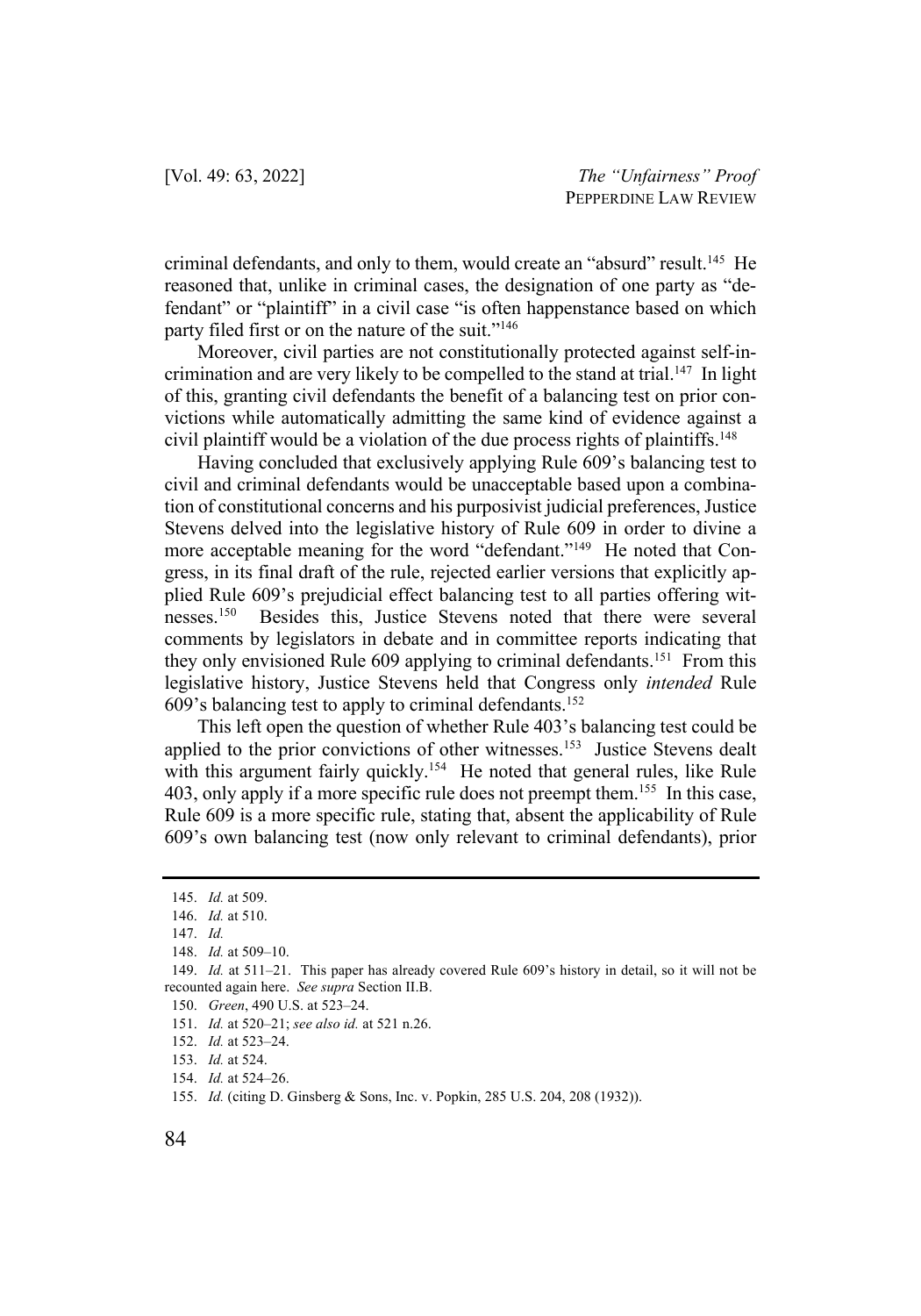felony convictions "shall be admitted."156 This language precludes the use of a Rule 403 balancing test on prior convictions for impeachment evidence, he held.<sup>157</sup> This meant that a prior conviction could only be excluded if it prejudiced a criminal defendant; a prior conviction of any party in a civil trial or of a prosecution witness would be admitted automatically regardless of prejudice.<sup>158</sup>

Justice Scalia wrote a separate concurring opinion.<sup>159</sup> Though he agreed with the Court's ruling, he felt that Justice Stevens's method of statutory interpretation was deeply flawed.<sup>160</sup> While Justice Scalia did not reject the usefulness of legislative history entirely, he criticized Justice Stevens's heavy reliance upon it.<sup>161</sup> Justice Scalia instead advocated for the originalist method of statutory interpretation, stating that:

> The meaning of terms on the statute books ought to be determined, not on the basis of which meaning can be shown to have been understood by a larger handful of the [m]embers of Congress; but rather on the basis of which meaning is (1) most in accord with context and ordinary usage, and thus most likely to have been understood by the *whole* Congress which voted on the words of the statute (not to mention the citizens subject to it)[] and (2) most compatible with the surrounding body of law into which the provision must be integrated . . . . I would not permit any of the historical and legislative material discussed by the Court, or all of it combined, to lead me to a result different from the one that these factors suggest.<sup>162</sup>

Using this framework, Justice Scalia first concluded that the word "defendant" in Rule 609 could not apply to both civil and criminal defendants on constitutional grounds.<sup>163</sup> He reasoned, very similarly to Justice Stevens, that allowing civil defendants the benefit of Rule 609's balancing test, while

<sup>156.</sup> *Id.* at 525–26 (quoting FED. R. EVID. 609(a)).

<sup>157.</sup> *Id.* at 526.

<sup>158.</sup> *Id.* at 526–27.

<sup>159.</sup> *See id.* at 527 (Scalia, J., concurring).

<sup>160.</sup> *Id.* at 527–29.

<sup>161.</sup> *Id.*

<sup>162.</sup> *Id.* at 528.

<sup>163.</sup> *Id.* at 528–29.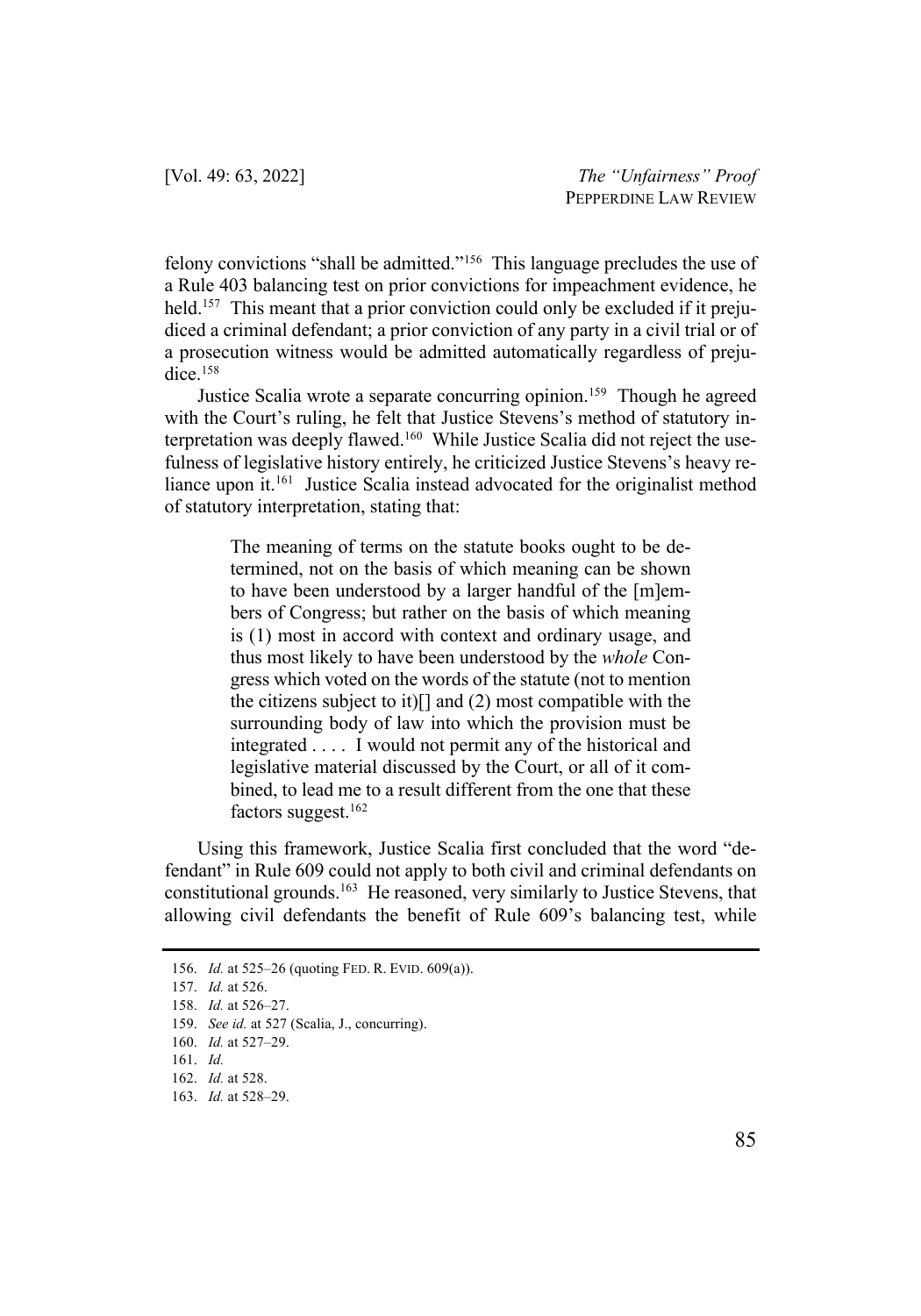denying all balancing to civil plaintiffs, was probably unconstitutional.<sup>164</sup> Justice Scalia concluded that understanding "defendant" as *criminal defendant* was one common legal understanding of "defendant," while the others adopted by lower courts would require the Court to force "defendant" to refer to "prosecutor" or "plaintiff," definitions that the word and text "simply will not bear."165 Justice Scalia also noted that the Rules of Evidence overall grant special protections to criminal defendants.<sup>166</sup> Interpreting Rule 609 to apply only to criminal defendants would thus be consistent with its "surrounding body of law."167 Justice Scalia felt it important to emphasize that legislative history is not law; the statutory language as finally enacted by Congress is.<sup>168</sup> In his view, legislative history should only be examined as supplemental to the text of the law.169

The Supreme Court Advisory Committee proposed a substantial amendment to Rule 609 in 1990.<sup>170</sup> This amendment kept the Rule  $609(a)(1)$  balancing test for criminal defendants but stated that prior felony convictions of all other witnesses "must be admitted, subject to Rule 403."171 Crimes of falsehood remained automatically admissible against all witnesses.<sup>172</sup> Congress made no changes to the Committee's proposed amendment and allowed it to become law.<sup>173</sup> This is how Rule 609's balancing test reads today.<sup>174</sup>

The Advisory Committee explained that the 1990 amendment "reflect[ed] the view that it is desirable to protect all litigants from the unfair use of prior

169. *Id.*

171. *See* FED. R. EVID. 609; *see also* Gold, *supra* note 74, at 2309.

172. FED. R. EVID. 609 advisory committee's notes on 1990 Amendment; *see also* Gold, *supra* note 74, at 2309.

*Id.* (footnotes omitted).

<sup>164.</sup> *Id*. at 527–29.

<sup>165.</sup> *Id.* at 529.

<sup>166.</sup> *Id.*

<sup>167.</sup> *Id.* at 528–29.

<sup>168.</sup> *Id.* at 529–30.

<sup>170.</sup> Simmons, *supra* note 4, at 1001.

<sup>173.</sup> Gold, *supra* note 74, at 2309. Gold states, regarding Rule 609:

<sup>[</sup>T]he Supreme Court's version was submitted with the understanding that it would become effective December 1, 1990[,] unless Congress provided otherwise. Without any public debate, Congress made no effort to defer the effective date of the amendment even though the amendment made important changes to a law over which Congress had waged a vigorous and protracted struggle less than a generation before.

<sup>174.</sup> *See* Simmons, *supra* note 4, at 1001. While the Advisory Committee did substantively amend Rule 609 again in 2006, this amendment left the balancing test alone, focusing instead on crimes of falsehood automatically admissible under Rule 609(a)(2). *Id.*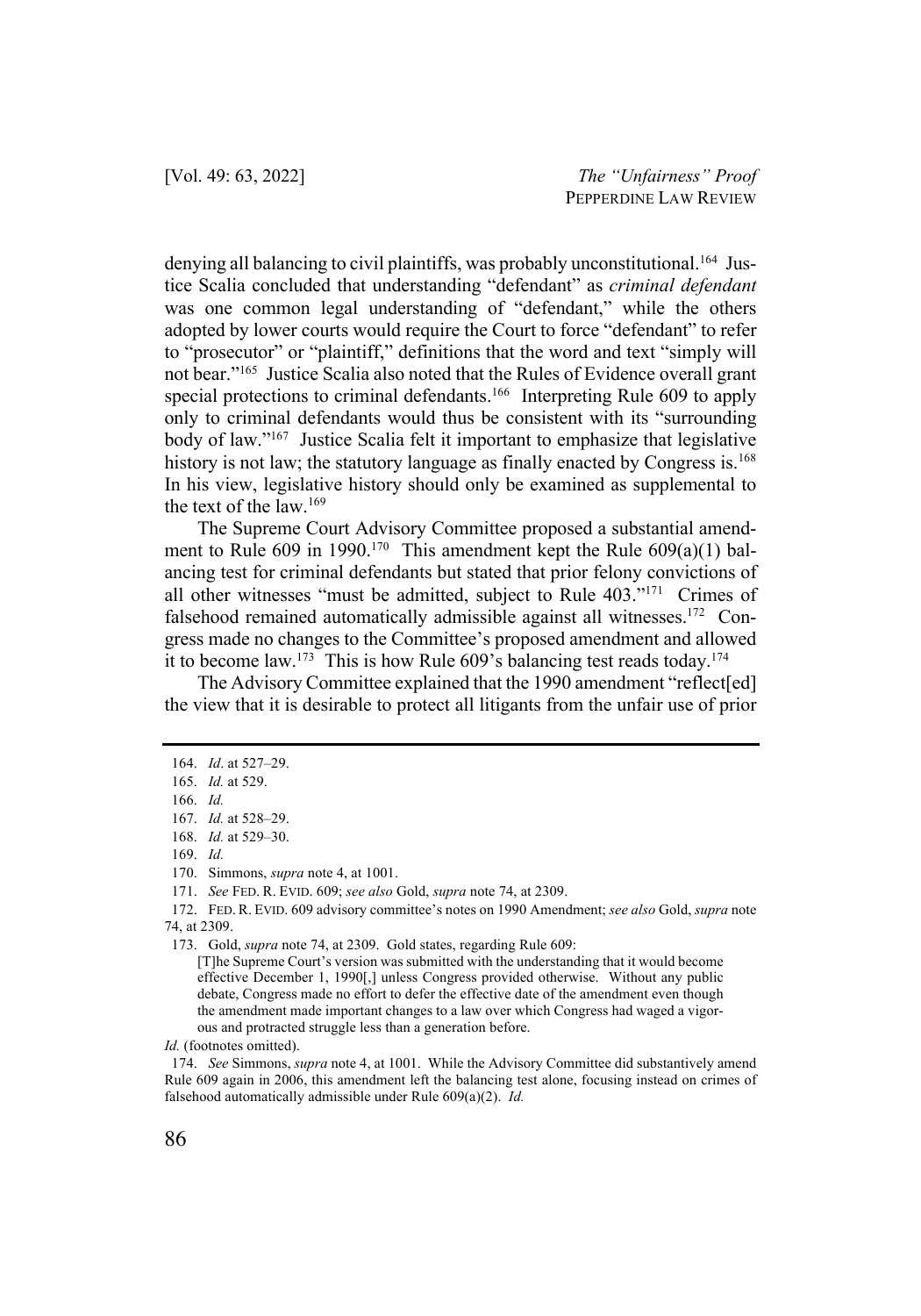convictions."175 The amendment addressed the textual ambiguity that the *Green* Court dealt with, keeping Rule 609's heightened balancing test for criminal defendants, while applying Rule 403's balancing test to the convictions of all other witnesses.176 It also clarified the procedure regarding prior convictions of a criminal defense witness other than the accused.<sup>177</sup>

The Committee note repeatedly referenced Rule 609's protection against "unfair" or "undu[e]" prejudice, notwithstanding the language to the contrary.<sup>178</sup> It also stated that the amendment would extend Rule 609's protection against "*unfair* impeachment" to witnesses other than the accused through its incorporation of Rule 403, which *does* seek to limit *unfair* prejudice.179 But then, perhaps highlighting the danger of granting too much weight to committee notes—often written by staff—and other oft-*asserted* legislative history, the Committee substituted Rule 609's "prejudicial effect" language into its discussion of Rule 403, stating: "Rule 403 . . . provides that evidence shall not be excluded unless its *prejudicial effect* substantially outweighs its probative value,"180 notwithstanding, of course, that Rule 403 critically does contain the term "unfair."<sup>181</sup>

#### *C. Euclidean Proof of the Inoperability of Rule 609 to Criminal Defendants*

In addition to the two substantive differences between balancing tests applicable to Rule 403 and Rule 609 discussed so far, two other subsidiary differences compound the difficulty in comparing the tests.

First, as thoroughly discussed, the two substantive differences between the balancing tests present as follows: Rule 403 allows courts to exclude evidence if the "probative value is *substantially* outweighed by . . . *unfair* prejudice."182 Rule 609's internal test only refers to "prejudicial effect," *and* that must merely "outweigh[]" probativeness to exclude the evidence, rather than "substantially outweigh[]."183

<sup>175.</sup> FED. R. EVID. 609 advisory committee's notes on 1990 amendment.

<sup>176.</sup> *See id.*

<sup>177.</sup> *See id.*

<sup>178.</sup> *Id.*

<sup>179.</sup> *Id.* (emphasis added).

<sup>180.</sup> *Id.* (emphasis added).

<sup>181.</sup> FED. R. EVID. 403.

<sup>182.</sup> FED. R. EVID. 403 (emphasis added).

<sup>183.</sup> FED. R. EVID. 609; FED. R. EVID. 403; *see also* Greenaway, *supra* note 26, at 14.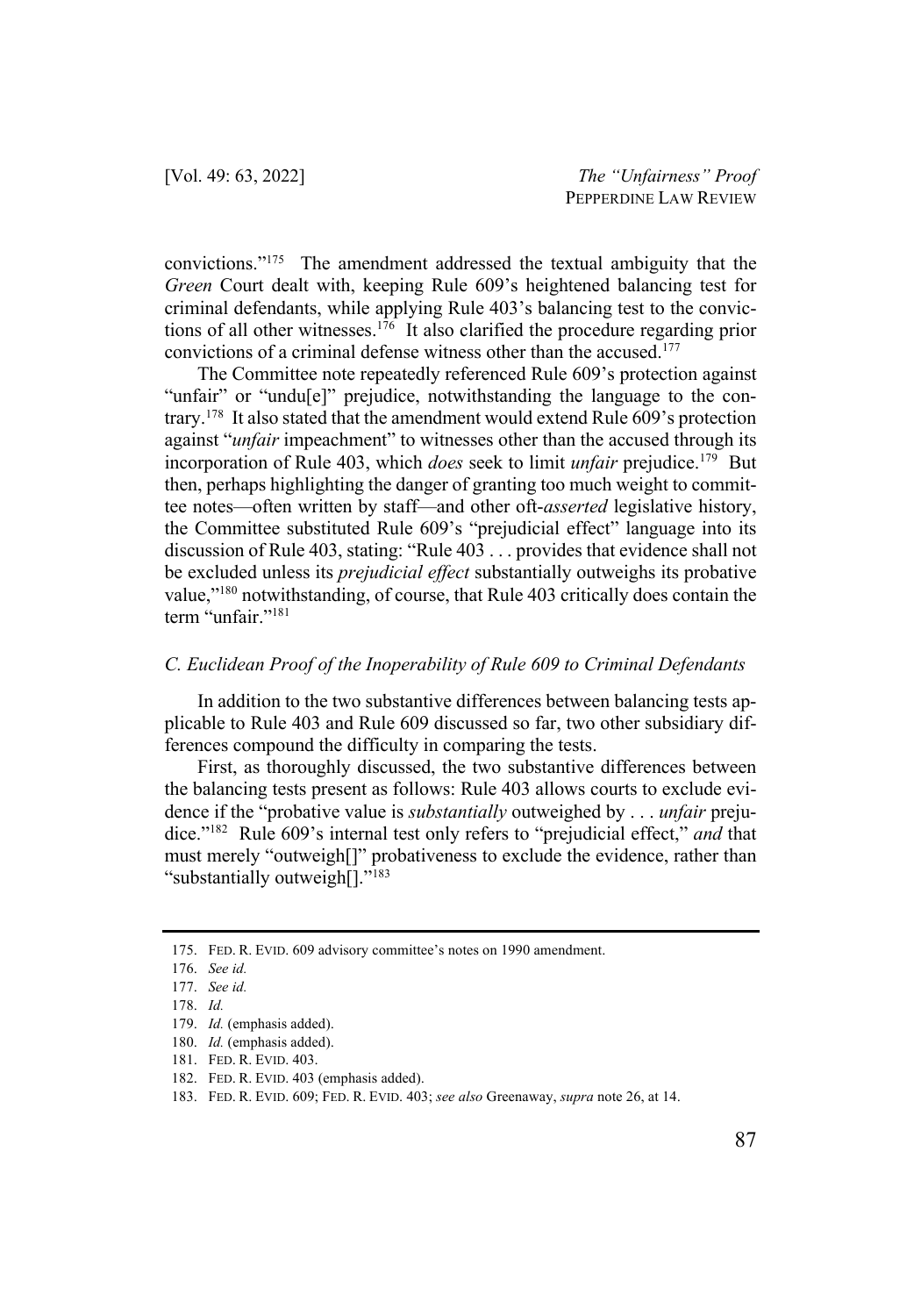In addition, a subsidiary difference reveals itself when examining the "direction" of the two equations that represent the respective balancing tests. Rule 609 is written in the positive, describing what must be *included*, and Rule 403 is written in the negative, describing what may be *excluded*. 184 So, we must rationalize these equations to compare them.<sup>185</sup> Under the comparison method for solving algebraic equations, we reorder equations that we're comparing to isolate the same variables.<sup>186</sup>

Let's look at the balancing tests in mathematical terms, where

 $T = probaTiveness$ 

 $J = preJudice$ 

 $uJ$  = unfair prejudice

*f*J = fair prejudice

 $J = uJ + fJ$ 

 $\gg$  = substantially greater than<sup>187</sup>

Rule 403 considers evidence admissible *unless u*J >> T. 188

Rule 609 (for criminal defendants) requires admission *if* T > J. 189

Given that these two equations are presented in different directions, we need to reorder them.190 Putting the equations in the same direction produces the following:

Rule 403 considers evidence admissible *unless u*J >> T.

Rule 609 (for criminal defendants) requires admission *unless*  $J \geq T$ .

<sup>184.</sup> FED. R. EVID. 609; FED. R. EVID. 403.

<sup>185.</sup> *See The Difference Between Solving an Equation and Solving an Inequality*, TUTAPOINT.COM, https://www.tutapoint.com/knowledge-center/view/the-difference- between-solving-an-equationand-solving-an-inequality (last visited Aug. 20, 2021) (explaining that since "unless" is an exclusionary term and "if" is an inclusive term, they operate as negative and positive; therefore, rationalizing the variables leads to changing the inequality signs).

<sup>186.</sup> *See id.*; *Isolating a Variable*, BRILLIANT, https://brilliant.org/wiki/change-the- subject-of-aformula/ (last visited Aug. 20, 2021) (describing the process of isolating a variable).

<sup>187.</sup> *See* FED. R. EVID. 403; FED. R. EVID. 609.

<sup>188.</sup> *See* FED. R. EVID. 403.

<sup>189.</sup> *See* FED. R. EVID. 609.

<sup>190.</sup> *See The Difference Between Solving an Equation and Solving an Inequality*, *supra* note 185; *Isolating a Variable*, *supra* note 186.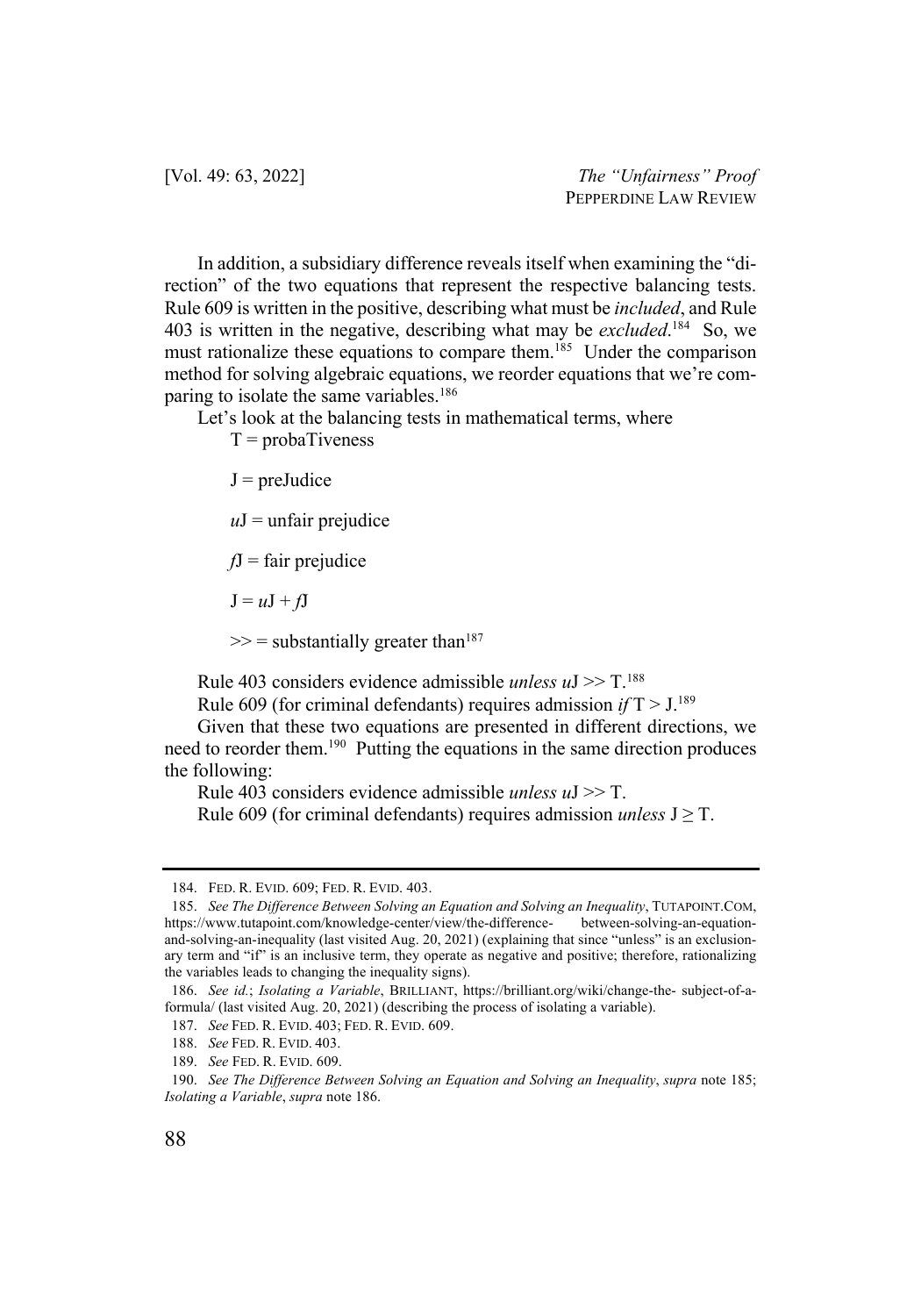Now that these equations are reduced, we can easily see that the Rule 609 balancing test is much more exclusionary than that of Rule 403.<sup>191</sup> Rule 403 has a strong bias towards admissibility.<sup>192</sup> Rule 609 does not.<sup>193</sup> Rule 609's internal test is much more protective towards criminal defendants.<sup>194</sup>

Next, what is considered in determining "probativeness" differs between the two rules.195 Both rules evaluate the probativeness of evidence in relation to why it's offered.<sup>196</sup> For Rule 403, the evidence can be directly offered towards the overarching issue of liability or guilt or towards some subsidiary issue.<sup>197</sup> In contrast, Rule 609, on its terms, only considers probativeness as to the issue of truthfulness of the witness.198

Prejudicial information is anything that negatively bears on a party.<sup>199</sup> For an example outside the context of Rule 609, a video of a defendant driving through a red light at a high speed is undoubtedly prejudicial to his claim that he didn't commit negligent homicide.<sup>200</sup> Likely, it's highly prejudicial.<sup>201</sup> Of course, it's also highly probative, as it shows the defendant actually committing the crime.<sup>202</sup> No longer will he have a realistic chance of arguing that the

<sup>191.</sup> *See generally* Aviva Orenstein*, Insisting That Judges Employ a Balancing Test Before Admitting the Accused's Convictions Under Federal Rule of Evidence 609(a)(2)*, 75 BROOK. L. REV. 1291, 1293 (2010) ("Rule 403 is a balancing test applied by the judge as a limited rule of exclusion, favoring admission of evidence; Rule 609, by contrast, is more restrictive.").

<sup>192.</sup> *See* Lauren Tallent, *Through the Lens of Federal Evidence Rule 403: An Examination of Eyewitness Identification Expert Testimony Admissibility in the Federal Circuit Courts*, 68 WASH. & LEE L. REV. 765, 777–78 (2011) ("Rule 403 is meant to be a liberal rule . . . . Congress intended that judges would invoke this 'drastic remedy' infrequently and only when absolutely necessary.").

<sup>193.</sup> *See* Orenstein, *supra* note 191, at 1293–94.

<sup>194.</sup> *See id.* 

<sup>195.</sup> *Compare* FED. R. EVID. 403 (containing no limiting language on applicability), *with* FED. R. EVID. 609 ("The following rules apply to attacking a witness's character for truthfulness by evidence of a criminal conviction."), *and* 4 JACK B. WEINSTEIN & MARGARET A. BERGER, WEISTEIN'S FEDERAL EVIDENCE § 609.02[2] (Joseph M. McLaughlin ed., 2d ed. 2008).

<sup>196.</sup> FED. R. EVID. 403; FED. R. EVID. 609.

<sup>197.</sup> *See* FED. R. EVID. 401. For purposes of Rule 403, evidence is considered "relevant" if it helps to determine if any consequential fact is more or less probable. *Id.* 

<sup>198.</sup> *See* FED. R. EVID. 609 ("The following rules apply to attacking a witness's character for truthfulness by evidence of a criminal conviction."); WEINSTEIN & BERGER, *supra* note 195.

<sup>199.</sup> *See* United States v. Tse, 375 F.3d 148, 163 (1st Cir. 2004) (citing United States v. Rodriguez-Estrada, 877 F.2d 153, 156 (1st Cir. 1989) ("By design, all evidence is meant to be prejudicial . . . ."); United States v. Smith, 292 F.3d 90, 99 (1st Cir. 2002)).

<sup>200.</sup> *See id.* 

<sup>201.</sup> *Id.*

<sup>202.</sup> *Id.*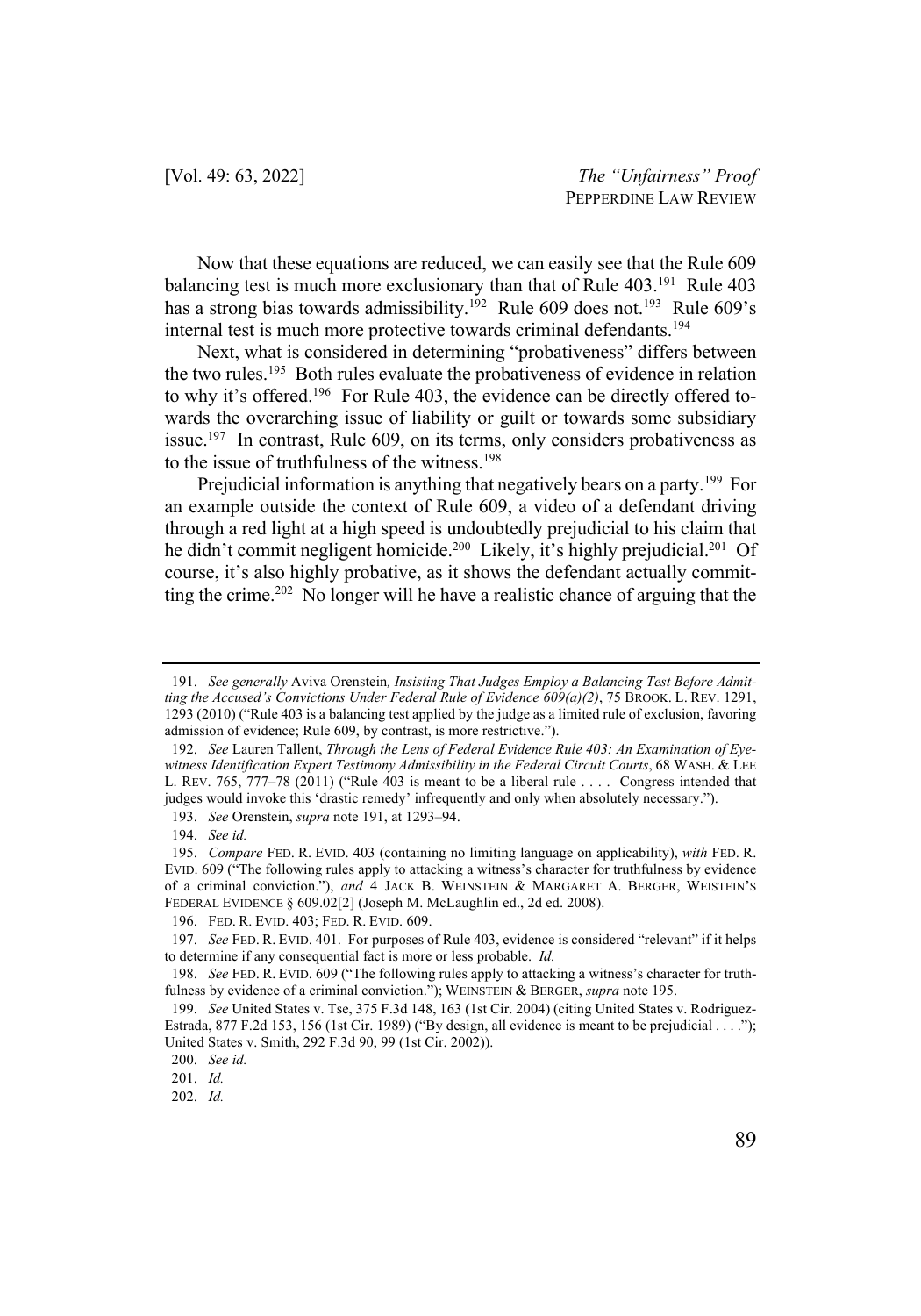crime didn't occur or that he wasn't its perpetrator.<sup>203</sup> Indeed, the evidence very well might be more prejudicial than probative, in that juries give great weight to video evidence these days, and a jury might not look beyond it for exculpatory evidence or defenses.<sup>204</sup> I doubt many, if any, judges would exclude it under Rule 403's "unfair prejudice" standard.205 And that is correct, as the purpose of Rule 403 isn't to create a Harrison Bergeron-like<sup>206</sup> balance between the parties but, rather, to ensure that juries don't overweigh certain evidence<sup>207</sup> or otherwise improperly consider evidence (e.g., wrongly viewing as substantive evidence prior inconsistent statements offered under Rule 613 of the *Federal Rules of Evidence*).208

Recall that the reason a witness's prior convictions are admitted under

<sup>203.</sup> *Id.*

<sup>204.</sup> *See* Yael Granot, Emily Balcetis, Neal Feigenson & Tom Tyler, *In the Eyes of the Law: Perception Versus Reality in Appraisals of Video Evidence*, 24 PSYCH. PUB. POL'Y & L. 93, 97 (2018) (analyzing how juries view video evidence).

<sup>205.</sup> *See Tse*, 375 F.3d at 163 ("[W]hile a court must weigh all potential 'prejudicial effect' to the defendant when deciding whether to admit a prior conviction of the accused, it must weigh only the kind of prejudice that can be deemed 'unfair'  $\dots$ ").

<sup>206</sup>*. See generally* Kurt Vonnegut, Jr., *Harrison Bergeron, in* ANIMAL FARM AND RELATED READINGS 130 (1997) ("The year was 2081, and everybody was finally equal. They weren't only equal before God and the law. They were equal every which way."); PGA Tour, Inc. v. Martin, 532 U.S. 661, 705 (2001) (Scalia, J., dissenting) (quoting from K. Vonnegut, *Harrison Bergeron*, *in* ANIMAL FARM AND RELATED READINGS, 129 (1997)).

<sup>207.</sup> *See* Greenaway, *supra* note 26 (giving support and a factual scenario for the above assertion). 208. *See, e.g.*, FED. R. EVID. 613. Non-substantive evidence of prior inconsistent statements is solely offered to show that a witness has said something contrary to his current testimony. John A. Bourdeau, Annotation, *Use of Prior Inconsistent Statements for Impeachment of Testimony of Witnesses Under Rule 613, Federal Rules of Evidence*, 152 A.L.R. FED. 375 § 3 (1999). It is offered not to attack the witness's general character for truthfulness but, rather, to show that on the particular topic, the witness's testimony should not be trusted. *Id.* When offered for this limited basis, the socalled "impeachment" evidence may not be considered by the jury for a purpose beyond undermining the believability of the witness's specific testimony. *See, e.g.*, State v. Spadafore, 159 W. Va 236, 246 (1975) ("The orthodox rule with regard to prior inconsistent statements is that such statements cannot be accorded any value as substantive evidence."). For example, if a witness testifies that the traffic light at the scene of an accident was red but previously told his neighbor that the same light was green, the jury is permitted to consider the neighbor's testimony recounting the prior witness's statement only to undermine the reliability of the testimony that the light was red. *Id.* However, the jury (and judge on a directed verdict motion) may not use the neighbor's statement as substantive evidence that the light was, in fact, green. *See* GEORGE FISHER, EVIDENCE 435–44 (3d ed. 2013) (excerpting United States v. Barret, 539 F.2d 244 (1st Cir. 1976)). The neighbor's testimony should be understood only as saying that the prior witness previously said something inconsistent with his current testimony, but the jury may not consider what that inconsistency is. *Id.* Of course, juries (no less law students, judges, and lawyers) often have considerable difficulty parsing this remarkably fine distinction. *See*  Joel V. Williamson, *Evidence--Prior Inconsistent Statements--Court Reverses Long Line of Decisions*, 58 KY. L.J. 112, 115 (1969).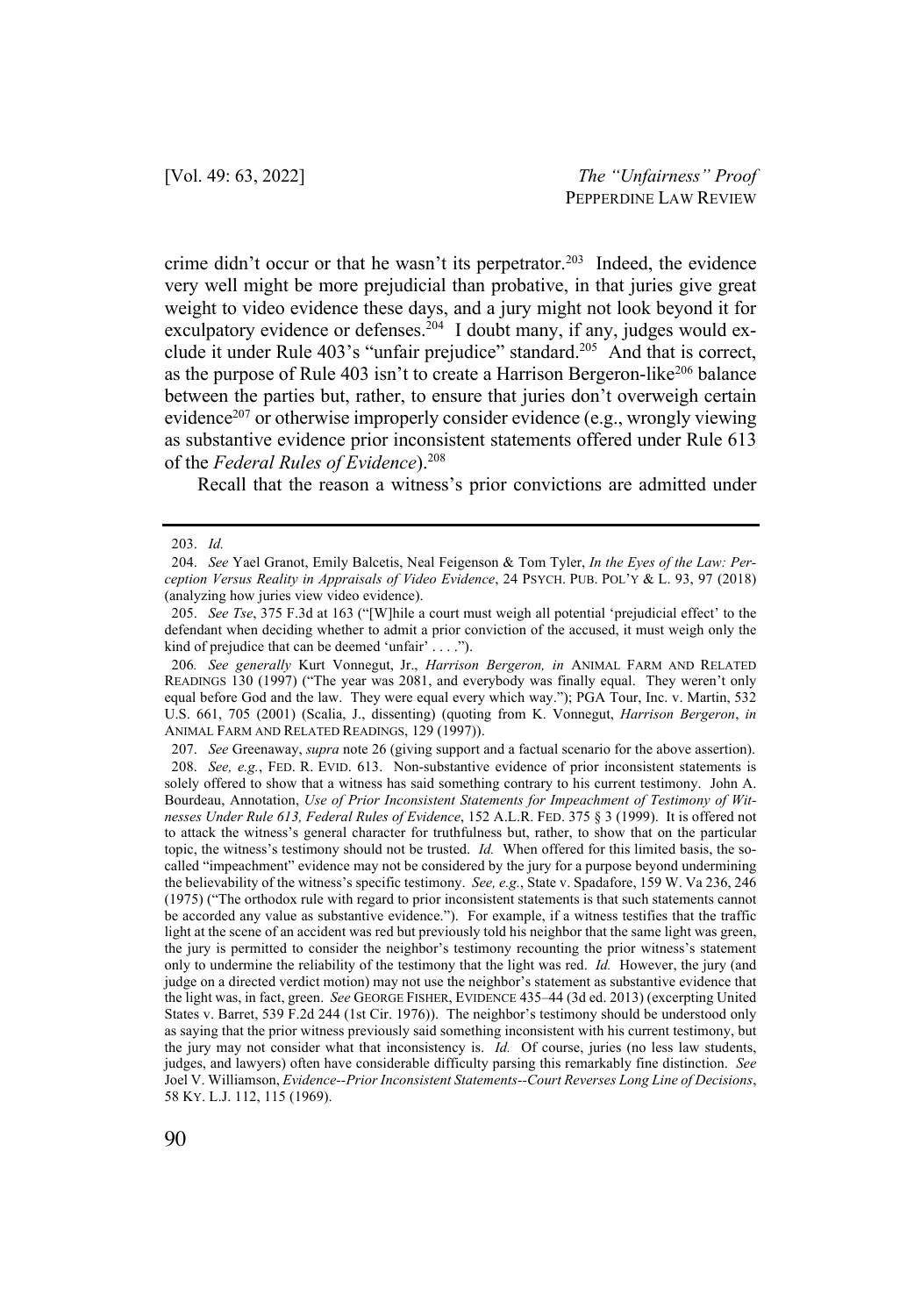Rule 609 is to "attack[] [the] witness's character for truthfulness."<sup>209</sup> Thus, when the Rule speaks of the probative value of a prior conviction, it's addressing how probative that felony is of the witness's penchant for telling the truth.210 It's hard to say what felony evidence is particularly probative of truthfulness beyond the separate category of crimes of dishonesty (which we are not concerned about here because they are automatically admitted under a different section of Rule 609).<sup>211</sup> Crimes of brute violence are less probative of character for truthfulness.<sup>212</sup> Perhaps a complex theft case that's not technically a crime of dishonesty would qualify as particularly probative of truthfulness.<sup>213</sup> Even if that past crime is highly probative, however, it's also surely just as prejudicial. And here's the rub: it's likely more prejudicial than probative.214 Understanding why is crucial in evaluating whether the absence of the "unfairness" term is critical to understanding the meaning of the rule.<sup>215</sup>

While evidence of lack of truthfulness demonstrated through a felony conviction provides the jury with the very insight Rule 609 seeks to offer, it doesn't tell us a lot about the defendant's actual truthfulness in the instant case.216 Even the best non-crime-of-dishonesty felony evidence on character for truthfulness is only somewhat telling, i.e., probative, of truthfulness.217 So, what we view as the "best" Rule 609 non-crime-of-dishonesty felony evidence maxes out on a probativeness scale at, say, eight out of ten due to the inherent disconnect—i.e., lack of perfect correlation—between a witness's

<sup>209.</sup> FED. R. EVID. 609.

<sup>210.</sup> PARK & LININGER, *supra* note 55, at § 3.1; *see also* Bellin, *supra* note 4, at 310 n.80.

<sup>211.</sup> *See* Tarleton David Williams, Jr., *Witness Impeachment by Evidence of Prior Felony Convictions: The Time Has Come for the Federal Rules of Evidence To Put on the New Man and Forgive the Felon*, 65 TEMP. L. REV. 893, 895 (1992) (suggesting revisions to Rule 609 regarding "non-dishonesty felony convictions"); FED. R. EVID. 609.

<sup>212.</sup> PARK & LININGER, *supra* note 55, at § 3.4.4.1.1.1 (discussing the impeachment value of the prior crime).

<sup>213.</sup> *See* People v. Segovia, 196 P.3d 1126, 1132 (Colo. 2008) (en banc) (concluding that "theft is probative of truthfulness or dishonesty").

<sup>214.</sup> *See* Bellin, *supra* note 4, at 310 ("[F]or the vast run of criminal convictions, the probative value of a conviction as impeachment is minimal.").

<sup>215.</sup> *See, e.g.*, United States v. Tse, 375 F.3 148, 163 (explaining why the lack of the "unfairness" term in Rule 609 creates a heightened standard for admission of evidence).

<sup>216.</sup> *See* Bellin, *supra* note 4, at 292. "Commentators have long criticized the practice of impeaching testifying defendants with prior convictions, citing the questionable relevance of past crimes to witness credibility . . . ." *Id.* 

<sup>217.</sup> *Segovia*, 196 P.3d at 1132 ("We note that a prior act of shoplifting does not always mean a witness will testify untruthfully.").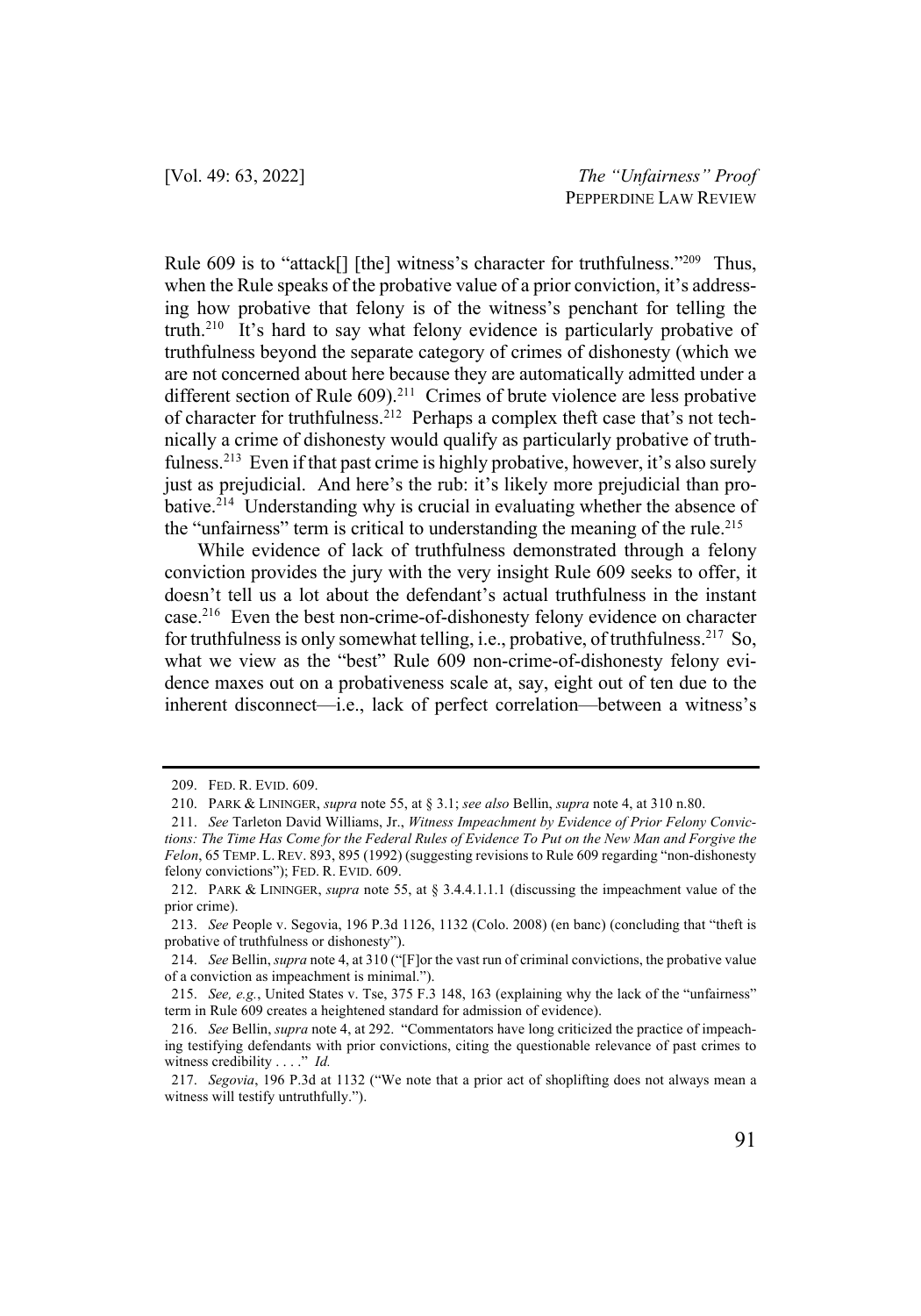actual character for truthfulness and his prior felony conviction.<sup>218</sup> But that non-crime-of-dishonesty felony evidence on character for truthfulness is more prejudicial because the level of overall prejudice (without any modifier), i.e., total harm to the defendant, should, as a matter of logic, be at least as strong as its probativeness to the prosecution *plus* whatever *unfair* weight that a jury gives to the character evidence by improperly concluding *criminal* propensity (rather than propensity towards untruthfulness).219 And while there may be some other unfair prejudice to consider, the archetype of unfair prejudice in the context of Rule 609 evidence is that recognized in Federal Rule of Evidence 404 (Rule 404).<sup>220</sup>

In a remarkable emphasis found nowhere else in the *Federal Rules of Evidence*, in fact, Rule 404 repeats its core philosophical concept twice—once in Rule 404(a) and again in 404(b)—stating (with only slight differences in wording): "Evidence of any other crime, wrong, or act is not admissible to prove a person's character in order to show that on a particular occasion the person acted in accordance with the character."221 The idea is simple: parties shouldn't be judged based on their general character—irrespective of how bad they are, parties should be evaluated on whether they actually engaged in the wrongdoing at issue.<sup>222</sup> Indeed, even though one's bad character in many instances increases the odds that the individual engaged in the particular bad behavior under review, that likelihood evidence (i.e., propensity evidence) is beyond the scope of evaluation by the trier of fact because of the fear that such evidence will be overweighed—i.e., *unfairly* considered.<sup>223</sup> "[When] prior convictions are used to impeach the testifying defendant, [he] faces a unique risk of prejudice—[i.e.], the danger that convictions [otherwise] excluded

<sup>218.</sup> *See id.*

<sup>219.</sup> *See, e.g.*, Bellin, *supra* note 4, at 291 (beginning article by explaining how juries may improperly consider prior convictions as an indication of criminal propensity).

<sup>220.</sup> FED. R. EVID. 404 ("Evidence of any other crime, wrong, or act is not admissible to prove a person's character in order to show that on a particular occasion the person acted in accordance with the character.").

<sup>221.</sup> FED. R. EVID. 404(b); *see also* FED. R. EVID. 404(a).

<sup>222.</sup> *See* FED. R. EVID. 404 advisory committee's notes on the 1972 proposed rules. Character evidence is of slight probative value and may be very prejudicial. It tends to distract the trier of fact from the main question of what actually happened on the particular occasion. It subtly permits the trier of fact to reward the good man and to punish the bad man because of their respective characters despite what the evidence in the case shows actually happened.

*Id.* (internal citation omitted).

<sup>223.</sup> *Id.*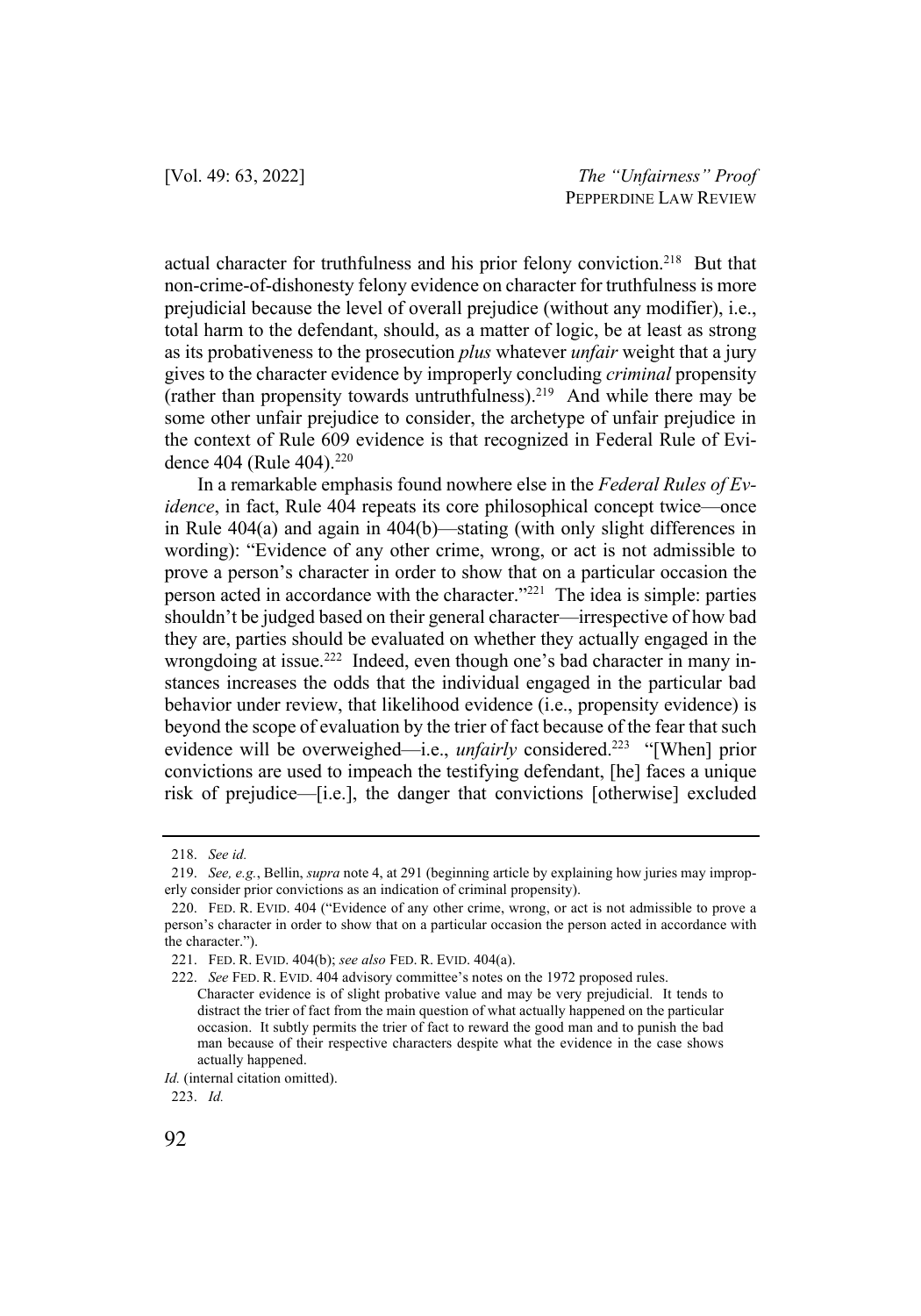under [Fed. Rule] 404 will be misused by a jury as propensity evidence despite their introduction solely for impeachment purposes."224

Understanding these considerations leading to the prejudice calculation is essential. Take, for example, the evidence of guilt discussed above: video evidence.<sup>225</sup> The value of its probativeness is equal to its *fair* prejudice.<sup>226</sup> That is, the jury is aptly informed of the defendant's wrongdoing (probativeness) at least at the same level that the defendant is viewed as guilty (prejudiced) in the eyes of the jury.<sup>227</sup> The jury might overweigh the evidence because video evidence can be overly convincing.<sup>228</sup> So, it might be more prejudicial overall than probative.<sup>229</sup>

Now, contemplate how helpful (probative) non-crime-of-dishonesty felony evidence is to a jury on the issue of character for truthfulness. The answer is: *kind of* because, as discussed, a felony only somewhat enlightens on *actual* character for truthfulness. In contrast, the felony conviction is likely held against (prejudices) the defendant in two ways—one legitimate (fair) and one illegitimate (unfair).<sup>230</sup> The fair prejudice is necessarily the mirror of the probativeness. As much as the jury is informed as to the defendant's untruthfulness by the prior felony (i.e., probativeness), the jury also holds that negative implication on character for truthfulness against the defendant (i.e., prejudice). This is the inherent symmetry, or "normal force" in physics terms, of probativeness and fair prejudice.<sup>231</sup> This alone entirely prohibits the introduction of the Rule 609 evidence against the defendant if Rule 609 is read as written, as Rule 609 requires the probativeness of the evidence to *outweigh*

<sup>224.</sup> FED. R. EVID. 609 advisory committee's notes on 1990 Amendment; *see also* United States v. Caldwell, 760 F.3d 267, 281–85 (3d Cir. 2014) (giving a good analysis of how evidence excluded by Rule 404 could be misused as propensity evidence); *id.* at 286 (discussing the danger of admitting convictions under Rule 609 that are similar to the crime charged and quoting 28 CHARLES ALAN WRIGHT & VICTOR JAMES GOLD, FEDERAL PRACTICE AND PROCEDURE § 6134, at 253: "[T]he danger of unfair prejudice is enhanced if the witness is the accused and the crime was similar to the crime now charged[] since this increases the risk that the jury will draw an impermissible inference under Rule 404(a).").

<sup>225.</sup> *See supra* notes 200–08 and accompanying text.

<sup>226.</sup> *See supra* notes 200–08 and accompanying text.

<sup>227.</sup> *See supra* notes 200–08 and accompanying text.

<sup>228.</sup> *See* Granot et al., *supra* note 204.

<sup>229.</sup> *See id.*

<sup>230.</sup> *See infra* notes 244–45 and accompanying text.

<sup>231.</sup> *See* United States v. Rodriguez-Estrada, 877 F.2d 153, 156 (1st Cir. 1989) ("By design, all evidence is meant to be prejudicial . . . .").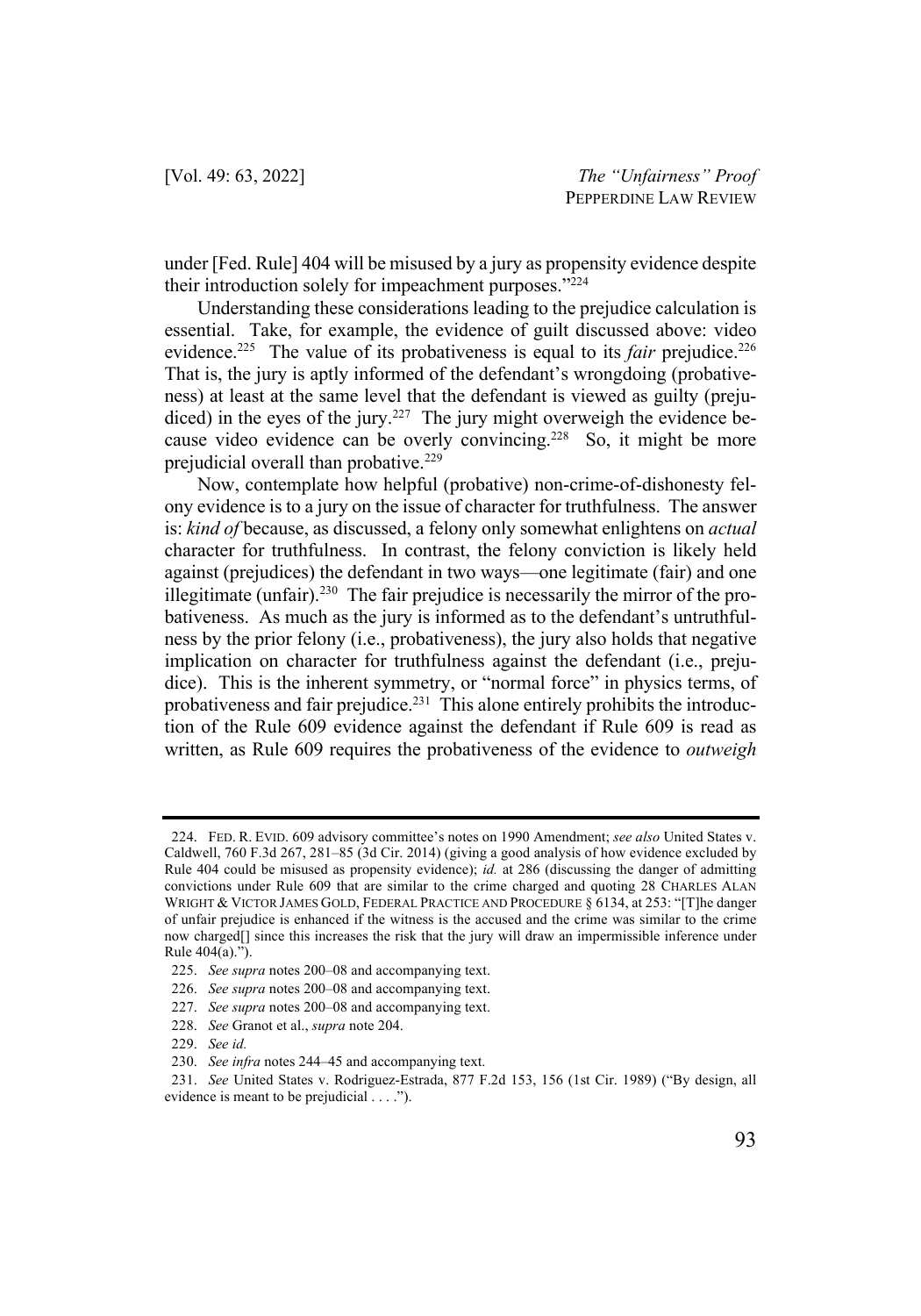[Vol. 49: 63, 2022] *The "Unfairness" Proof* PEPPERDINE LAW REVIEW

the prejudice.<sup>232</sup>

In addition, there is almost always some unfair prejudice to a defendant in offering a prior felony conviction for a jury to consider in evaluating character for truthfulness because of the inherent risk that the jury will engage in improper propensity reasoning prohibited by Rule 404.<sup>233</sup> As recognized therein, juries are *at least* somewhat more likely to conclude, *inter alia*, that a defendant is currently guilty simply because he committed a prior felony.<sup>234</sup> So, the enacted language of Rule 609 invariably leads to the exclusion of *all* felony evidence against a criminal defendant because the Rule 609 evidence is less probative than it is prejudicial.<sup>235</sup> As such, the rule becomes nugatory. To be clear, the evidence is not more *unfairly* prejudicial than it is probative, as that measure *removes* the fair prejudice that inherently mirrors the probativeness (which is intrinsically fair).<sup>236</sup> Consider this in the following mathematical analysis.237

Recall the terms:

 $T = probaTiveness$ 

 $J = preJudice$ 

 $uJ$  = unfair prejudice

 $fJ =$ fair prejudice

 $J = uJ + fJ$ 

 $\gg$  = substantially greater

<sup>232.</sup> FED. R. EVID. 609(a)(1)(B).

<sup>233.</sup> FED. R. EVID. 404(a). Rule 404(a) provides that "[e]vidence of a person's character trait is not admissible to prove that on a particular occasion the person acted in accordance with the character or trait." *Id.* 

<sup>234.</sup> *Id.* Rule 404(b), however, makes clear that the same evidence is admissible for other purposes, such as in Rule 609. FED. R. EVID. 404(b).

<sup>235.</sup> FED. R. EVID. 609. *Compare* Bellin, *supra* note 4, at 312 (explaining Congress's choice of language in Rule 609 places probative value and prejudice "on equal footing in the relative balance"), *with supra* notes 191–94 and accompanying text.

<sup>236.</sup> *See* Bellin, *supra* note 4, at 310–11.

<sup>237.</sup> *See* discussion of mathematical proof *supra* notes 184–94 and accompanying text.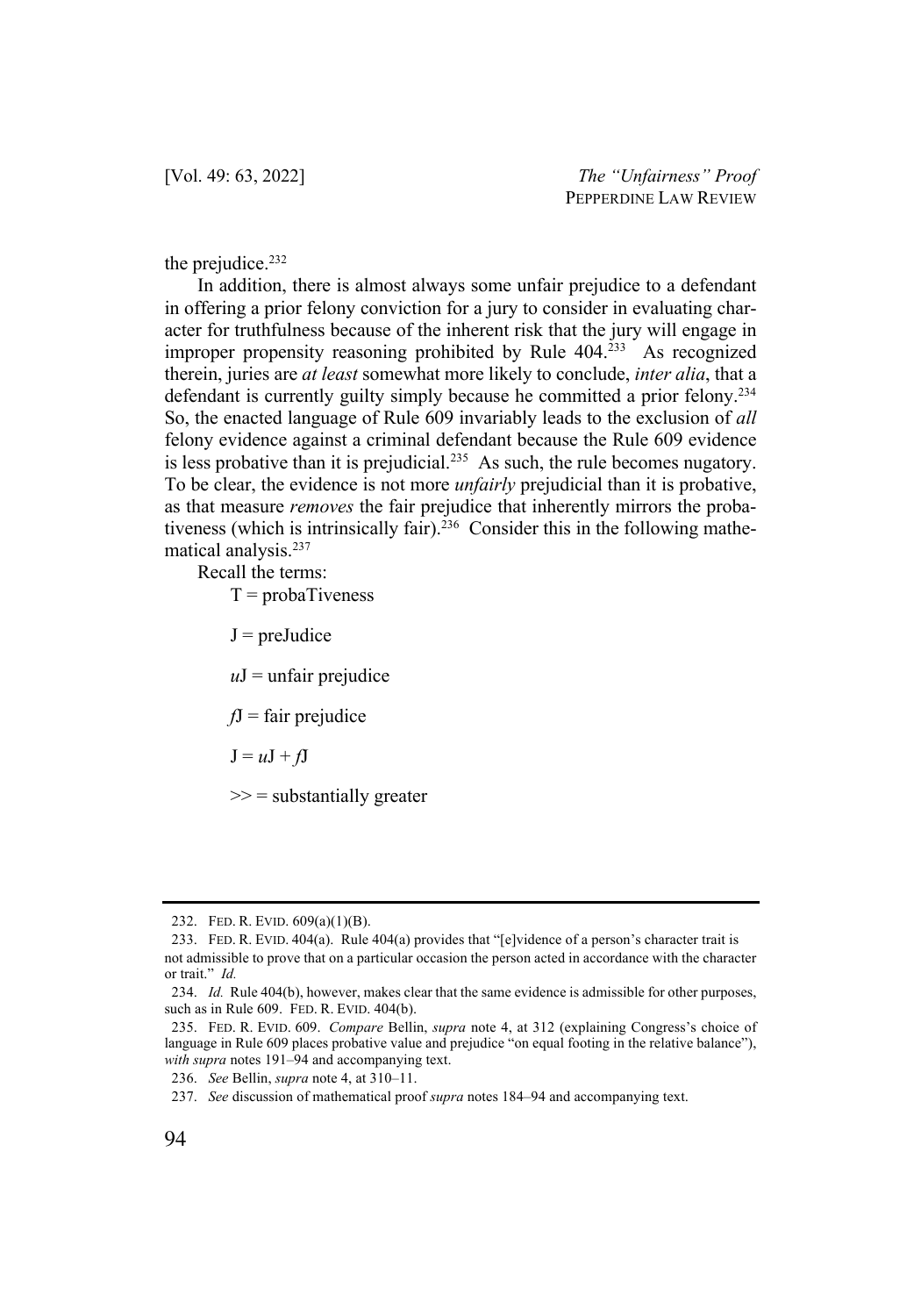Under Rule 403: The evidence is admissible unless:

 $\mu$ J >> T<sup>238</sup>

Corollaries to this rule are: The evidence is admissible if:

T > J (which can also be written as  $T > uJ + fJ$ )

and

T = J (which also can be written as  $T = uJ + fJ$ )

And the most important corollary is the conclusion that: The evidence is admissible if:

 $T = uJ^{239}$ 

Under Rule 609 with *unfair* read into the language, we see a similar albeit not identical—set of equations:

Admit unless:

 $\mu$ J > T<sup>240</sup>

Corollaries to this rule are: The evidence is admissible if:

T > J (which can also be written as  $T > uJ + fJ$ )

T = J (which also can be written as  $T = uJ + fJ$ )

But the important distinction with Rule 609, for a criminal defendant the subject of discussion here—is:

The evidence is *inadmissible* if:

<sup>238.</sup> FED. R. EVID. 403.

<sup>239.</sup> *See* discussion *supra* notes 199–208 and accompanying text.

<sup>240.</sup> FED. R. EVID. 609.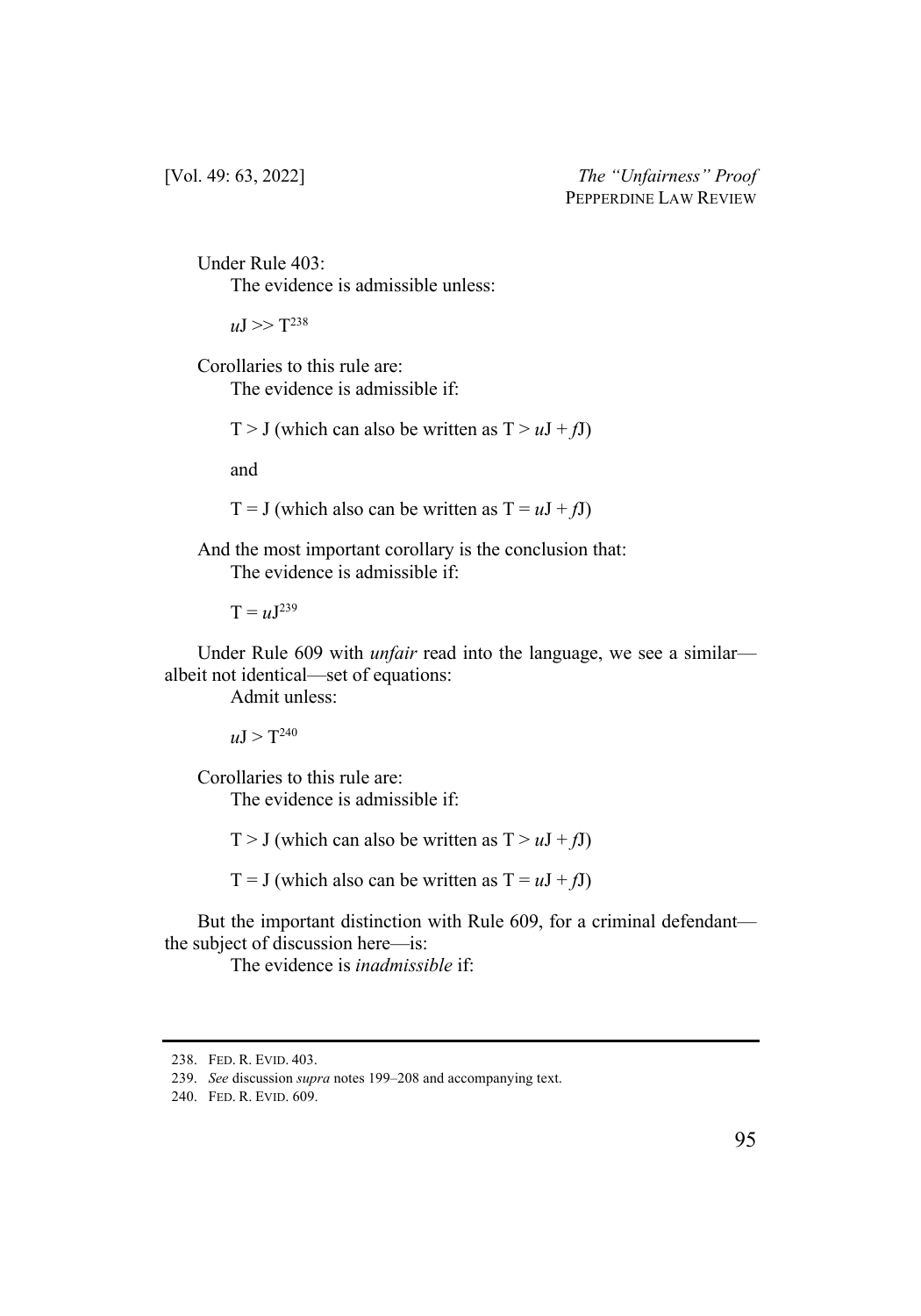[Vol. 49: 63, 2022] *The "Unfairness" Proof* PEPPERDINE LAW REVIEW

 $T = uJ^{241}$ 

Under Rule 609 without *unfair* read into the language, we see an entirely different set of equations:

Admit unless:

 $J > T^{242}$ 

As discussed, however, the following equation should always be true: T  $= fJ$  because the probativeness of the prior conviction on character for truthfulness should equal the fair prejudice it causes the defendant in terms of how much the jury discounts the value of the defendant's testimony.<sup>243</sup>

Given that  $T = fJ$ , then  $J \geq T$ .

Thus, any prior conviction is automatically excluded under Rule 609 due to the lack of "unfair" modifying "prejudice."

## *D. How "Prejudice" Is Interpreted by the Courts*

Most jurisdictions apply Rule 609 as if "prejudicial effect" is the same as "unfair prejudice," thereby ignoring the express language of the statute.<sup>244</sup> Of course, even when courts treat Rule 609's "prejudicial effect" language as if it means "unfair prejudice," they recognize that their version of Rule 609 still provides greater protection for criminal defendants than Rule 403, as discussed above.245

1. Second, Third, and Eighth Circuits

In *United States v. Caldwell*, the defendant was on trial for possession of a firearm as a felon.<sup>246</sup> At trial, Caldwell took the stand and stated that the gun was not his. $247$  The prosecution sought to introduce evidence of

246. *Id.* at 271.

<sup>241.</sup> FED. R. EVID. 609.

<sup>242.</sup> *Id.*

<sup>243.</sup> *See* discussion *supra* notes 230–32 and accompanying text.

<sup>244.</sup> *See* Bellin, *supra* note 4, at 239 (stating the federal courts' approach to Rule 609 is "patently inconsistent" with the language of Rule 609 and congressional intent).

<sup>245.</sup> United States v. Caldwell, 760 F.3d 267, 286–89 (3d Cir. 2014).

<sup>247.</sup> *Id.* at 272. Caldwell took the stand at his first trial, which ended in a mistrial when the jury did not reach a verdict, as did his second, on which this appeal is based. *Id.*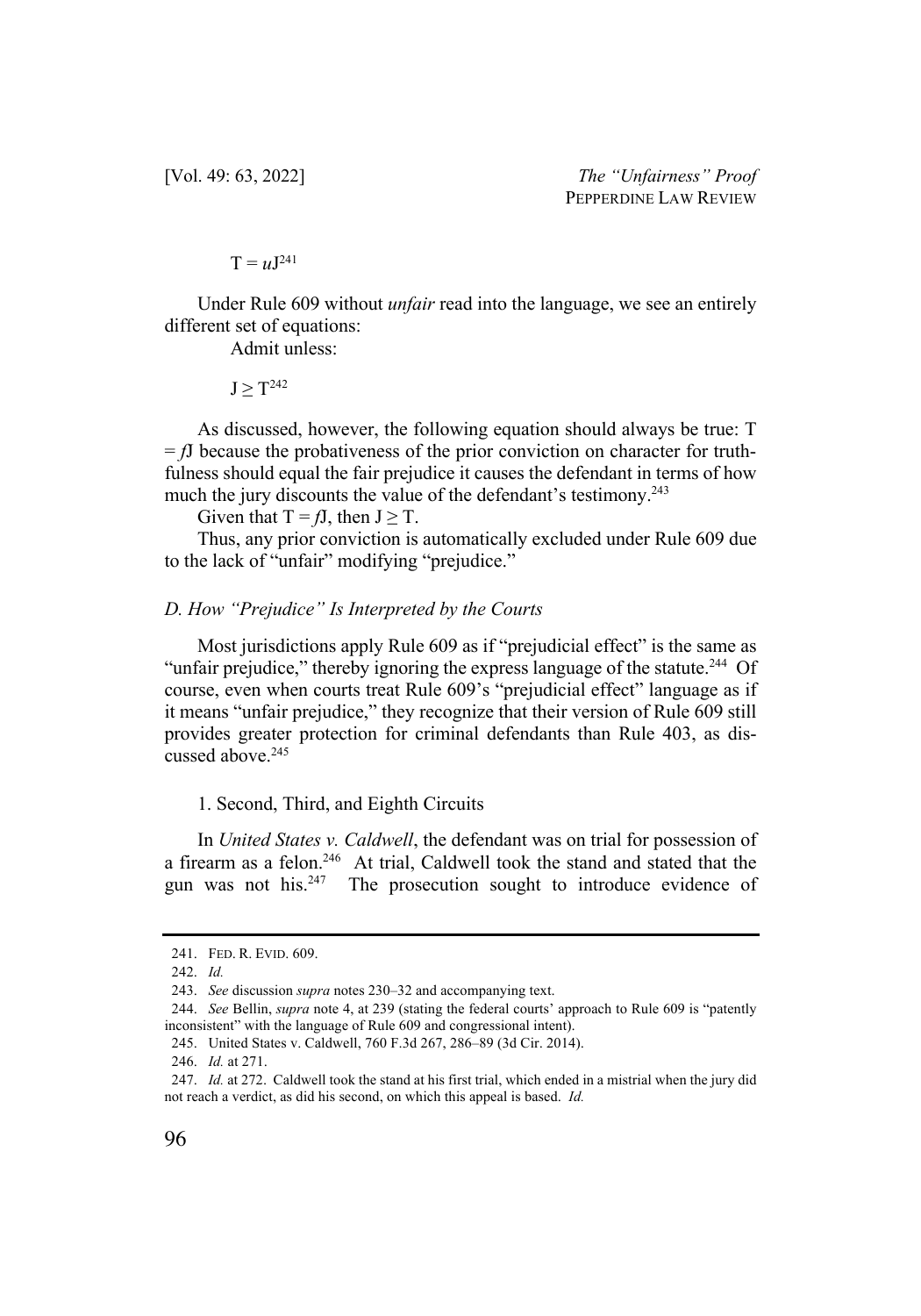Caldwell's two prior convictions for unlawful firearms possession.<sup>248</sup> They argued that these prior convictions were admissible either under Rule 404 "to show 'knowledge and absence of mistake or accident,'" or under Rule 609 as impeachment evidence.<sup>249</sup> Sadly for anyone with an understanding of, or fidelity to, Rule 404, the district court admitted the evidence thereunder—not a rare enough evidentiary blunder by a district court judge.<sup>250</sup> However, on appeal, the Third Circuit aptly overturned the admission under Rule 404.251 In deciding the Rule 609 issue, the court correctly quoted Rule 609's "prejudicial effect language."252 However, it later uncritically cited sources using the "unfair prejudice" language.<sup>253</sup>

Despite treating Rule 609 as if "prejudicial effect" and "unfair prejudice" are interchangeable, the court correctly recognized that even the incorrect reading of Rule 609 provides a higher bar to admission of evidence than Rule 403.254 After quoting the text of Rule 609, the court stated the following:

> This reflects a heightened balancing test and a reversal of the standard for admission under Rule 403. Commentators have observed that structuring the balancing in this manner creates a "predisposition toward exclusion. An exception is made only where the prosecution shows that the evidence makes a tangible contribution to the evaluation of credibility and that the usual high risk of unfair prejudice is not present."255

The Second Circuit treats Rule 609 in much the same way. In *United States v. Mustafa*, for example, the Second Circuit quoted directly from Rule 609, including the "prejudicial effect" language.256 It then uncritically noted that the lower court found "that the probative value of Mustafa's United

<sup>248.</sup> *Id.* at 273.

<sup>249.</sup> *Id.*

<sup>250.</sup> *Id.*

<sup>251.</sup> *Id.* at 283.

<sup>252.</sup> *Id.* at 286.

<sup>253.</sup> *Id.* at 286–87.

<sup>254.</sup> *Id.* at 286.

<sup>255.</sup> *Id.* (emphasis added) (internal citations omitted) (quoting CHARLES ALAN WRIGHT & VICTOR JAMES GOLD, FEDERAL PRACTICE AND PROCEDURE § 6134, at 268 (2d ed. 2012)).

<sup>256.</sup> United States v. Mustafa, 753 Fed. Appx. 22, 38 (2d Cir. 2018).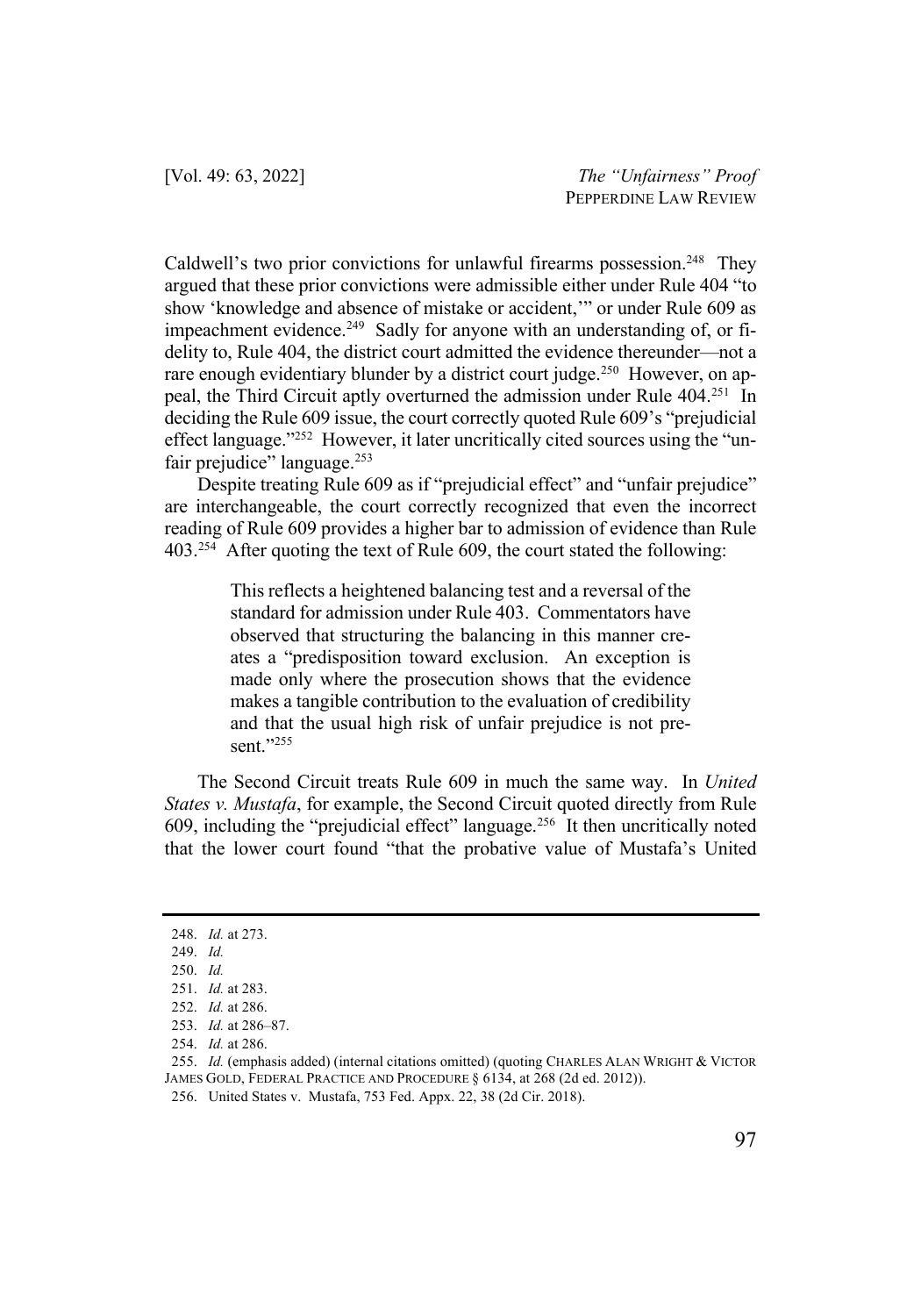Kingdom convictions outweighed their potential for *unfair prejudice*."257 The Second Circuit adopted the lower court's reasoning with no correction.<sup>258</sup>

Further, in *United States v. Brown*, <sup>259</sup> a district court for the Second Circuit used the "prejudicial effect" language of Rule 609 occasionally but repeatedly referenced "unfair prejudice."<sup>260</sup> For example, the court decided to bar admission of one of the defendant's prior convictions in large part because "[t]he similarity between [the prior conviction] and the . . . offense for which Brown [was] charged . . . create[d] a high risk of *unfair* prejudice as 'the jury may [have] infer[red] *unfairly* that Brown ha[d] a propensity to commit firearms offenses."<sup>261</sup> It seems that this circuit makes no distinction between "prejudicial effect" and "unfair prejudice."

In *United States v. Chauncey*, the Eighth Circuit quoted Rule 609 directly, including its use of the phrase "prejudicial effect" rather than "unfair prejudice."262 Despite this, the court applied "unfair prejudice" later in its analysis.<sup>263</sup> The court stated, "Here, the prior conviction already was admitted under Rule 404(b), and the danger of *unfair prejudice* by repetition of the evidence was negligible,"<sup>264</sup> and that "[w]eighed against the minimal danger of *unfair prejudice*, it was reasonable for the district court to conclude that the probative value justified use of the evidence for impeachment."265 The court, thus, treats the two phrases interchangeably, as well.<sup>266</sup>

#### 2. First Circuit

The only circuit to comprehensively address the absence of the word "unfair" in Rule 609's internal balancing test is the First Circuit in *United States* 

260. *Id*.

<sup>257.</sup> *Id.* at 38–39 (emphasis added).

<sup>258.</sup> *Id.* at 39.

<sup>259.</sup> United States v. Brown, 606 F. Supp. 2d 306, 311–12, 314 (E.D.N.Y. 2009).

<sup>261.</sup> *Id*. at 314 (alteration in original) (emphasis added) (quoting United States v. Joe, No. 07 Cr.734 (JFK), 2008 U.S. Dist. LEXIS 55036 at \*11 (S.D.N.Y. July 21, 2008)).

<sup>262.</sup> United States v. Chauncey, 420 F.3d 864, 874 (8th Cir. 2005).

<sup>263.</sup> *Id*.

<sup>264.</sup> *Id*. (emphasis added).

<sup>265.</sup> *Id*. (emphasis added).

<sup>266.</sup> United States v. Tse, 375 F.3d 148, 164 (1st Cir. 2004) (contrasting Rule 609, under which a court may admit a conviction of the defendant if the probative value outweighs its "prejudicial effect," and Rule 403, under which a court may admit a conviction of a government witness if the probative value is "substantially outweighed by the danger of unfair prejudice").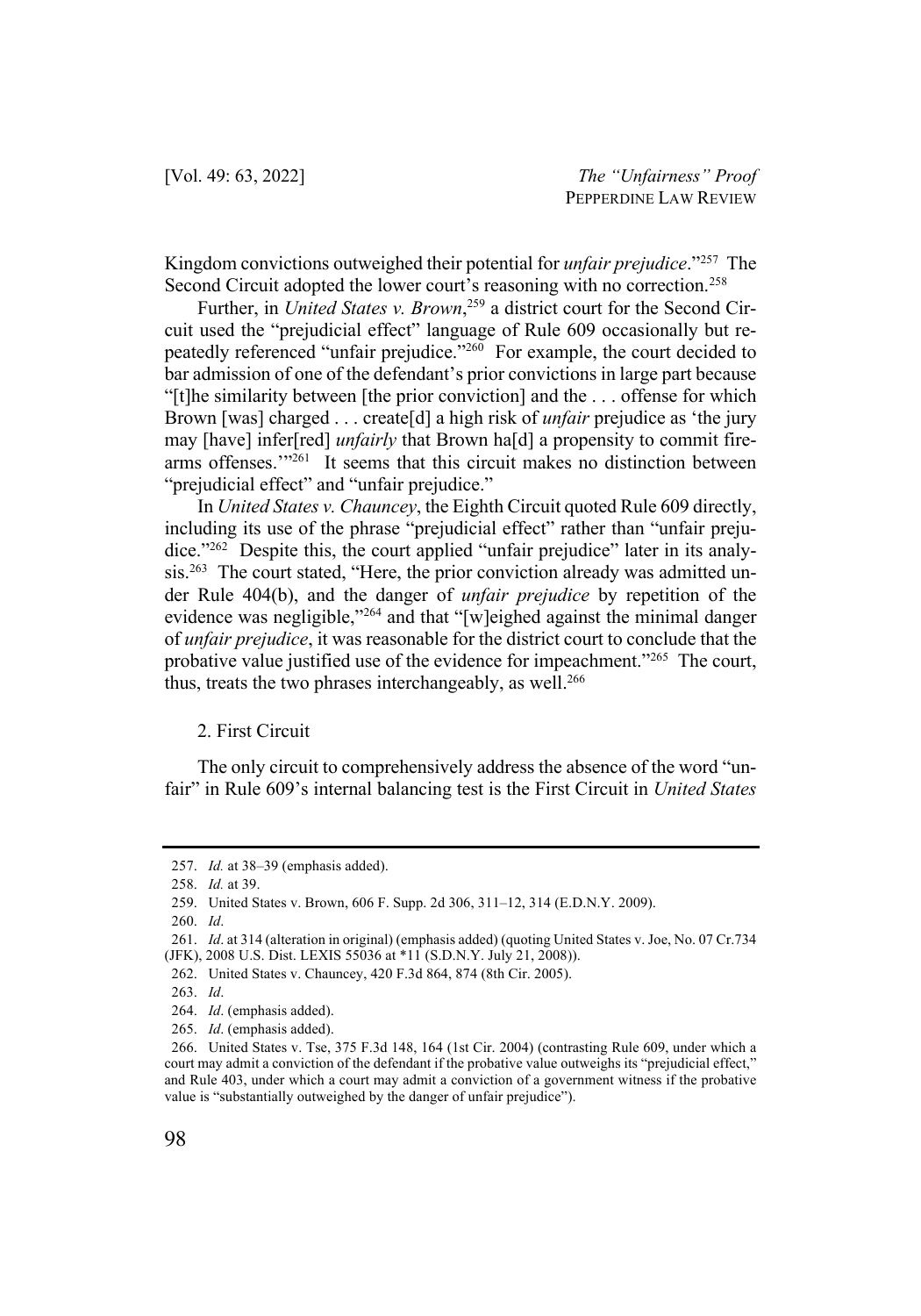*v. Tse*. 267 The court dealt with the distinction in the application of subsection (a) of the rule—the section under discussion here, covering prior felonies.<sup>268</sup> This case treats the distinction between Rule 403's "unfair prejudice" and Rule 609's "prejudice" as important rather than ignoring it.<sup>269</sup> Not too many years later, disappointingly, the First Circuit—with the alacrity of a golden retriever upon its initiation into lake swimming—later muddied the very waters to which it supplied a shimmer of clarity in its discussion of Rule 609(b), the section dealing with the effect of convictions being older than ten years.<sup>270</sup>

# *a. "Unfair" and Rule 609(a)*

In 1998, Clyde Tse was the target of a Drug Enforcement Administration (DEA) sting using cooperating witness, Stephen Williams.271 The DEA agents gave Williams \$450 to use to purchase cocaine from Tse and equipped Williams with a wireless microphone so the agents could record Williams's conversation.272 However, the feed to Williams's microphone was lost when he and Tse drove off in Williams's car.273 Williams testified that the two drove to a nearby house where Tse entered and returned therefrom with a bag of cocaine.274 Although surveillance teams were in the area, none were able to establish Williams's account.<sup>275</sup> Lab tests confirmed that the bag Williams handed DEA agents contained cocaine.<sup>276</sup>

Agents set a second sting for Tse, again using Williams as a cooperating witness.<sup>277</sup> This time, the microphone functioned, and agents were able to record the entire transaction between Williams and Tse for sixty-two grams of cocaine.278 Tse was subsequently charged by a grand jury with two counts of distributing a controlled substance, one for each of the encounters.<sup>279</sup> Tse

267. *Id.*

270. *See* FED. R. EVID. 609(b).

- 277. *Id.*
- 278. *Id.*
- 279. *Id.*

<sup>268.</sup> *See* FED. R. EVID. 609(a).

<sup>269.</sup> *Tse*, 375 F.3d at 164.

<sup>271.</sup> *Tse*, 375 F.3d at 152.

<sup>272.</sup> *Id.*

<sup>273.</sup> *Id.* 

<sup>274.</sup> *Id.* at 152–53.

<sup>275.</sup> *See id.*

<sup>276.</sup> *Id.* at 153.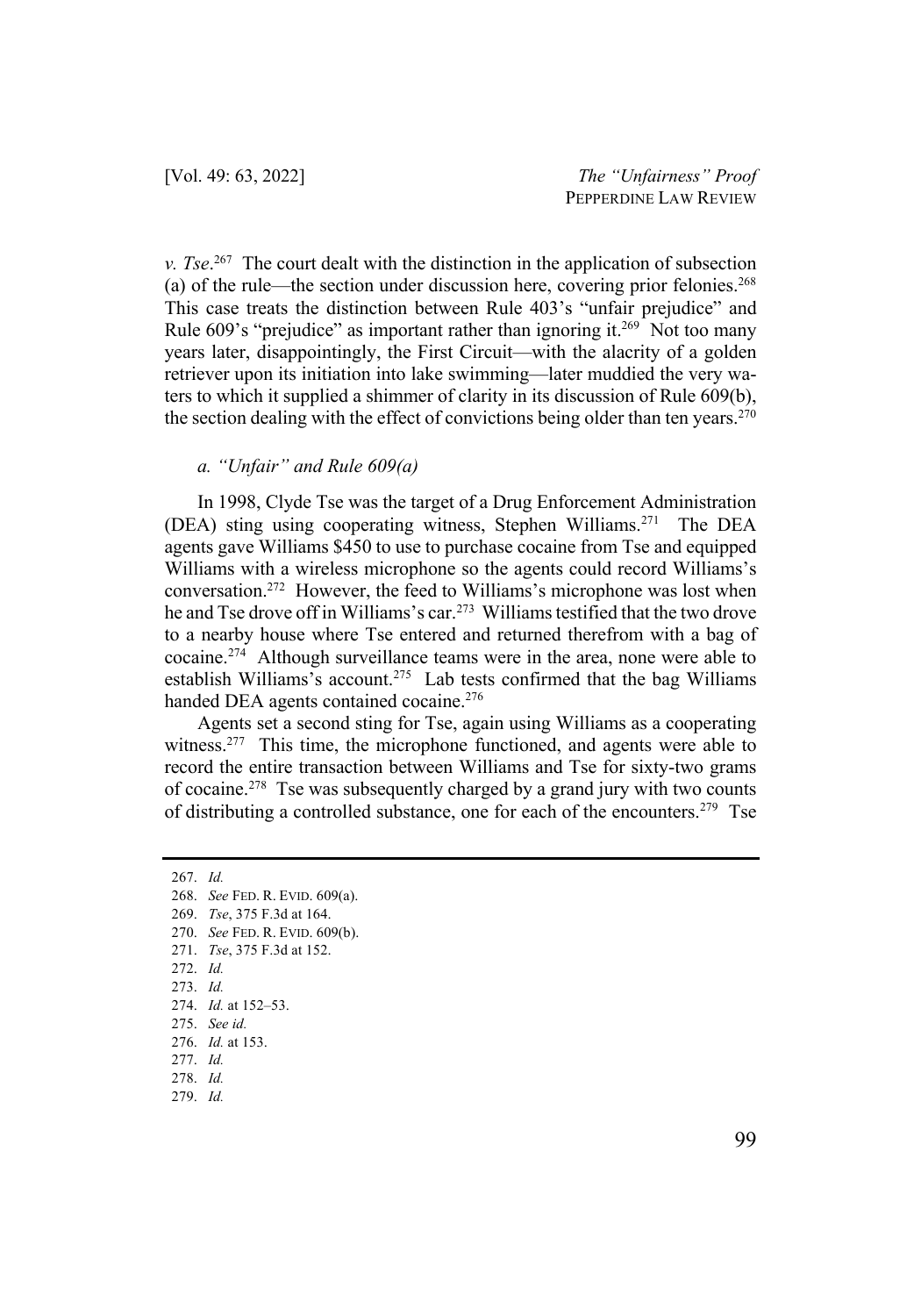pled guilty to the sting where the microphone worked, but he opted to go to trial for the unrecorded incident.280

Because of the equipment malfunction, the prosecution was forced to rely on Williams's testimony.281 Tse capitalized on Williams's spotty past, making sure the jury knew that

Williams had used and sold drugs in the past, had been convicted of at least one crime, had made inaccurate statements to the grand jury about his prior involvement with drugs, had received substantial compensation for his work as a DEA informant, and had purchased a new car shortly after receiving payments from the DEA.<sup>282</sup>

The jury, nonetheless, found Tse guilty.<sup>283</sup> He was sentenced to 120 months in prison for both convictions.284

On appeal to the First Circuit, Tse asserted that "the district court erred . . . by preventing [Tse] from . . . impeaching Williams's credibility [with] evidence that Williams had been convicted of assault and battery against a police officer."285 On this issue, the district court was first going to admit the evidence but reexamined that position when the issue of Tse's own previous conviction for assault and battery of a police officer came up during a sidebar conference.<sup>286</sup> Though the court noted that there was some difference in the language of Rule 609 between evidence of a defendant's priors and another witness's priors, the district court felt (without legal basis) that if one should be admitted, then so should the other.<sup>287</sup> The district court chose to bar both convictions from evidence.288

On appeal, the First Circuit soundly disagreed with the district court's interpretation of Rule 609, holding, instead, that there is a significant difference between the analysis required for defendant witnesses and all other witnesses.289 The court further noted that Rule 609 requires a Rule 403 analysis

289. *Id.*

<sup>280.</sup> *Id.*

<sup>281.</sup> *Id.*

<sup>282.</sup> *Id.* (footnote omitted).

<sup>283.</sup> *Id.* 

<sup>284.</sup> *Id.*

<sup>285.</sup> *Id.*

<sup>286.</sup> *Id.* at 159.

<sup>287.</sup> *Id.* at 160.

<sup>288.</sup> *Id.*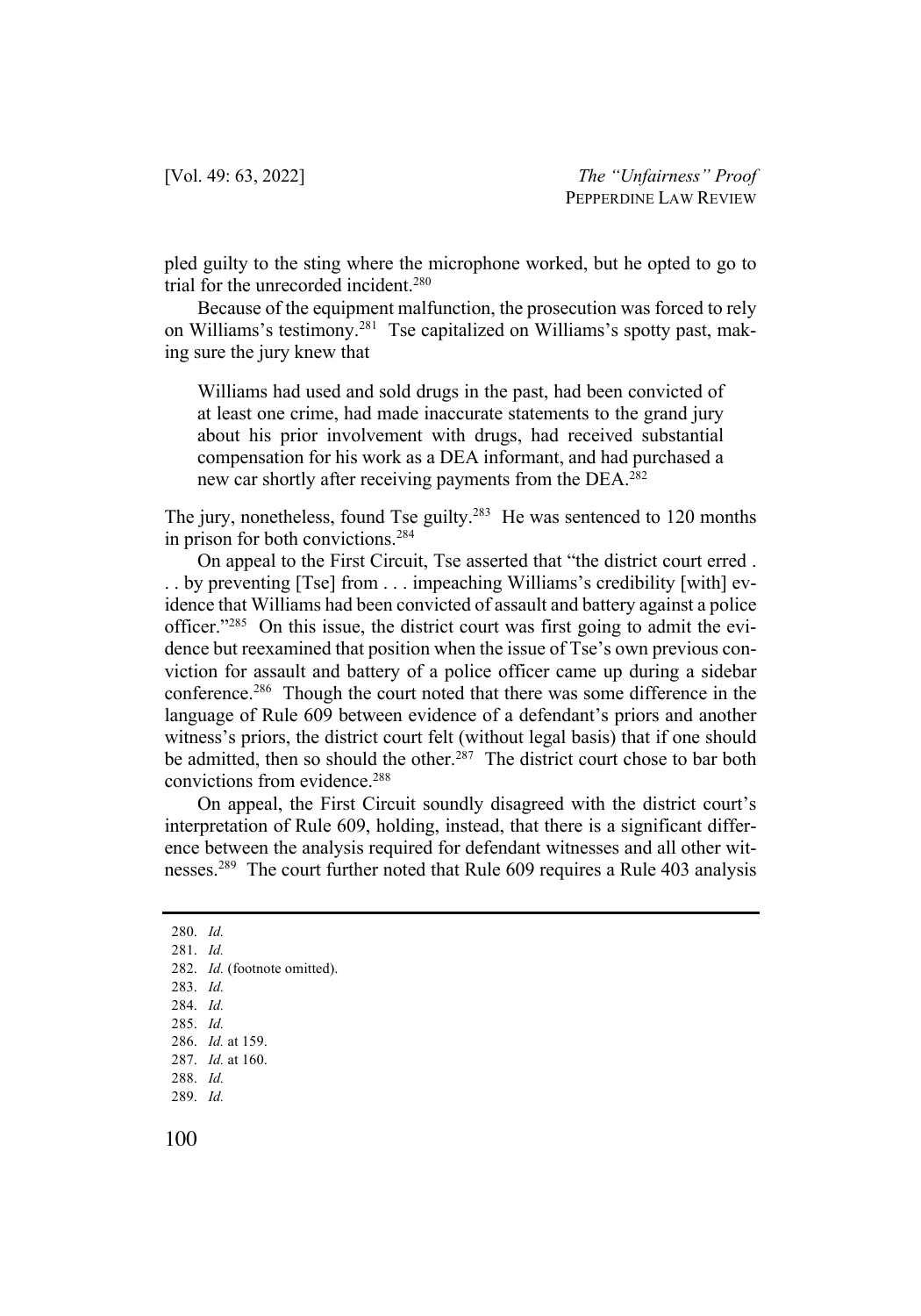for credibility evidence offered regarding other witnesses, whereas the internal Rule  $609(a)(1)(B)$  analysis is applied to the accused.<sup>290</sup> The court stated:

Rule 609 distinguishes between the accused and mere witnesses. A court may admit a conviction of the accused only if the probative value "outweighs its prejudicial effect to the accused." By contrast, a court shall admit a conviction of a government witness unless that conviction should be excluded under Rule 403. The burden under Rule 403 is . . . that the probative value "is substantially outweighed by the danger of unfair prejudice."<sup>291</sup>

The court recognized that, in contrast, Rule  $609(a)(1)(B)$  states that evidence of a defendant's prior convictions will be admitted "if the probative value of the evidence outweighs its prejudicial effect to that defendant."<sup>292</sup> The First Circuit not only recognized the lack of the word "unfair" in Rule 609 but also interpreted it as an important distinction of law.<sup>293</sup> Thus, a defendant's prior conviction can only be admitted if the probative value outweighs any prejudicial effect whatsoever.<sup>294</sup> According to the First Circuit, this is meant to give the accused a higher level of protection from impeachment due to a previous conviction than any other witness.<sup>295</sup>

The importance of the First Circuit's analysis cannot be overstated. First, it demonstrates an unrecognized circuit split, which necessitates eventual resolution.296 Second, it highlights that the crucial language of the rule, discussed herein, articulates a real distinction that must be accounted for in both analyzing and applying the rule.<sup>297</sup>

While the First Circuit's insight is striking given the remaining circuits' blind spot to the actual language of Rule 609, the court, nonetheless, was never actually confronted with fully applying its correct understanding of the rule, because the trial court kept the prior convictions of *both* the defendant and

<sup>290.</sup> *Id.*

<sup>291.</sup> *Id.* at 164 (emphasis omitted).

<sup>292.</sup> FED. R. EVID. 609(a)(1)(B).

<sup>293.</sup> *Tse*, 375 F.3d at 164.

<sup>294.</sup> *See id.* (noting that a defendant's conviction can be admitted only if the probative value "outweighs its prejudicial effect to the [defendant]").

<sup>295.</sup> *See id.* at 163–64.

<sup>296.</sup> *See infra* Section II.E.

<sup>297.</sup> *See Tse*, 375 F.3d at 163 ("[T]he standard for the admission of prior convictions of the accused is stricter than the standard for the admission of prior convictions of a government witness.").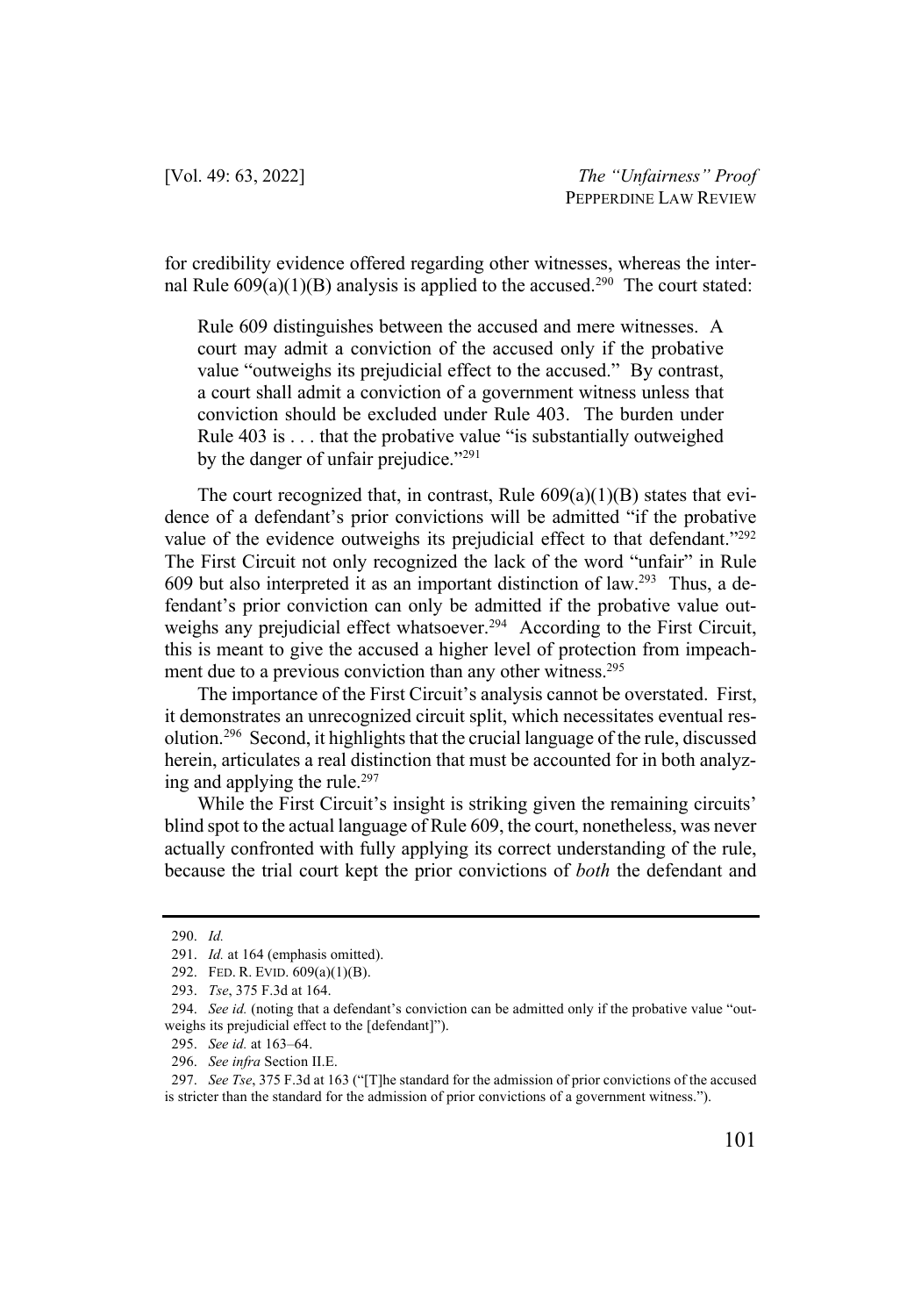another witness from the jury—having incorrectly concluded that the same standard applied in both contexts.<sup>298</sup> Thus, after analyzing the rule and delivering its apt understanding of the key phrase discussed herein, the appellate court merely determined that the district court erred in employing the same standard for the admission of prior crimes against a criminal defendant versus other witnesses,<sup>299</sup> a correct holding regardless of whether or not a court reads "unfair" into the rule.<sup>300</sup>

Moreover, no remand was ordered, as the appellate court unsurprisingly (descriptively, not normatively) concluded that the trial court's dramatic misunderstanding of the rule—irrespective of the "unfairness" issue—was, nonetheless, "harmless."301 So, neither the circuit nor the district court ever applied the uniquely correct reading of Rule 609 by any federal court.<sup>302</sup>

Notwithstanding the First Circuit's singular recognition of the explicit language of Rule 609, the application of the rule by the district courts in the First Circuit has proven at least somewhat disappointing. In *United States v. Mahone*, the defendant filed a motion *in limine*, asking the United States District Court for the District of Maine to decide whether several of his prior convictions would be admissible under Rule 609 should he take the stand.<sup>303</sup> Mahone hoped to exclude prior convictions for forgery, theft by receiving, aggravated assault, and possession of a controlled substance.<sup>304</sup>

Since forgery is a crime of dishonesty, the court held that this conviction was automatically admitted under Rule  $609(a)(2)$ .<sup>305</sup> The court also held that the convictions for aggravated assault and possession of a controlled substance were not crimes of dishonesty and were also inadmissible under the Rule 609(a)(1) balancing test since they held virtually no probative value for truthfulness.306 The court noted that there was some controversy over whether theft by receiving is a crime of dishonesty but found that it did not matter as

<sup>298.</sup> *Id.* at 153–54.

<sup>299.</sup> *Id.* at 164.

<sup>300.</sup> *See* FED. R. EVID. 609(a) (stating the requirements needed to admit evidence against a defendant versus a witness, which highlights their differences).

<sup>301.</sup> *Tse*, 375 F.3d at 164.

<sup>302.</sup> *See id.* at 164–65 (highlighting that although there is a difference in interpretation that should be accounted for, in this specific case the district court's error was harmless).

<sup>303.</sup> 328 F. Supp. 2d 77, 81 (D. Me. 2004).

<sup>304.</sup> *Id.* In addition, Mahone sought to exclude evidence of some past acts under Rule 404, as well as some expert testimony. *Id.* These are not relevant for our purposes, however.

<sup>305.</sup> *Id.* at 82–83.

<sup>306.</sup> *Id.* at 83–85.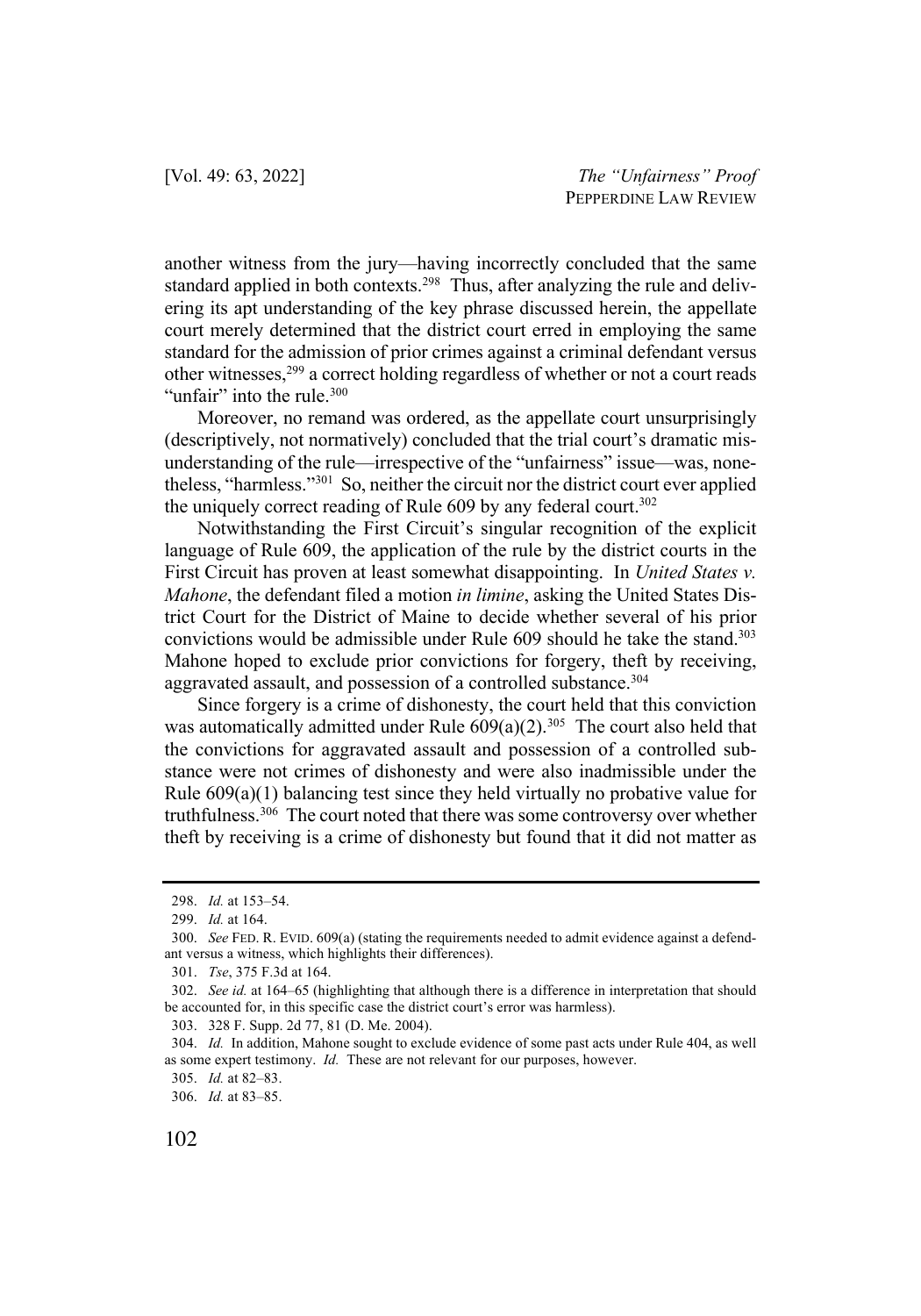this conviction would be admissible under the Rule  $609(a)(1)$  balancing test.307 The court ruled:

> The probative value of the Defendant's conviction for theft by receiving stolen property outweighs any prejudicial effect of admitting the evidence. The nature of the crime reflects on the Defendant's credibility and veracity; the conviction occurred in 2000[,] and the Defendant was on probation from the conviction when arrested on the instant charges; and the difference between possessing a stolen credit card and robbing a bank is sufficient that a jury will not likely consider it "propensity" evidence. While the Defendant's credibility may be a central issue at trial if he chooses to testify, the possibility that admission of this evidence will discourage him from taking the stand is not sufficient to outweigh its probative value.<sup>308</sup>

While the court's focus on "propensity evidence"<sup>309</sup> effectively reflects an analysis of unfair prejudice, that attention doesn't inform us as to whether the court was *only* evaluating unfair prejudice or was considering it as part of a broader analysis of all prejudice.<sup>310</sup> And notwithstanding that a proper application of the rule would have led to an exclusion of any defendant's prior convictions, we do not know whether the court implicitly read Rule 609 to mean "unfair prejudice" rather than "prejudicial effect" or simply misapplied the rule as written.<sup>311</sup> Though Mahone was convicted in this case and appealed to the First Circuit, he did not raise the Rule 609 issue on appeal; so, the First Circuit did not have a chance to address this issue.<sup>312</sup>

<sup>307.</sup> *Id.* at 83.

<sup>308.</sup> *Id.* at 84.

<sup>309.</sup> *Id.*

<sup>310.</sup> *See id.* at 84–85 (discussing "propensity evidence" and how it is unclear whether it refers to just unfair prejudice or all prejudice).

<sup>311.</sup> *See id.* at 85.

<sup>312.</sup> *See* United States v. Mahone, 453 F.3d 68, 69 (1st Cir. 2006). Though not mentioned in the case, it is likely that Mahone chose not to take the stand after the district court held that his prior convictions would be admissible as impeachment evidence. *Mahone*, 328 F. Supp. 2d at 77.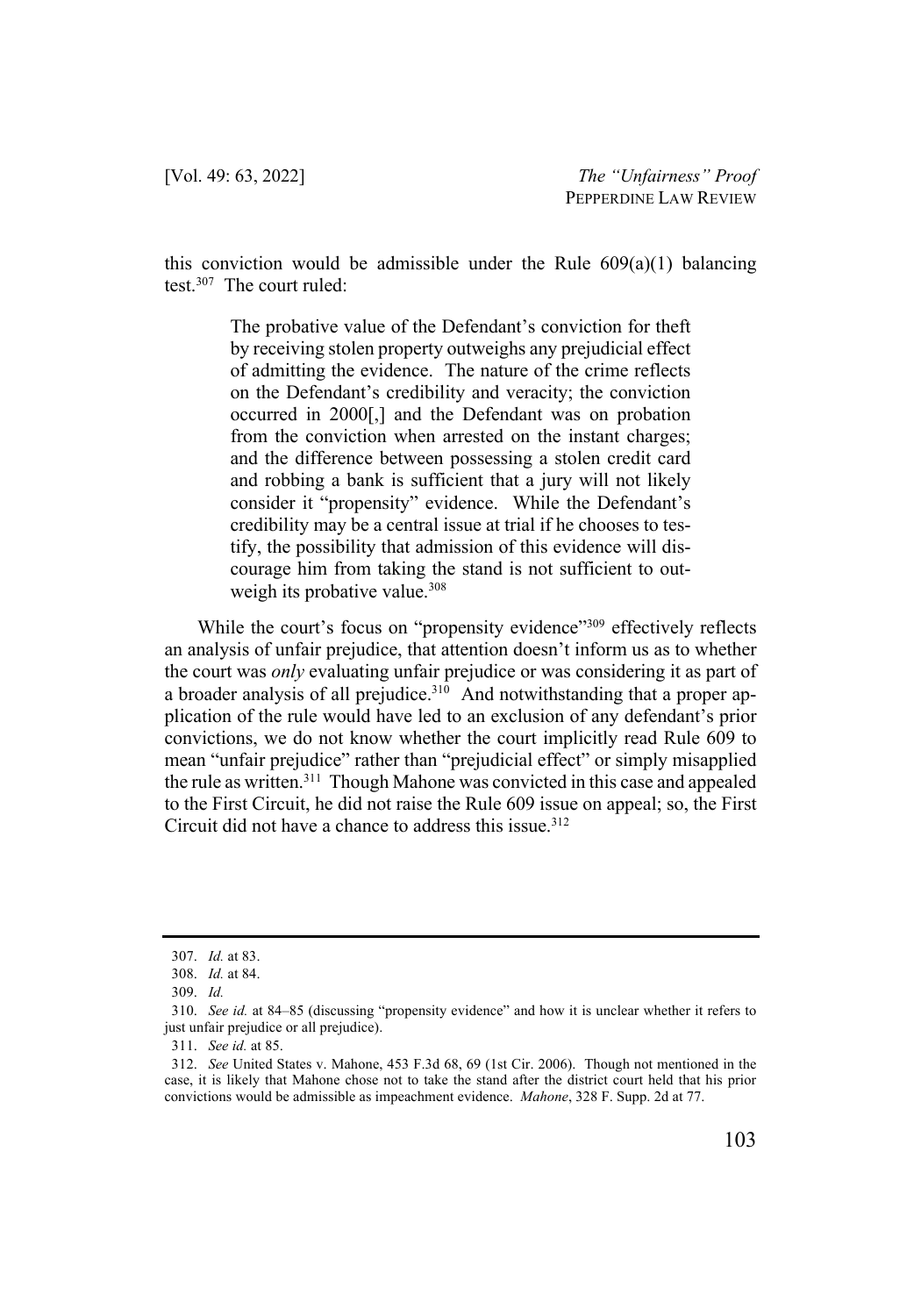#### *b. "Unfair" in Rule 609(b)*

The First Circuit did not extend its proper reading of Rule 609(a) to Rule 609(b)—the section generally barring evidence of prior convictions older than ten years.313Rule 609(b) states that convictions of any witness older than ten years are not admissible unless the "probative value . . . substantially outweighs its *prejudicial effect*."314

Unfortunately, in *United States v. Nguyen*, the First Circuit used "prejudicial effect" and "unfair prejudice" interchangeably, just like the other circuits do for Rule 609(a), even though this case was decided after the First Circuit's own decision in *United States v. Tse*. 315 In *Nguyen*, the appellantdefendant Quoc Nguyen had been charged along with three others for beating Tommy Nguyen over an unpaid gambling debt.<sup>316</sup> The jury convicted Quoc Nguyen.<sup>317</sup> He appealed, claiming that the lower court improperly barred him from impeaching Tommy Nguyen's character with a previous felony conviction received on May 23, 1996, which did not result in incarceration, for auto entry.318 Since the trial began on June 14, 2006, the conviction fell just outside the ten-year window presumptively allowed by Rule  $609(b)$ .<sup>319</sup> Therefore, the only way Tommy Nguyen's conviction could have been allowed in was if the court found "that the probative value of the conviction supported by specific facts and circumstances *substantially* outweigh[ed] its prejudicial effect."320 The trial court excluded Tommy Nguyen's conviction, noting that Quoc Nguyen did not provide "any specific facts or circumstances showing that the probative value of Tommy Nguyen's earlier conviction overbalanced its *unfairly* prejudicial effect."321

The First Circuit affirmed.<sup>322</sup> Importantly, the First Circuit did not challenge the lower court's use of "unfair" in reference to Rule 609(b); in fact, the appellate court used the same language itself.<sup>323</sup> After quoting directly from

- 319. *Id.* (quoting FED. R. EVID. 609(b)).
- 320. *Id.* (emphasis added) (noting that this rule lacks the word "unfair," just like Rule 609(a)).
- 321. *Id.* at 279 (emphasis added).

323. *Id.* at 278, 281.

<sup>313.</sup> FED. R. EVID. 609(b).

<sup>314.</sup> *Id.* (emphasis added).

<sup>315.</sup> United States v. Nguyen, 542 F.3d 275, 278 (1st Cir. 2008).

<sup>316.</sup> *Id.* at 276.

<sup>317.</sup> *Id.* at 277–78.

<sup>318.</sup> *Id.* at 278.

<sup>322.</sup> *Id.* at 281.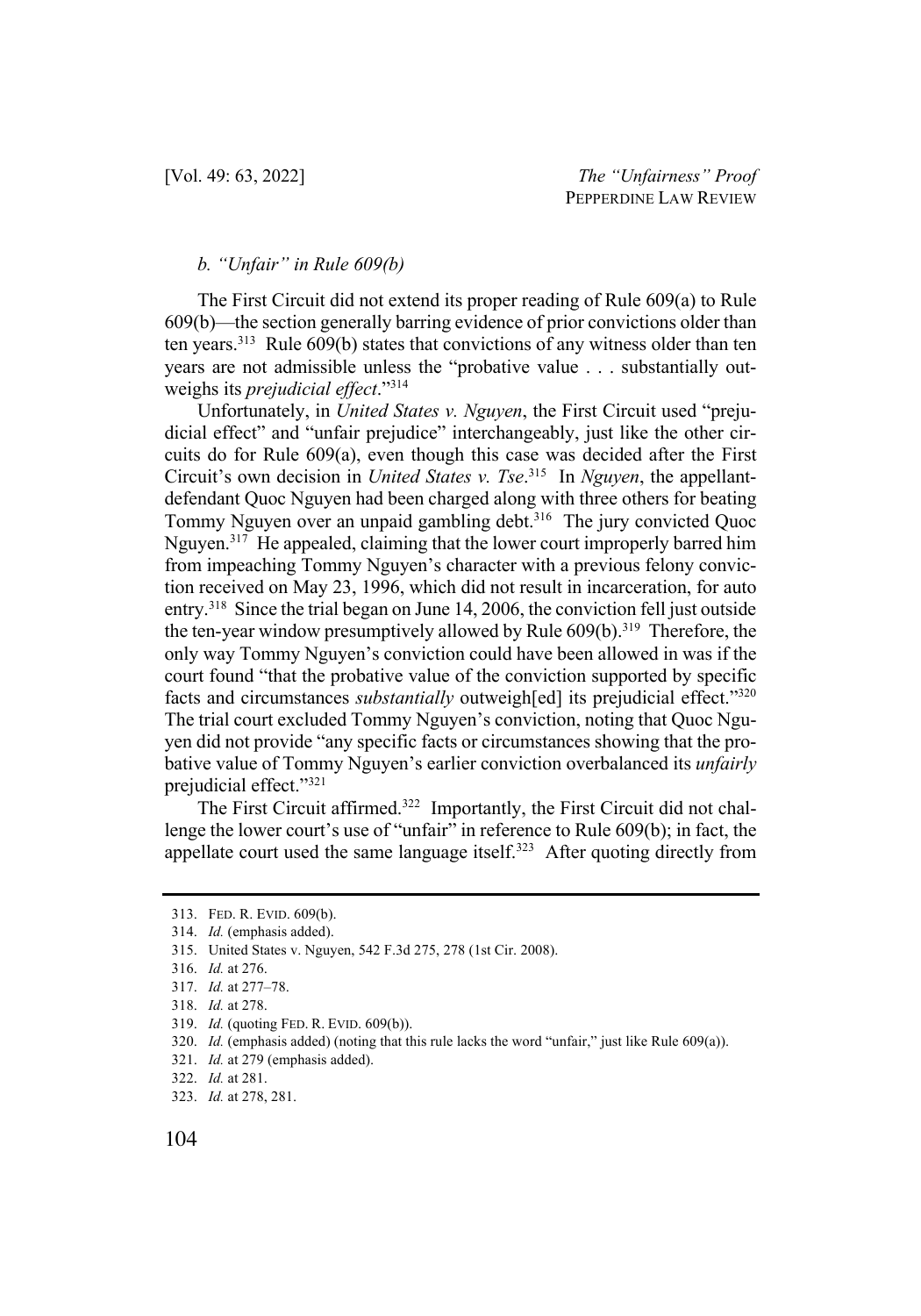Rule 609(b), the court said, "In short, Rule 609(b) is a rule of exclusion that bars the admission of a stale felony conviction for impeachment purposes in the absence of a particularized showing that its probative value substantially outweighs its potential for *unfair prejudice*."324 Later in its analysis, the court reverted back to the "prejudicial effect" language.<sup>325</sup> And even later, the court stated that the district court "considered all the pertinent factors, did not seize on any improper factors, and reached a plausible conclusion as to the balance of probative worth and *unfairly* prejudicial effect."326 Even though Rule 609(b) has the same language of "prejudicial effect" that Rule 609(a) has, the First Circuit acted as if "unfair prejudice" and "prejudicial effect" are interchangeable.327 Needless to say, the court did not give any reason for this divergence from its prior singular opinion.<sup>328</sup>

#### *E. Modern Textualism as a Normative Process*

The question that is presented is whether courts should hew strictly to the language of Rule 609 or follow some other interpretive technique. Justice Elena Kagan famously stated that "we're all textualists now."329 This transformation in judicial philosophy was due in no small part to the influence and legacy of the late Justice Antonin Scalia.330 In his time on the bench, Justice Scalia changed the way we talk and write about constitutional law and statutory interpretation.331 As Stanford Law Professor Bernadette Meyler put it, "The florid rhetoric of his opinions, especially his dissents, addressed not only

<sup>324.</sup> *Id.* at 278 (emphasis added) (citing United States v. Meserve, 271 F.3d 314, 322 (1st Cir. 2001); United States v. Orlando-Figueroa, 229 F.3d 33, 46 (1st Cir. 2000)).

<sup>325.</sup> *Id.* at 280. "The qualitative requirement for 'specific facts and circumstances' and the quantitative requirement that probative value be shown 'substantially' to outweigh prejudicial effect combine to make the barrier to admissibility of stale convictions under Rule 609(b) much higher than the barrier for the admissibility of recent convictions under Rule 609(a)." *Id.*

<sup>326.</sup> *Id.* at 281 (emphasis added).

<sup>327.</sup> *Compare id.* at 278, 281 (conflating "unfair prejudice" and "prejudicial effect"), *with* United States v. Tse, 375 F.3d 148, 164 (1st Cir. 2004) (stating that applying a "uniform standard of exclusion" would be an error of law).

<sup>328.</sup> *Nguyen*, 542 F.3d at 280.

<sup>329.</sup> Harvard Law School, *The 2015 Scalia Lecture | A Dialogue with Justice Elena Kagan on the Reading of Statutes*, YOUTUBE (Nov. 25, 2015) https://youtu.be/dpEtszFT0Tg?t=501.

<sup>330.</sup> Judge Diarmuid F. O'Scannlain, *"We Are All Textualists Now": The Legacy of Justice Antonin Scalia*, 91 ST. JOHNS L. REV. 303, 304, 313 (2017) (reflecting on the influence of Justice Scalia).

<sup>331.</sup> Bernadette Meyler, *Stanford Law Faculty on Justice Scalia's Legacy*, SLS BLOGS: LEGAL AGGREGATE (Feb. 15, 2016) https://law.stanford.edu/2016/02/15/stanford-law-faculty-on-justicescalia/.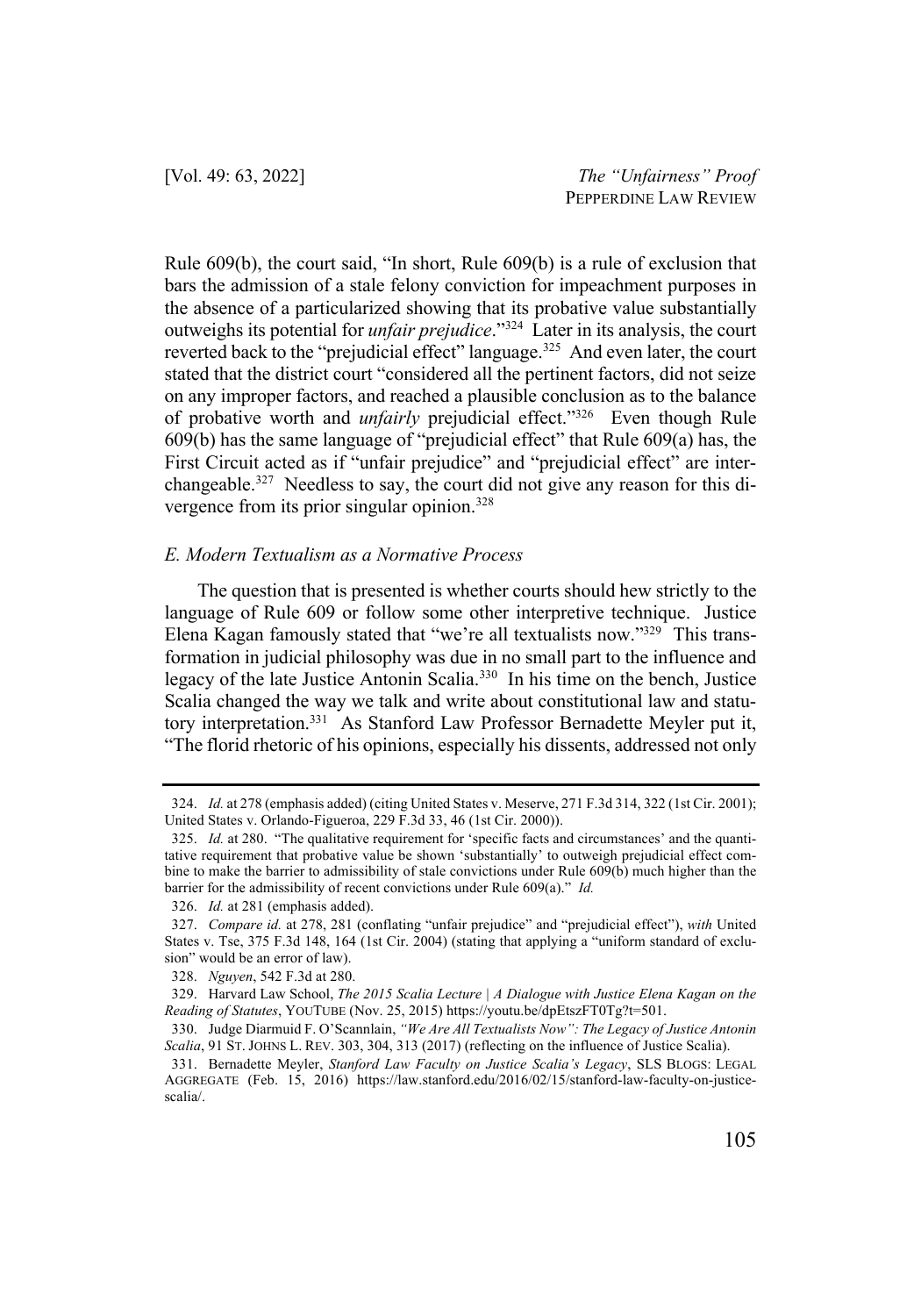his fellow justices and lower courts but also a constituency within the nation. His interpretive theory of originalism reached out and captured that nation."332 Justice Scalia's approach to constitutional and statutory interpretation was heavily influenced by a literary technique called New Criticism, which calls for readers to stick to the "four corners" of a writing whenever possible, rather than using outside sources to interpret it.<sup>333</sup> Ideally, the intent, or perceived intent, of the authors should not be an interpretive factor.<sup>334</sup>

One way to think about this approach is to relate it to viewing images in clouds. Often, we see identifiable figures; children make a game of spotting them.<sup>335</sup> As these are generally understood to result from random meteorological events, we don't talk about the "intent" behind the impressions.<sup>336</sup> Yet the images are manifest irrespective of the absence of intent in their creation.<sup>337</sup> While nobody doubts that legislation results from conscious efforts of many people—so, intentions exist, indeed various ones—legislators have their own individual understandings and intents (or no individual understanding and intent at all) in the drafting process. Notwithstanding this disparity of intentions, in the end, there's only one piece of legislation that was adopted by at least a majority of legislators, including those who voted for it as a bitter pill.<sup>338</sup> As such, the legislation is like the cloud: it is to be interpreted alone, without reference to any ephemeral "intentions" behind it.

In other words, how do we take that amalgam of disparate and conflicting intentions, as well as the absence of any specific intent of those with an equal vote in the legislative process, and derive a cohesive meaning therefrom?339

<sup>332.</sup> *Id.*

<sup>333.</sup> *Id.*

<sup>334.</sup> *Id.*

<sup>335.</sup> *See generally* Jeremy Deaton, *Marshmallows or Elvis? What You See in the Clouds Might Say Something About You*, WASHINGTON POST (Nov. 6, 2019), http://www.washingtonpost.com/weather/2019/11/06marshmallows-or-michael-jackson-what-you-see-clouds-might-saysomething-about-you/ (discussing the concept of "pareidolia," which is the tendency to see images in the clouds).

<sup>336.</sup> *See generally id.*

<sup>337.</sup> *Id.*

<sup>338.</sup> *See* John F. Manning, *Textualism and Legislative Intent*, 91 VA. L. REV. 419, 424 (2005) (explaining how textualists assert that "raw policy" impulses never make it into final legislation because legislators must adapt and cater their individual intentions to overcome approval obstacles such as "threatened filibusters," "conference committees," and "veto threats").

<sup>339.</sup> *Id.* at 431–32 (explaining the inherent problems of interpreting legislation through "intentions" when the drafting legislators have vastly different opinions from one another and "compromise because they want some other objective" or introduce unrelated and arbitrary provisions to strategically pass bills).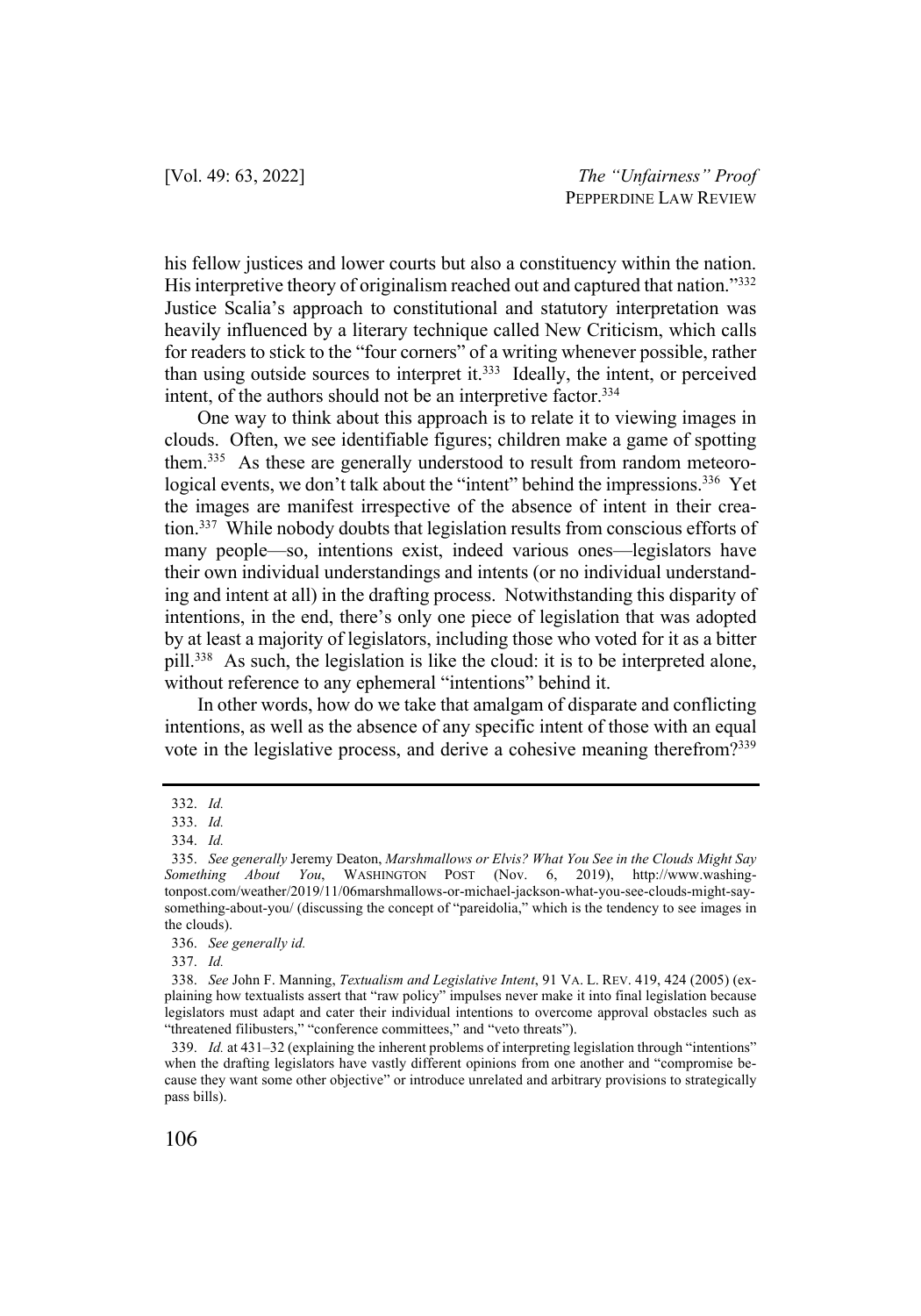Equally, how do we ascribe intentions to those various legislators in the several states that enacted a copy of Rule 609?340 Do the ascribed intentions of federal legislators travel with the explicit language adopted at the state level?<sup>341</sup> In textualism, we do not try to answer these unsolvable riddles.<sup>342</sup> Rather, we look at the words and structure of the provision under review.<sup>343</sup> Legislators' statements can be useful to understand what ambiguous words mean—as those elected officials are people of the time using the contemporary vernacular—but to be clear, so are myriad other sources.<sup>344</sup> In the context of Rule 609, in fact, we saw this occur with respect to the meaning of "defendant."345 "Defendant" can mean only a criminal defendant or both a criminal and a civil defendant in both common vernacular and technical legal writing.346 So, the Supreme Court looked at, *inter alia*, the structure of the *Federal Rules of Evidence* to determine *which* definition applies.<sup>347</sup> As discussed, however, using that same objective method of interpretation doesn't allow for "prejudice" to have two drastically different meanings *within* the same law, no less one wholly inconsistent with the term's understood meaning in evidence law.348

A key virtue of textualism is that it not only minimizes the ability of

<sup>340.</sup> *See* L. Kinvin Wroth, *The Federal Rules of Evidence in the States: A Ten-Year Perspective*, 30 VILL. L. REV. 1315, 1315–39 (1985) (illustrating how within ten years after implementation, nine states adopted Rule 609 either outright or nearly verbatim and many others adopted substantially similar versions).

<sup>341.</sup> *Id.*

<sup>342.</sup> *See* Anton Melitsky, *The Roberts Court and the New Textualism*, 38 CARDOZO L. REV. 671, 675 (2016) (quoting Conn. Nat'l Bank v. Germain, 503 U.S. 249, 253–54 (1992)) ("[C]ourts must presume that a legislature says in a statute what it means and means in a statute what it says there. When the words of a statute are unambiguous, then, this first canon is also the last: 'judicial inquiry is complete.'").

<sup>343.</sup> *See id.* at 684 (citing Yates v. United States, 135 S. Ct. 1074, 1091 (2015) (Kagan, J., dissenting)) (emphasis added) (showing how Justice Kagan, in her dissent, disregarded the intended purpose of the Sarbanes-Oxley Act to prevent destruction of "objects" of evidence in financial fraud cases and asserted that defendant should have been charged for "destroying" the "object" of an illegally caught undersized fish).

<sup>344.</sup> *See* Ryan D. Doerfler, *Can a Statute Have More Than One Meaning?*, 94 N.Y.U. L. REV. 213, 223–24 (2019) (discussing how dictionary definitions, "ordinary" meaning, and meaning intended by Congress can be incompatible).

<sup>345.</sup> *See* Green v. Bock Laundry Mach. Co., 490 U.S. 504, 511 (1989) (recognizing how the word "defendant" in Rule 609(a)(1) is ambiguous and could be interpreted to encompass a civil defendant, a criminal defendant, or both).

<sup>346.</sup> *See id.* 

<sup>347.</sup> *Id.* at 508–10.

<sup>348.</sup> *See supra* Section II.A.1.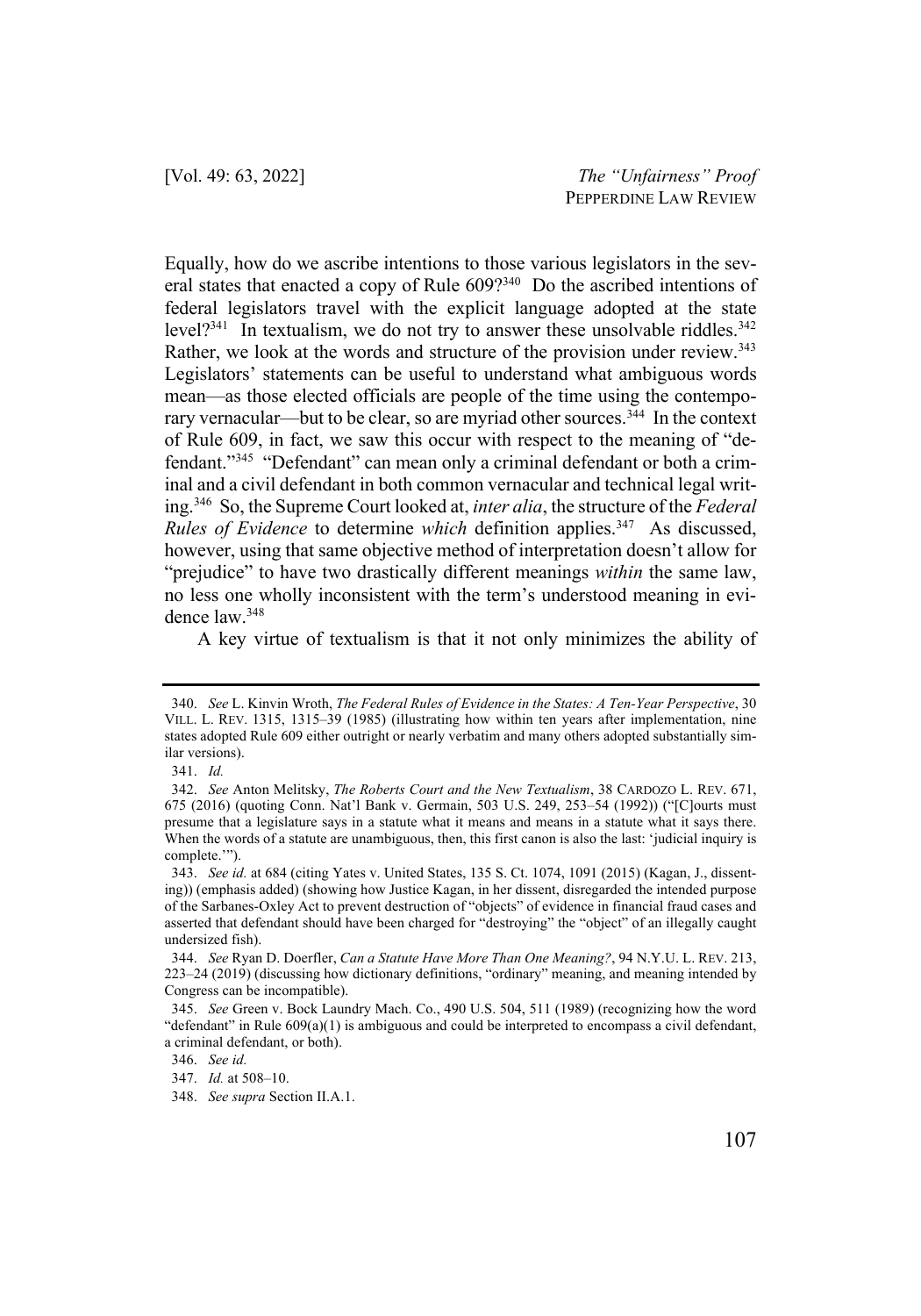judges to smuggle in their personal-policy preferences but also offers predictability in the interpretation of the law in general, providing for greater legitimacy in a system that ultimately rests on popular support for its perpetuation.349 Thus, ambiguities aren't resolved by the use of idiosyncratic explanations by legislators (or their staff) in the drafting process but, rather, through an examination of the common understanding of language—as that is what is most universal to drafters and, more importantly, those subject to the new laws.350 All of this is an attempt, posited as the best, to give reasonable meaning to a process inherently filled with indeterminacy, as words themselves always have some ambiguity.<sup>351</sup> Language is a near-magical means to convey ideas—as well as the medium through which ideas are both limited and enhanced at the same time; thus, we better understand a notion when we create key terminology to explain it, but the absence of unlimited linguistic options cabins our ability to imagine, no less explore, concepts beyond our current grasp.<sup>352</sup> Thus understood, the enterprise of looking behind the curtain

<sup>349.</sup> *See, e.g*., Hewitt v. Helix Energy Sols. Grp., 983 F.3d 789 (5th Cir. 2020) (Ho, J., concurring) (emphasis added) (citation omitted) ("Perhaps strangest of all, the dissent quotes a snippet of legislative history from 1997 to support its contention that overtime pay just shouldn't apply to high earners. The dissent neglects to mention that the sentiment it imputes to 'Congress' is nothing more than a floor statement by a lone House member, in support of a proposed FLSA amendment that never got so much as a vote. This is not even good purposivism, let alone good textualism."), *vacated*, 989 F.3d 418 (5th Cir. 2021). *Compare id.* at 802–03 (Wiener, J., dissenting) (emphasis added) ("Those of us who were born, bred, and educated in the 'oil patch,' and who practiced mineral law for decades, are quite familiar with the levels of personnel who work the various on-shore and off-shore oil rigs and platforms. . . . I fear that the result of the panel majority's opinion will have lasting, negative repercussions, not just on the petroleum industry, but on all industries in this region and in any region that finds the panel majority's opinion persuasive."), *vacated*, 989 F.3d 418 (5th Cir. 2021), *with id.* (Ho, J., concurring) (emphasis added) (citations omitted) ("Those of us who were born, bred, and educated in textualism are unfamiliar with the 'bad for business' theory of statutory interpretation offered by the dissent under the purported flag of textualism. No one of course doubts the importance of the energy industry to the health and prosperity of our nation. But these are policy arguments that should be presented to Congress and the Secretary, not the judiciary. 'These are battles that should be fought among the political branches and the industry[—]not . . . by appeal to the Judicial Branch.' I remain, as always, willing—indeed, duty bound—to go wherever the text leads. For it is the text enacted by the political branches that leads—and the judiciary that follows."), *vacated*, 989 F.3d 418 (5th Cir. 2021).

<sup>350.</sup> *See* Jonathan Skrmetti, *Symposium: The Triumph of Textualism: "Only the Written Word Is*  the Law," SCOTUSBLOG (June 15, 2020, 9:04 pm), https:www.scotusblog.com/2020/06/symposiumthe-triumph-of-textualism-only-the-written-word-is-the-law/ (discussing how Justice Kavanaugh asserts that "interpretation contrary to ordinary meaning undermines the rule of law and democratic accountability").

<sup>351.</sup> *See id.*

<sup>352.</sup> *See generally* Vyvyan Evans, *What Do We Use Language For?*, PSYCH TODAY (Dec. 14,

<sup>2014),</sup> https://www.psychologytoday.com/us/blog/language-in-the-mind/201412/what-do-we-use-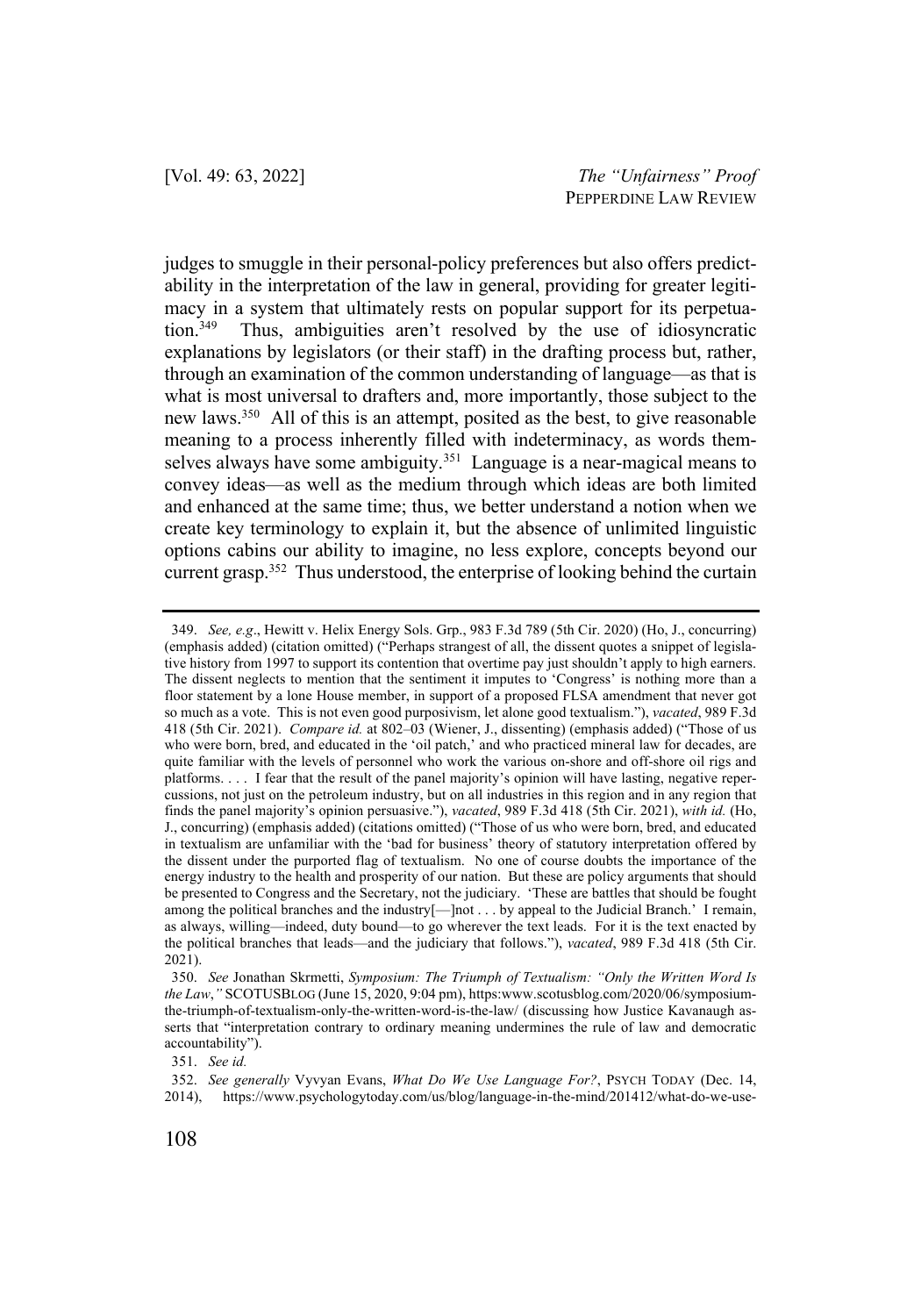of language to capture intent reveals itself as far more fantastical than proponents propound.353

Justice Scalia applied the textualist method to constitutional interpretation, stressing the "original public meaning" rather than the intent of the authors.354 Conservative scholars argue that this is more "democratically legitimate" since it relies on how most people at the time understood the words in the document rather than any subjective, no less questionable, authorial intent.355 Justice Clarence Thomas once described how textualism mandated that Justice Scalia and others on the Court overturn the conviction of an undoubtedly unsympathetic defendant in *Crawford v. Washington*—not because the justices wanted that outcome in the case, but because the text of the Constitution mandated it.356

Justice Gorsuch further outlines the textualist approach in another case in which the outcome at least facially seems contrary to the authoring justice's personal political preferences.357 In the majority opinion, holding that Title VII's prohibition on sex discrimination also encompasses acts of bias against homosexuals,<sup>358</sup> Justice Gorsuch states that the Supreme Court "normally interprets a statute in accord with the ordinary public meaning of its terms at the time of its enactment"<sup>359</sup> since the actual text of the statute, and no other sources, is what was actually enacted.<sup>360</sup> Allowing judges to bring in other sources is dangerous, Justice Gorsuch says, because it opens the possibility of judicial amendment of statutes through reinterpretation.<sup>361</sup> It would also mean that the meaning of a law would be constantly subject to change, leaving

360. *Id.*

language ("[L]anguage allows quick and effective expression[] and provides a well-developed means of encoding and transmitting complex and subtle ideas.").

<sup>353.</sup> *See id.*

<sup>354.</sup> *See* O'Scannlain, *supra* note 330 (discussing the "original public meaning").

<sup>355.</sup> *See generally* Skrmetti, *supra* note 350.

<sup>356.</sup> 541 U.S. 36 (2004). For a discussion of this case by Justice Clarence Thomas, see Clarence Thomas, Assoc. Just. of the U.S. Sup. Ct., Keynote Speech at the Nineteenth Annual Banquet of the Texas Review of Law & Politics (Apr. 9, 2016).

<sup>357.</sup> Bostock v. Clayton Cnty., 140 S. Ct. 1731 (2020) (showing Justice Gorsuch's commitment to analyzing Title VII provisions through a textualist approach and outlining the potential slippery slope presented by judicial reinterpretation).

<sup>358.</sup> *Id.* (illustrating the Court's textualist approach in interpreting Title VII's prohibition on sex discrimination).

<sup>359.</sup> *Id*. at 1738.

<sup>361.</sup> *Id.*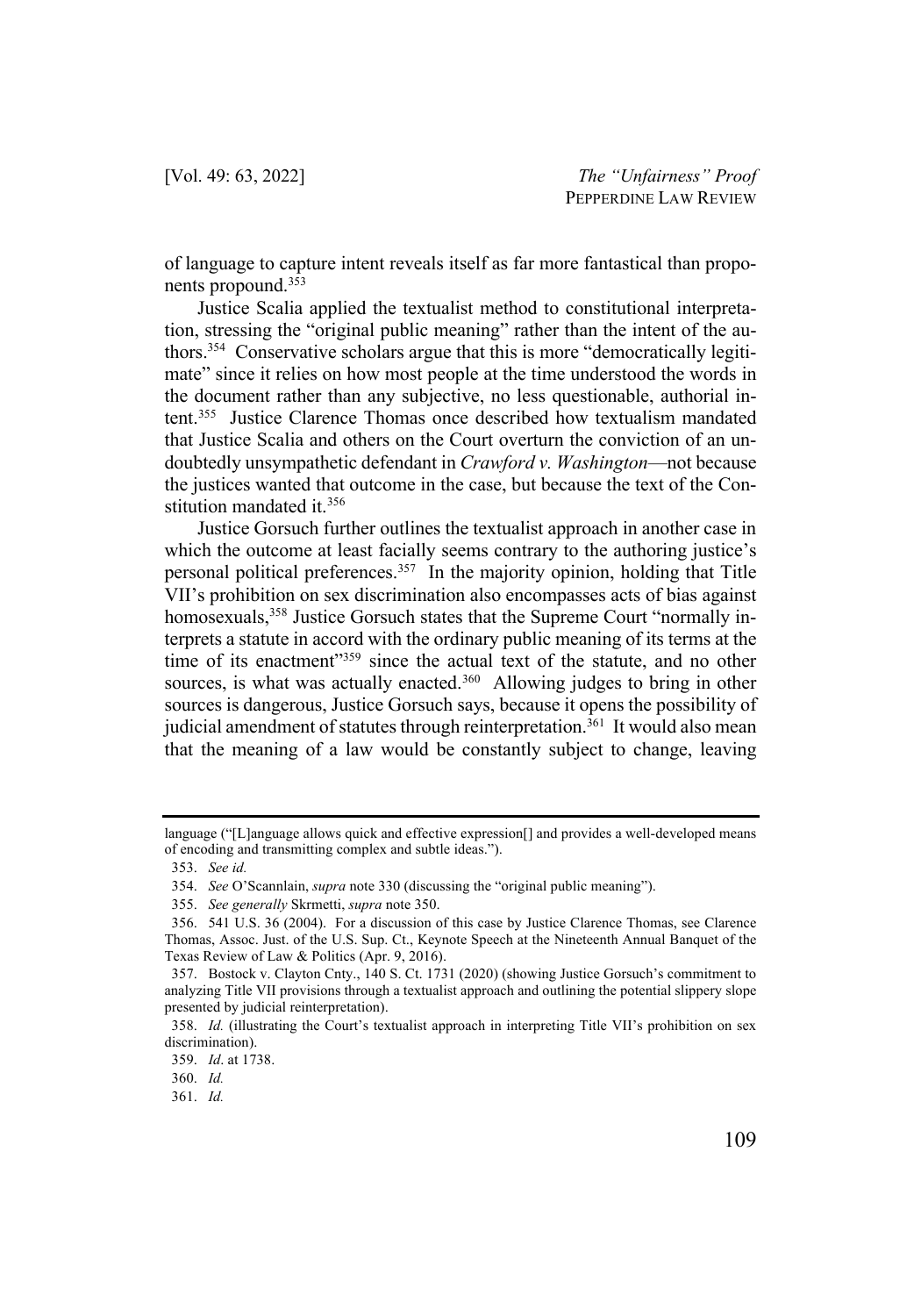citizens unsure whether they can rely on it in their daily lives.<sup>362</sup>

Justice Gorsuch points out that the Supreme Court has repeatedly ruled that courts have no further role when a statute's meaning is "plain."363 The public should not have to worry that the courts could suddenly "disregard [the statute's] plain terms" in favor of some other source.<sup>364</sup> Justice Gorsuch allows for extratextual sources to clear up ambiguities in textual language.<sup>365</sup> This is perfectly acceptable, he says, when kept to this limited task (and not used to mask a search for "legislative intent"). $3\overline{66}$  As the Supreme Court stated previously, "Legislative history, for those who take it into account, is meant to clear up ambiguity, not create it."367 Justice Gorsuch holds that when the text is clear, no legislative history can change its meaning—even if the broad, general applications of the language were not clear to the original drafters.<sup>368</sup> Justice Gorsuch emphasizes the fact that the actual text of the law governs, not "the principal concerns of our legislators."369

At the same time, legislative histories and other sources can be useful for courts in applying the correct governing meaning of a statute's terms: the "ordinary meaning at the time of enactment."<sup>370</sup> Since meanings and nuances of words can change over time, courts must be sure to apply the statute's original meaning, as that is what was actually enacted.<sup>371</sup> Also, statutory language can often be different than the meaning of words "when viewed individually or literally."372 For this purpose, legislative history is useful for determining the contemporary and contextual definition of terms but, as such, is clearly "not always conclusive."373

Justice Gorsuch offers as an example the 1931 case wherein the Court found that the 1919 National Motor Vehicle Theft Act governed only land vehicles and not air or water vehicles since "contextual clues" in the law

<sup>362.</sup> *Id.*

<sup>363.</sup> *Id.* at 1749.

<sup>364.</sup> *Id.* (citing Carcieri v. Salazar, 555 U.S. 379, 387 (2009); Conn. Nat. Bank v. Germain, 503 U.S. 249, 253–54 (1992); Rubin v. United States, 449 U.S. 424, 430 (1981)).

<sup>365.</sup> *Id.*

<sup>366.</sup> *Id.*

<sup>367.</sup> *Id.* (quoting Milner v. Dep't of Navy, 562 U.S. 562, 574 (2011)).

<sup>368.</sup> *Id.*

<sup>369.</sup> *Id.*

<sup>370.</sup> *Id.* at 1750.

<sup>371.</sup> *Id.*

<sup>372.</sup> *Id.*

<sup>373.</sup> *Id.*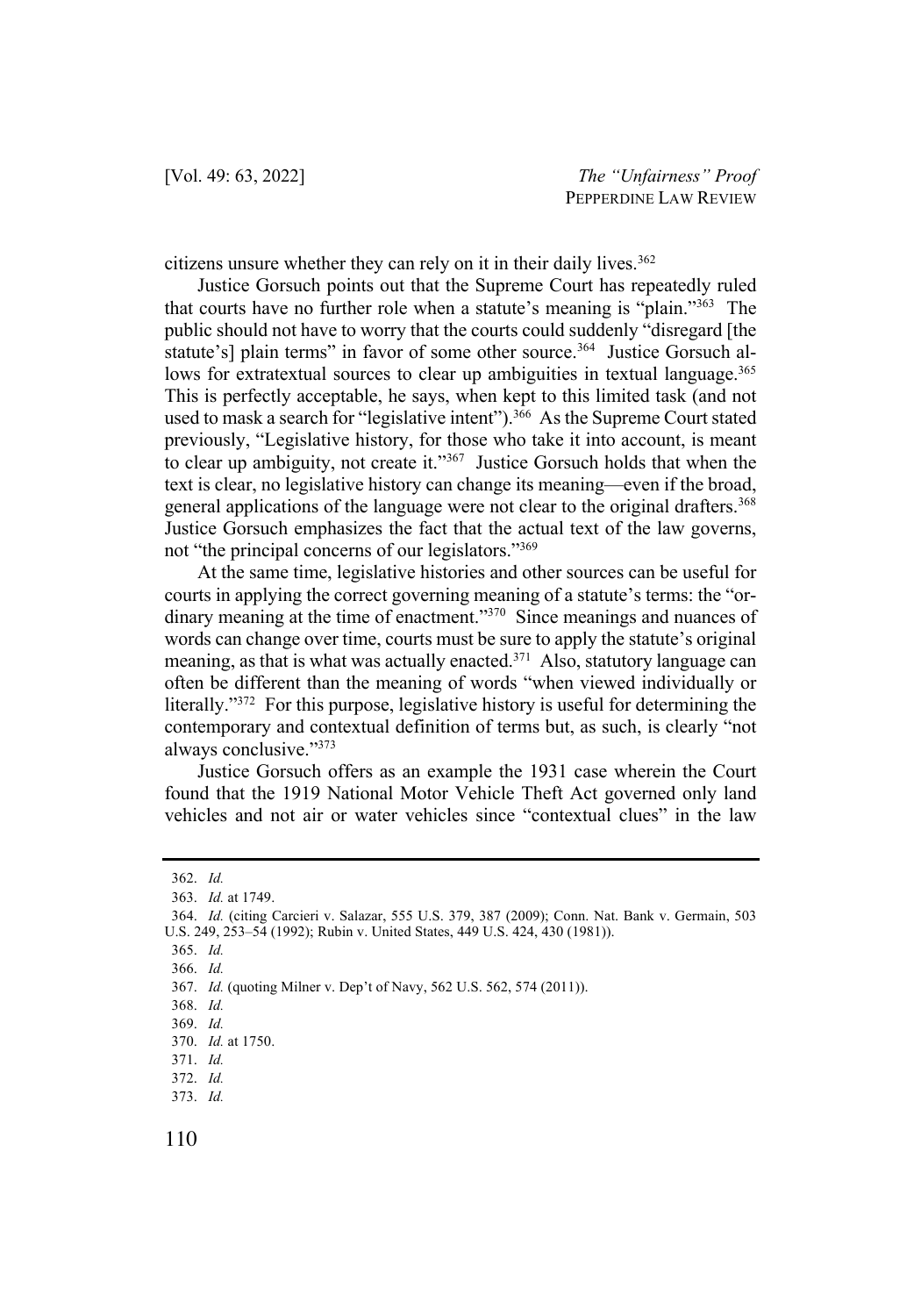pointed that way and the "everyday speech" in 1919 used the term "vehicle" to only mean motor vehicles.<sup>374</sup> In another case, the Court held that the term "contract[] of employment" referred to both independent contractors and employee contracts since that was the prevailing meaning at the time the relevant law was passed.<sup>375</sup>

Justice Gorsuch draws a contrast between a claim that "statutory language bears some other *meaning*" and whether legislators at the time of enactment "expected today's result."<sup>376</sup> Justice Gorsuch rejects the latter as an interpretive tool<sup>377</sup>: "When a new application emerges that is both unexpected and important, [some] would seemingly have us merely point out the question, refer the subject back to Congress, and decline to enforce the plain terms of the law in the meantime."378

Justice Gorsuch further eschews any meaningful distinction between the "expected application[]" of a law and "legislative intent," the latter of which the Court has said is irrelevant for unambiguous statutes.<sup>379</sup> Looking to "expected applications" achieves the same result as looking at legislative intent: limiting the application of a statute to only the principal concern of certain vocal legislators while ignoring the more general application of the statute's actual plain language.<sup>380</sup> This framework, says Justice Gorsuch, would "impermissibly . . . displace the plain meaning of the law in favor of something lying beyond it."<sup>381</sup>

The Supreme Court had previously ruled that when a statute is unambiguous, "whether a specific application was anticipated by Congress 'is irrelevant.'"382 Justice Gorsuch argues that "applying protective laws to groups that were politically unpopular at the time of the law's passage—whether prisoners in the 1990s<sup>383</sup> or homosexual and transgender employees in the 1960s often may be seen as unexpected."384 However, this is no reason not to enforce

<sup>374.</sup> *Id.* (citing McBoyle v. United States, 283 U.S. 25, 26 (1931)).

<sup>375.</sup> *Id.* (quoting New Prime Inc. v. Oliveira, 139 S. Ct. 532, 536–37 (2019)).

<sup>376.</sup> *Id.* (emphasis added).

<sup>377.</sup> *Id.*

<sup>378.</sup> *Id.*

<sup>379.</sup> *Id.*

<sup>380.</sup> *Id.*

<sup>381.</sup> *Id.*

<sup>382.</sup> *Id.* at 1751 (quoting Pa. Dep't of Corr. v. Yeskey, 524 U.S. 206, 212 (1998)).

<sup>383.</sup> *See generally* Pa. Dep't of Corr. v. Yeskey, 524 U.S. 206, 212 (1998) (holding Title II of the ADA extends to prisoners).

<sup>384.</sup> *Bostock*, 140 S. Ct. at 1751.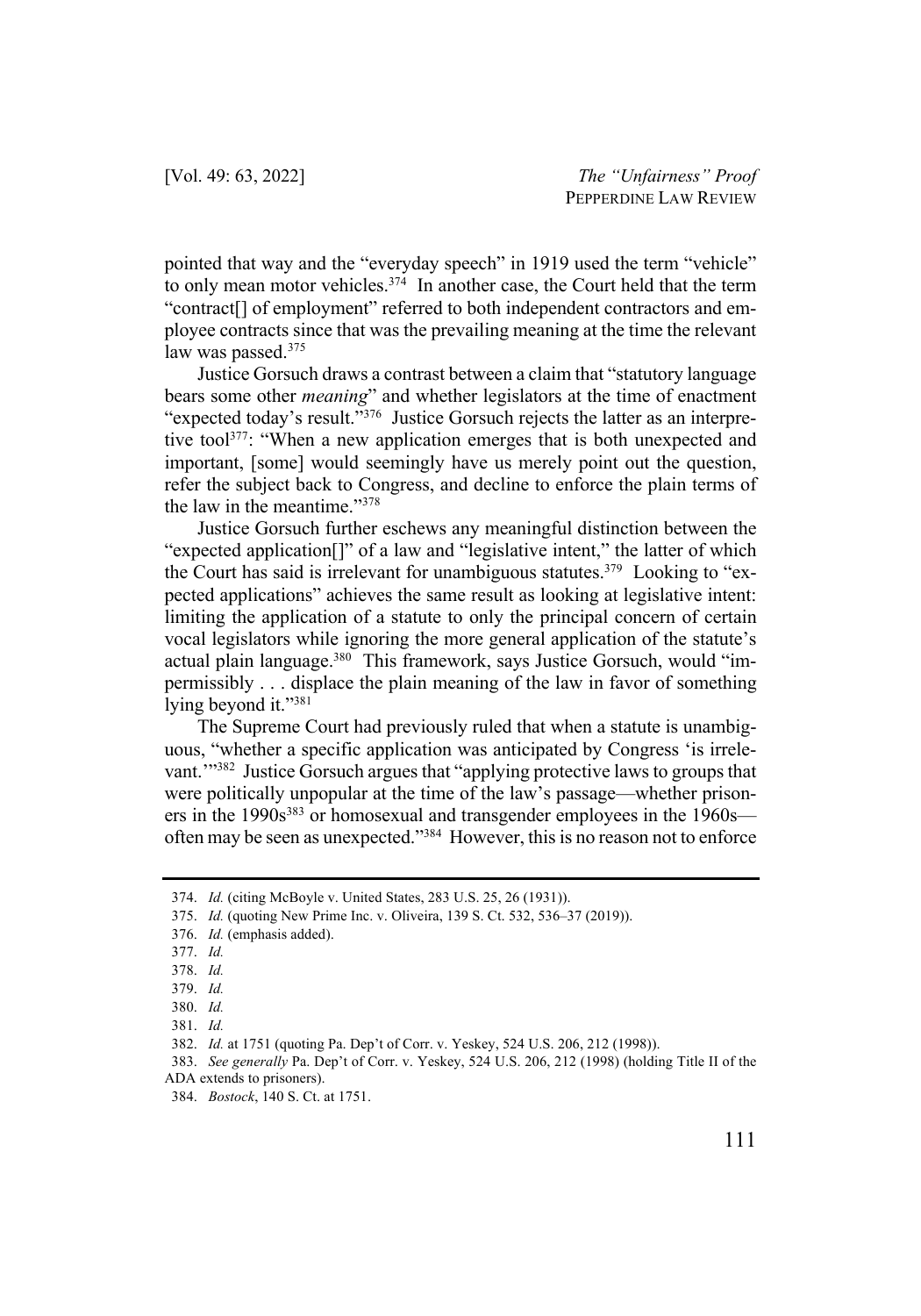the law as written.<sup>385</sup> To do so would unjustly benefit "the strong or popular" and deny equal benefit of the law.386

Justice Gorsuch further opines that should any law only apply to individuals that some "(yet-to-be-determined) group" intended it to apply to, rather than to all implied by the statute's language, then "we'd have more than a little law to overturn."<sup>387</sup> For example, cases extending protection to male employees, especially protecting male employees from harassment by other males, were quite likely unforeseen by the original drafters of Title VII<sup>388</sup>: "As we acknowledged at the time, 'male-on-male sexual harassment in the workplace was assuredly not the principal evil Congress was concerned with when it enacted Title VII.""389

And this would only be the beginning, according to Justice Gorsuch.<sup>390</sup> The words of various enactments have long been recognized as "difficult to . . . control."391 In the context of Title VII, this is likely due in no small part to the intentions (pun recognized) of Representative Howard Smith, the legislator who introduced the original language of Title VII regarding sex discrimination as a poison pill.<sup>392</sup> Smith offered the language, "[n]ot necessarily because he was interested in rooting out sex discrimination in all its forms, but because he . . . thought that adding language covering sex discrimination would serve as a poison pill [for the whole Civil Rights Act]."<sup>393</sup> Nonetheless, that language is part of the enacted statute.

Since the statutory language is so broad, Justice Gorsuch pointed out in *Bostock* that "many, maybe most, applications of Title VII's sex provision were 'unanticipated'" when it was adopted.<sup>394</sup> Many of these applications seem perfectly obvious to us now but were highly controversial in the early

394. *Id.*

<sup>385.</sup> *Id.*

<sup>386.</sup> *Id.*

<sup>387.</sup> *Id.*

<sup>388.</sup> *Id.*

<sup>389.</sup> *Id.* (quoting Oncale v. Sundowner Offshore Servs., 523 U.S. 75, 79 (1998)).

<sup>390.</sup> *Id.*

<sup>391.</sup> *Id.* (citing Cary Franklin, *Inventing the "Traditional Concept" of Sex Discrimination*, 125 HARV. L. REV. 1307, 1338 (2012) (quoting *Federal Mediation Service To Play Role in Implementing Title VII*, [1965–1968 Transfer Binder] Empl. Prac. Dec. (CCH) ¶ 8046, at 6074 (Feb. 7, 1996))). 392. *Id.*

<sup>393.</sup> *Id.* at 1752 (citing CHARLES WHALEN & BARBARA WHALEN, THE LONGEST DEBATE: A LEGISLATIVE HISTORY OF THE 1964 CIVIL RIGHTS ACT 11518 (1985)).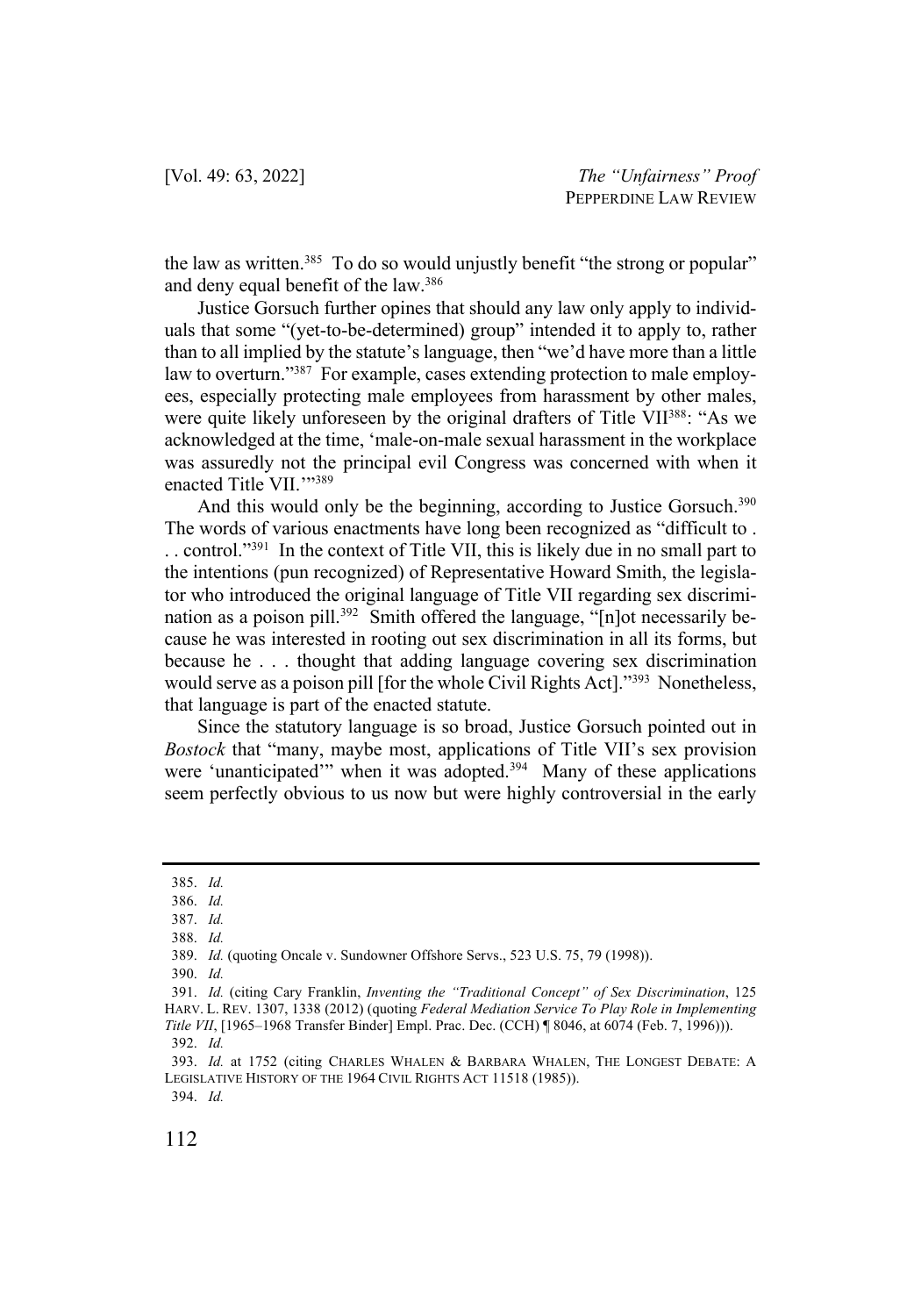days of the law.395 For example, the Equal Employment Opportunity Commission originally held that having separate listings for men and women "was simply helpful rather than discriminatory."<sup>396</sup> It was not deemed illegal in some jurisdictions for an employer to fire "an employee for refusing his sexual advances," or to refuse to hire mothers of young children without a similar policy toward fathers.397

Over time, the broad, general nature of Title VII's sex discrimination prohibition became undeniable, Justice Gorsuch pointed out.<sup>398</sup> The EEOC changed course on job postings before the end of the 1960s—the Court ruled in 1971 that women with children could not be treated differently than men with children—and the Court was increasingly moving toward recognizing sexual harassment as sex discrimination by the end of the same decade.<sup>399</sup> Justice Gorsuch pointed out that, while these seem to be perfectly natural applications of Title VII's sex provision to us now, they were not considered so in the early days of the law and were hotly debated.<sup>400</sup>

Justice Gorsuch rejected "naked policy appeals."401 That is not statutory interpretation at all; rather, it amounts to legislating from the bench, replacing Congress's words with judicial policy making, said Justice Gorsuch.402 The judiciary, he said, should avoid doing this at all costs.<sup>403</sup> He continued: Congress alone should pass new laws "or address unwanted consequences of old legislation";<sup>404</sup> courts can only apply the law as written;<sup>405</sup> courts have no legal, moral, or expert authority to change policies enacted by the people through their elected representatives beyond the limitations of the Constitution.406 The courts can no more limit the scope of the law, said Justice

<sup>395.</sup> *Id.*

<sup>396.</sup> *Id.* (citing Franklin, *supra* note 391, at 1340 (citing Press Release, Equal Emp't Opportunity Comm'n (Sept. 22, 1965) (on file with the EEOC Library, Washington D.C.))).

<sup>397.</sup> *Id.* (citing Barnes v. Train, No. 1828–73, 1974 WL 10628, \*1 (D.D.C. Aug. 9, 1974) (unreported); Phillips v. Martin Marietta Corp., 411 F.2d 1 (5th Cir. 1969), *rev'd*, 400 U.S. 542 (1971) (*per curiam*)).

<sup>398.</sup> *Id.*

<sup>399.</sup> *Id.*

<sup>400.</sup> *Id.*

<sup>401.</sup> *Id.* at 1753.

<sup>402.</sup> *Id.*

<sup>403.</sup> *Id.*

<sup>404.</sup> *Id.*

<sup>405.</sup> *Id.*

<sup>406.</sup> *Id.* at 1738.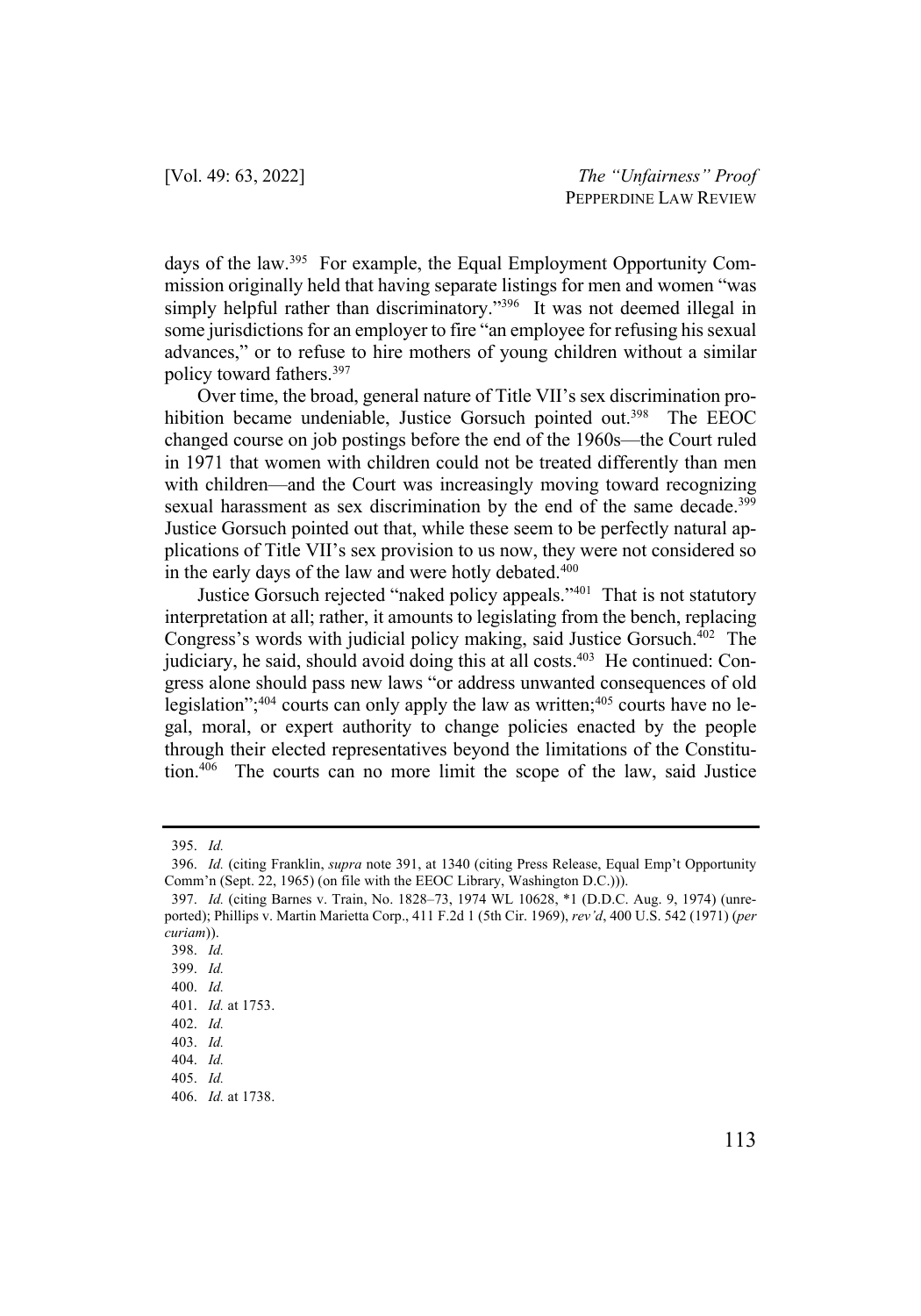Gorsuch, than they can add to it.<sup>407</sup>

Justice Gorsuch's analysis aptly foretold the proper interpretation of Rule 609: since Congress enacted language that bars all character for truthfulness evidence against criminal defendants—albeit in a circuitous fashion—confused statements of several legislators cannot change the unadorned dictates of the law.408 As Justice Gorsuch acknowledged, the "expected application[]" of the law doesn't trump the enacted language.<sup>409</sup> Appeals to either "expected applications" or "legislative intent" ignore the rule's actual plain language. $410$ Before fully embracing this analysis, however, two interpretative principles must be considered: the scrivener's error and the absurdity doctrine.<sup>411</sup>

## 1. Scrivener's Error

Courts often follow the maxim that they may correct legislative drafting mistakes, known as scriveners' errors.412 This is a narrow rule, however, applying only if the mistakes are patently clear.413 If the language is merely likely a mistake, but not definitively one, then courts will apply the plain text rather than attempt to fix the perceived issue.<sup>414</sup> The rationale for this limitation is the same as what underlies textualism itself: courts should be interpreting the words given them by the legislature, not providing their own judgment on policy in place of elected representatives, intentionally or otherwise.415

This doctrine is usually relegated to fixing only "internal textual inconsistenc[ies] or . . . obvious error[s] of grammar, punctuation, or English usage."416 Is the lack of "unfair" in Rule 609 a conscious word choice or an

<sup>407.</sup> *Id.* at 1753.

<sup>408.</sup> *See supra* Section II.B.2.b.

<sup>409.</sup> *Id.*

<sup>410.</sup> *Id.* at 1752.

<sup>411.</sup> Ryan D. Doerfler, *The Scrivener's Error*, 110 NW. U. L. REV. 811, 816–17 (2016) (defining "scrivener's error" as a term of art referring to a legislative mistake of transcription).

<sup>412.</sup> *Id.* at 811.

<sup>413.</sup> *Id.* at 812 (citing United States v. X-Citement Video, Inc., 513 U.S. 64, 82 (1994) (Scalia, J., dissenting)).

<sup>414.</sup> *Id.* (citing Demarest v. Manspeaker, 498 U.S. 184, 190 (1991)).

<sup>415.</sup> *See* United States v. X-Citement Video, Inc., 513 U.S.64, 82 (Scalia, J., dissenting). "For the *sine qua non* of any 'scrivener's error' doctrine, it seems to me, is that the meaning genuinely intended but inadequately expressed must be absolutely clear; otherwise we might be rewriting the statute rather than correcting a technical mistake. That condition is not met here." *Id.*

<sup>416.</sup> John F. Manning, *The Absurdity Doctrine*, 116 HARV. L. REV. 2387, 2460 n.265 (2003) (critiquing the absurdity doctrine).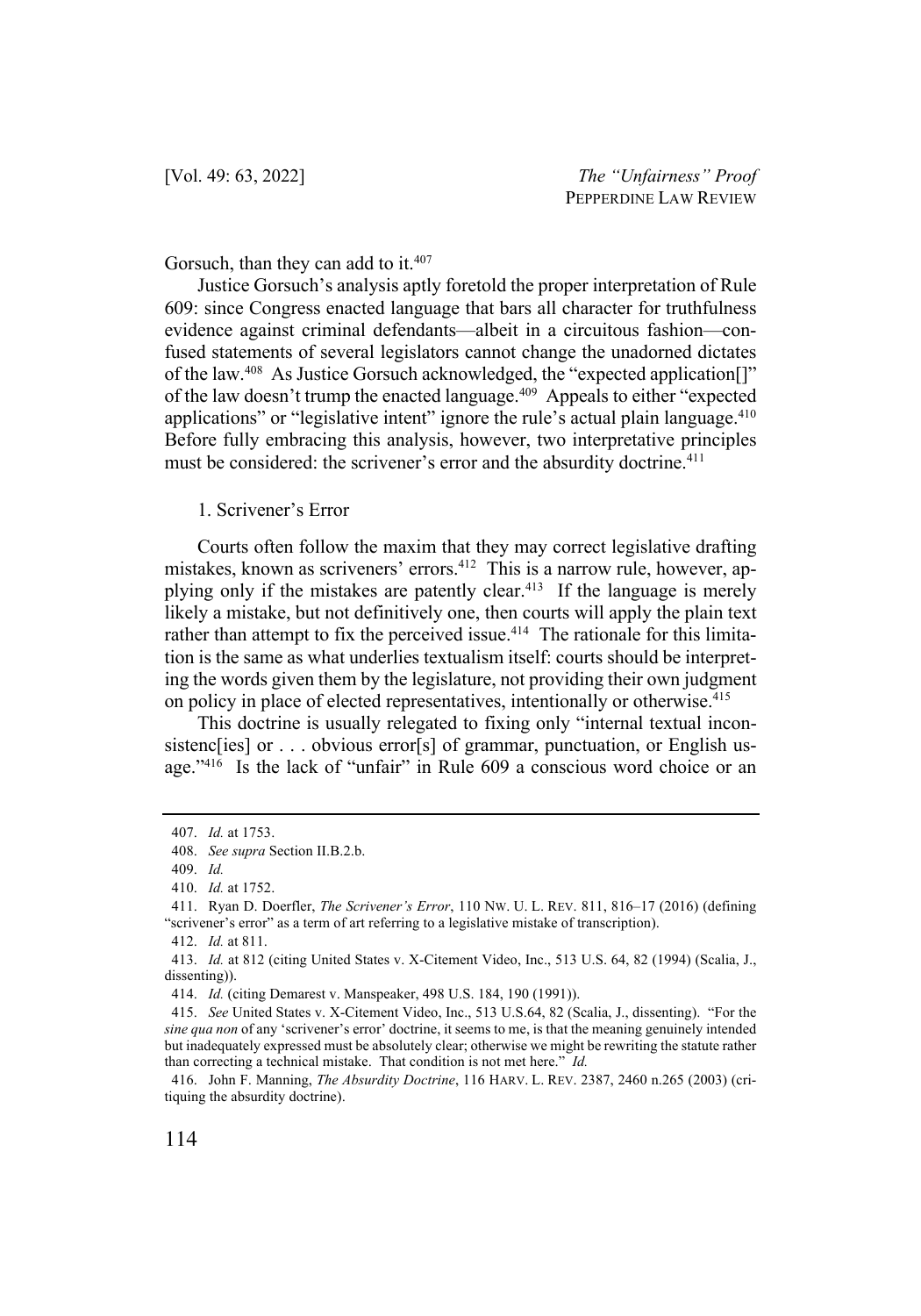obvious error in grammar, meaning, or transposition?417 To conclude that "unfair" was inadvertently omitted in a final printing or the like is belied by the detailed history described above.<sup>418</sup> "Unfair" was removed midway during the deliberative process.<sup>419</sup> Notwithstanding that several legislators spoke about the bill indicating that they were seemingly unaware of the change, critically, the change preceded various intermediate ratifications.<sup>420</sup> Thus, regardless of what some legislators thought, various versions of the bill—along with the final language—were repeatedly ratified by each body that considered it with the locution on full display. $421$  The scrivener's error doctrine is not designed to correct bad legislating, it's designed to correct process oversights.<sup>422</sup> This was no process mistake.

#### 2. Absurdity Doctrine

A related maxim of interpretation is the absurdity doctrine, alluded to above, which states that courts will interpret statutes in contravention of their plain meaning if the result of doing otherwise would be absurd.423 The Supreme Court phrased the doctrine this way in *Griffin v. Oceanic Contractors*: "[I]nterpretations of a statute which would produce absurd results are to be avoided if alternative interpretations consistent with the legislative purpose are available."424 The classic example of this doctrine comes from medieval Italy, where a doctor who assisted a patient in the public street was exempted "from a law punishing 'whoever drew blood in the streets."<sup>425</sup> In that instance, the law had been intended to stop violence, and the court reasoned that

<sup>417.</sup> *See id.* ("This premise arguably distinguishes a genuine scrivener's error doctrine from the absurdity doctrine, which focuses on putative mistakes of policy expression and therefore risks disturbing a legislative bargain over the precise way a given statutory policy should be articulated.").

<sup>418.</sup> *See supra* Section II.B.2.

<sup>419.</sup> *See supra* Section II.B.2.

<sup>420.</sup> *See supra* Section II.B.2.

<sup>421.</sup> Doerfler, *supra* note 411 (clarifying that a scrivener's error is where legislative text diverges from what Congress meant to say, not what Congress should have said).

<sup>422.</sup> Manning, *supra* note 416, at 2388 (defining the absurdity doctrine as the idea that judges may deviate from statutory text when a given application would otherwise produce an absurd result).

<sup>423.</sup> *See id.* 

<sup>424.</sup> Griffin v. Oceanic Contractors, 458 U.S. 564, 575 (1982) (emphasis added) (citing United States v. American Trucking Ass'ns, 310 U.S. 534, 542–43 (1940); Haggar Co. v. Helvering, 308 U.S. 389, 394 (1940)).

<sup>425.</sup> Glen Staszewski, *Avoiding Absurdity*, 81 IND. L.J. 1001, 1007 (2006) (defending the absurdity doctrine by illustrating its promotion of fairness).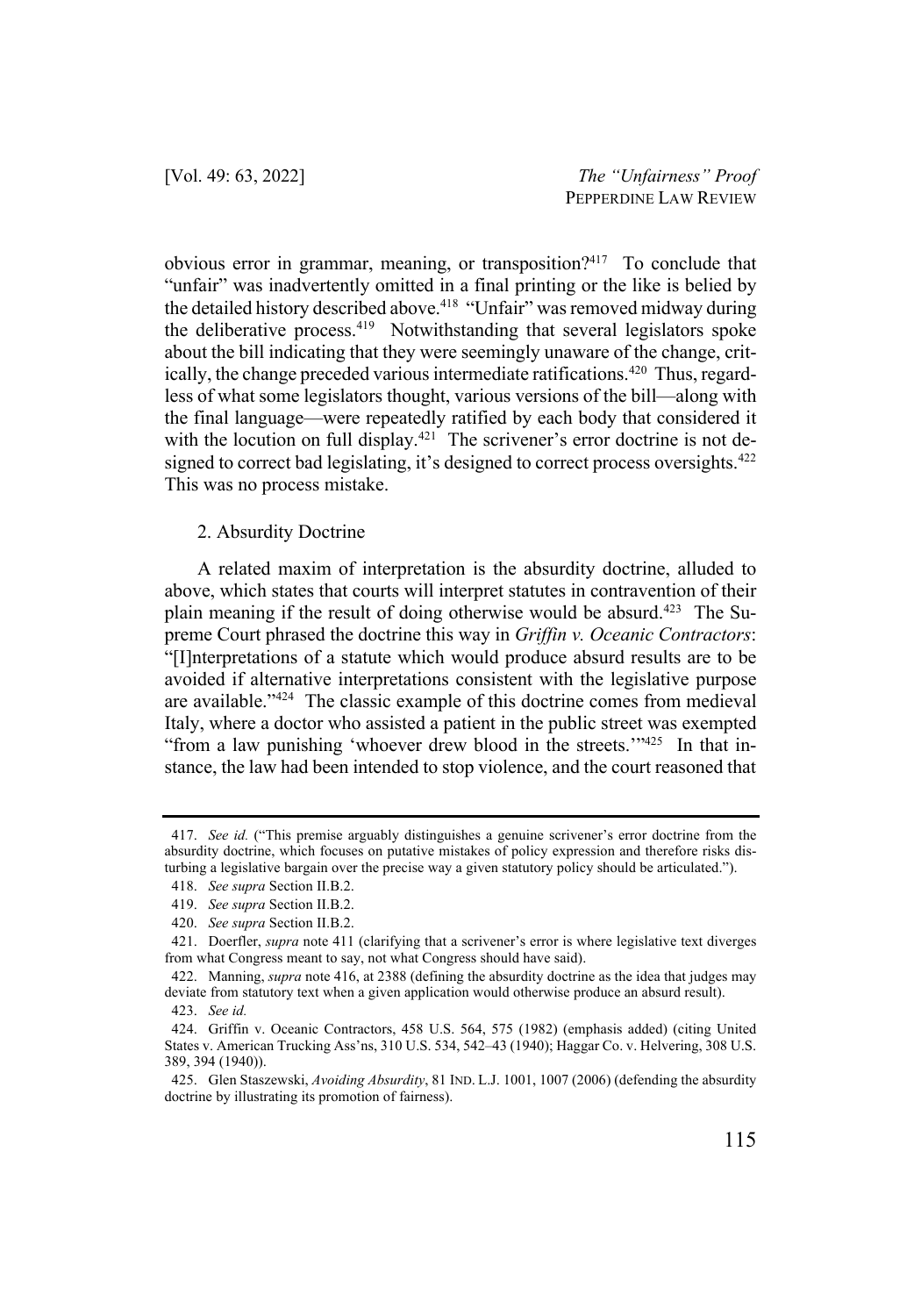applying it to a physician performing emergency care would not accomplish the law's intended purpose and would be harmful to the public good.<sup>426</sup> In a more recent case, the Supreme Court ruled in 1868 that a sheriff and his posse, who arrested an on-duty mail carrier wanted for murder, did not violate the law against impeding the delivery of mail, even though they had by a literal reading of the statute.<sup>427</sup>

The rule stems from the notion that since Congress is incapable of foreseeing every possible outcome, it crafts general rules.<sup>428</sup> When an unforeseen absurd result would occur from the application of a general rule to a specific, unique case, the judiciary will interpret the rule so as to avoid that absurdity.<sup>429</sup> As traditionally understood, this is "a normal function of the interpretive process," rather than a judicial rewriting of the law.430

While this doctrine has existed for quite some time in American courts,<sup>431</sup> it is not without its apt critics.<sup>432</sup> Some new textualists, most notably John Manning in his article *The Absurdity Doctrine*, object that the doctrine could destabilize the separation of powers between the legislative and judicial branches, among other undesirable consequences.<sup>433</sup> New textualists like Manning are skeptical that the absurdity doctrine isn't anything more than just a dressed-up version of purposivism.<sup>434</sup> As Manning states:

> [T]he precise lines drawn by any statute may reflect unrecorded compromises among interest groups, unknowable strategic behavior, or even an implicit legislative decision to forgo costly bargaining over greater textual precision. So understood, the legislative process is simply too complex and too opaque to permit judges to get inside Congress's "mind."<sup>435</sup>

Under this conception that equates the maxim with a search for legislative

<sup>426.</sup> *Id.* at 1026.

<sup>427.</sup> *Id.* at 1006–07; *see also* United States v. Kirby, 74 U.S. 482, 486 (1868).

<sup>428.</sup> Staszewski, *supra* note 425, at 1012.

<sup>429.</sup> *Id.* 

<sup>430.</sup> *Id.* (citing Sorrells v. United States, 287 U.S. 435, 450 (1932); Kirby, 74 U.S. at 486–87).

<sup>431.</sup> Manning, *supra* note 416, at 2388.

<sup>432.</sup> *Id.* at 2391.

<sup>433.</sup> *Id.*; *see also* Staszewski, *supra* note 425, at 1008–12.

<sup>434.</sup> Manning, *supra* note 416, at 2390.

<sup>435.</sup> *Id.*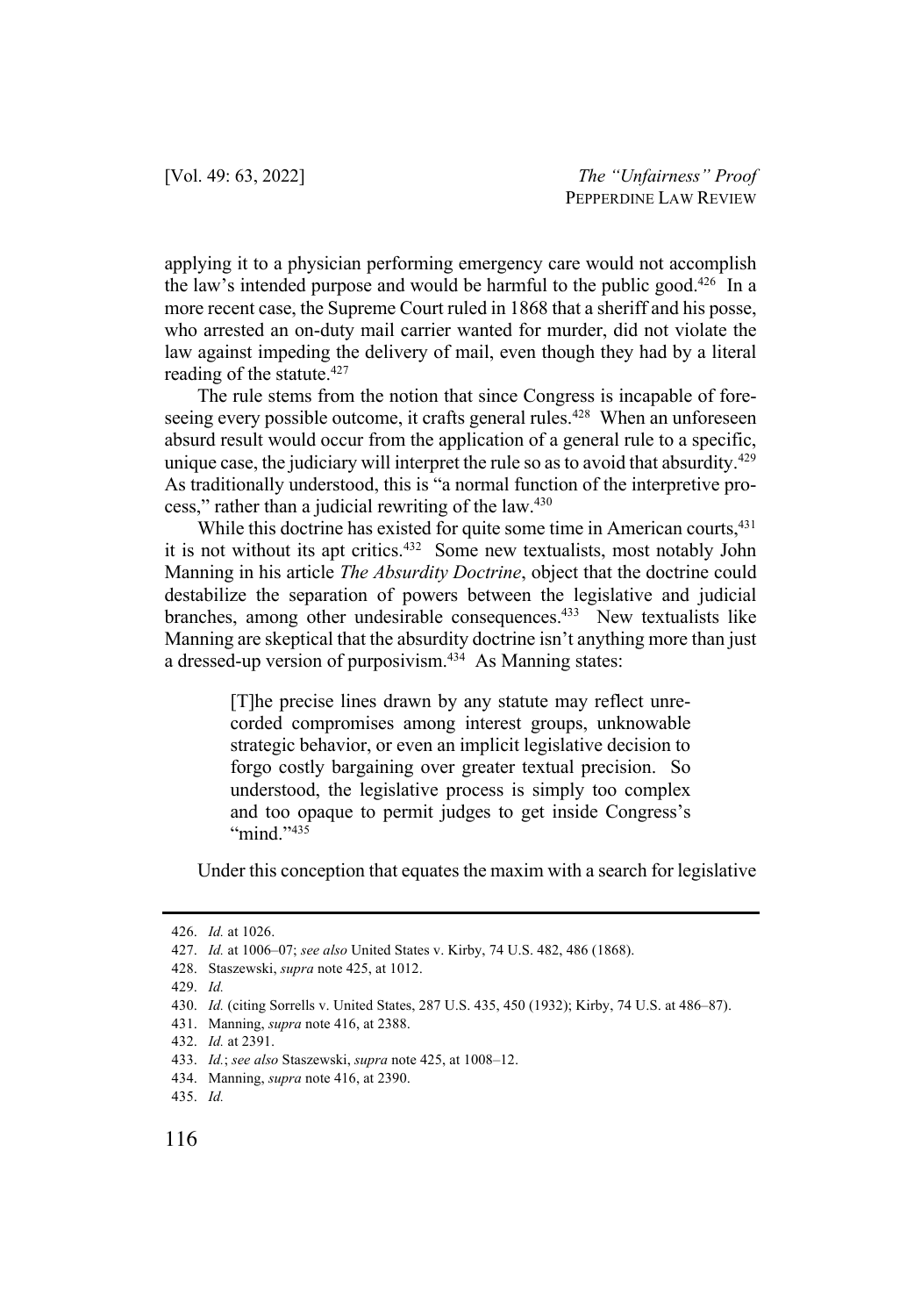intent, courts risk acting on their own personal wills and preferences if they do anything other than apply the words of the statute as written.436 The "actual commands" of the final law are more important than "the apparent background intent" of lawmakers. $437$  Since the absurdity doctrine calls for courts to apply laws contrary to their written letter to avoid "absurd" results, the doctrine conflicts with new textualist philosophy on the role of the judiciary and the proper method of legal interpretation. $438$  In their eyes, the absurdity doctrine undermines the separation of powers by letting courts modify statutes beyond the express terms passed by Congress.<sup>439</sup>

Manning and other new textualists are also concerned that the absurdity doctrine could be used to circumvent the rational basis test used to review the constitutionality of legislation.440 This test states that "a judge may not disturb a statutory classification simply because it produces seemingly unwise, improvident, or inequitable results" if the "legislation has any conceivable rational basis."441 Manning believes that courts could invalidate a law that would pass the rational basis test by declaring the results "absurd."442

Manning argues that courts could significantly cut down on the number of cases that implicate the absurdity doctrine by adopting the modern textualists' context-dependent method of interpretation.<sup>443</sup> By this, he does not mean the subjective intent of the author, which he refers to as the "speaker's meaning."444 Rather, he means "how 'a skilled, objectively reasonable user of words' would have understood the statutory text, as applied to the problem before the judge."445 Also referred to as "objectified intent,"446 this contextdependent method of interpretation requires an interpreter to go beyond the dictionary definition of a word to common cultural and legal connotations of

<sup>436.</sup> *Id.*

<sup>437.</sup> *Id.*

<sup>438.</sup> *Id.* at 2390, 2408–31; *see also* Staszewski, *supra* note 425, at 1008.

<sup>439.</sup> Manning, *supra* note 416, at 2391; *see also* Staszewski, *supra* note 425, at 1008–09.

<sup>440.</sup> Manning, *supra* note 416, at 2391.

<sup>441.</sup> *Id.*

<sup>442.</sup> *Id.*

<sup>443.</sup> *Id.* at 2455.

<sup>444.</sup> *Id.* at 2457.

<sup>445.</sup> *Id.* at 2458 (quoting Frank H. Easterbrook, *The Role of Original Intent in Statutory Construction*, 11 HARV. J.L. & PUB. POL'Y, 59, 65 (1988)).

<sup>446.</sup> *See, e.g.*, Andrew S. Gold, *Absurd Results, Scrivener's Errors, and Statutory Interpretation*, 75 U. CIN. L. REV. 25, 29, 33 (2006) (defining "objectified intent" as authorial intent which seems to be the intent behind statutes if no subjective legislative intent exists).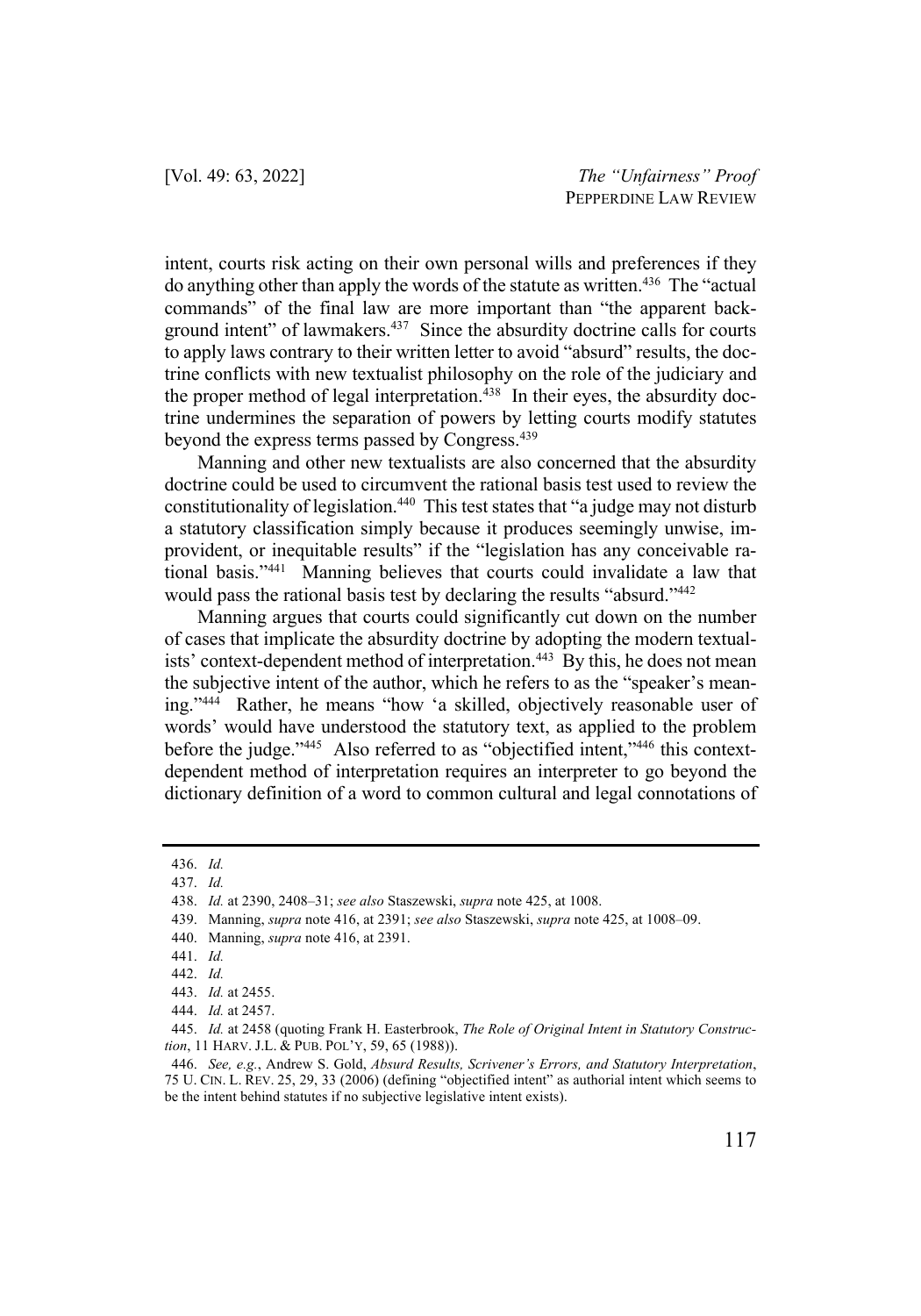that word in a particular context.<sup>447</sup>

As an example of this method of interpretation, Manning quotes from Justice Scalia's dissent in *Smith v. United States*. 448 In that case, the issue before the court was whether the defendant had "used" a firearm during a drug deal when he traded the firearm for drugs but never employed it as a weapon.449 The majority said that he did, but Justice Scalia disagreed—producing a decidedly prodefendant outcome, contrary to Scalia's known political preferences.450 Justice Scalia noted that

> [t]o use an instrumentality ordinarily means to use it for its intended purpose. When someone asks, "Do you use a cane?," he is not inquiring whether you have your grandfather's silver-handled walking stick on display in the hall; he wants to know whether you *walk* with a cane. Similarly, to speak of "using a firearm" is to speak of using it for its distinctive purpose, [i.e.], as a weapon. $451$

To demonstrate how Justice Scalia's approach would greatly limit the number of absurdity doctrine inquiries, Manning goes back to the classic example of the doctor who draws blood in the street.<sup>452</sup> While the phrase "draw blood" could abstractly refer either to an act of violence or a medical procedure, it would be understood by the reasonable reader in the context of the statute under review to mean an act of violence since the law in that case was part of a criminal code rather than a health code.<sup>453</sup> Given the contextual meaning of the phrase, the doctor would not be guilty of violating the law.<sup>454</sup> Using this method of textual analysis, the court would not need to apply the absurdity doctrine at all, since the absurd result would never arise in the first

<sup>447.</sup> Manning, *supra* note 416, at 2458–60.

<sup>448.</sup> *Id.* at 2460 (quoting Smith v. United States, 508 U.S. 223, 242 (1993)).

<sup>449.</sup> *Id.*

<sup>450.</sup> *See* Joanmarie Ilaria Davoli, *Justice Scalia for the Defense?*, 40 U. BALT. L. REV. 687, 687 (2011) (noting that Justice Scalia was "[w]idely considered to be one of the most politically conservative Justices on the United States Supreme Court").

<sup>451.</sup> Smith v. United States, 508 U.S. 223, 242 (1993). This is one of several cases in which Justice Scalia interpreted a statute in a fashion likely inconsistent with his political preferences. *See* Davoli, *supra* note 450.

<sup>452.</sup> Manning, *supra* note 416, at 2461.

<sup>453.</sup> *Id.*

<sup>454.</sup> *Id.* at 2460–61.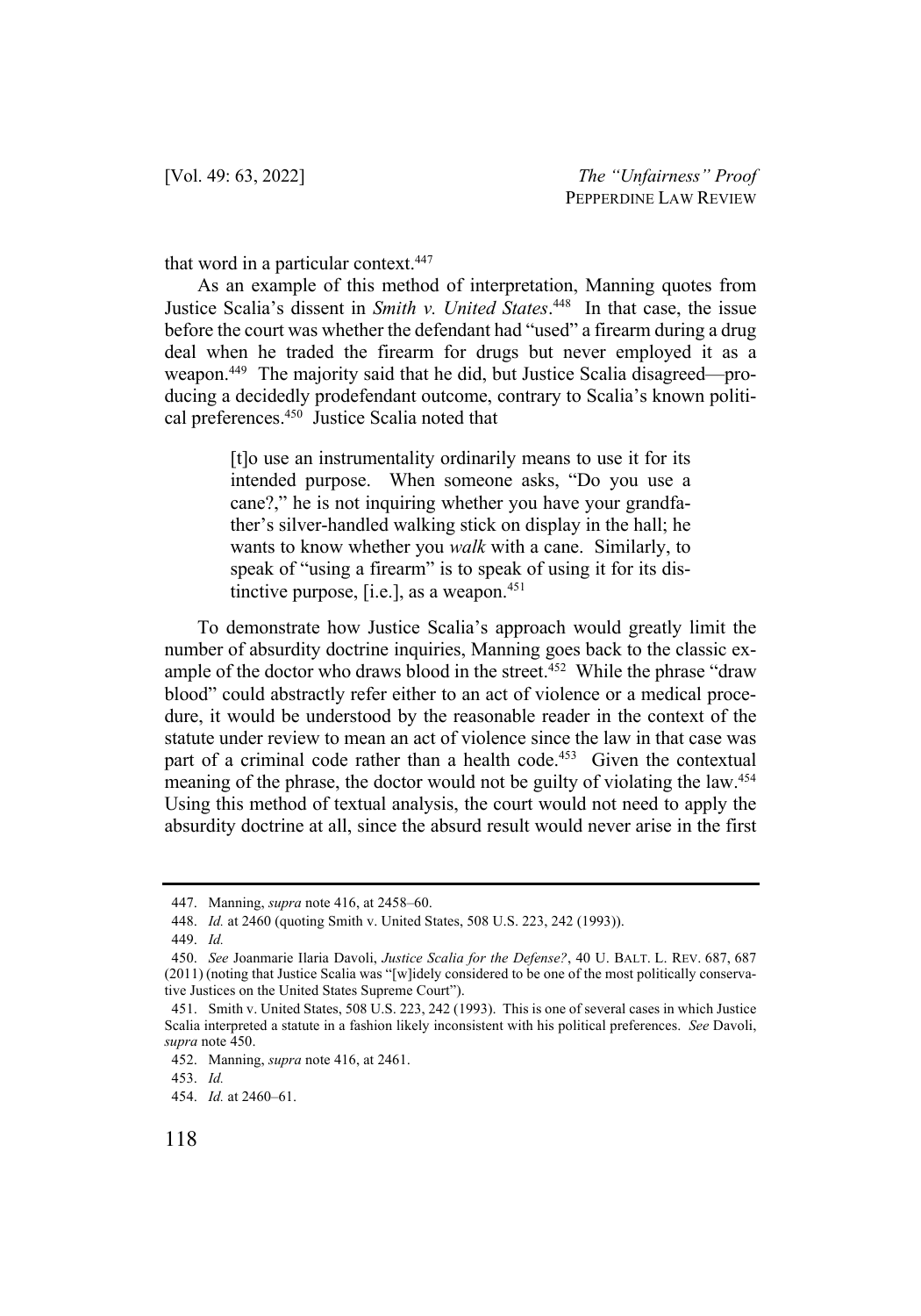place.455 This concept applies both to accepted cultural nuances as well as commonly understood legal terms of art.456

Regarding those cases where the context-dependent method of interpretation does not negate the absurd result, Manning and new textualists suggest that most, if not all, can be dealt with by recognizing the background legal conventions that would have been assumed during a statute's drafting.457 For example, in the case of the sheriff who arrested the murderous mail carrier, the common law defense of justification would absolve him for impeding the delivery of mail without resorting to the absurdity doctrine.<sup>458</sup> Or if, say, a prisoner escaped from jail to avoid a fire (another oft-cited example from an old English case), there would be no need to resort to the absurdity doctrine to avoid punishing him when the common law defense of necessity is available.<sup>459</sup> Both of these doctrines don't change the meaning of a statute; they provide for *exceptions* to the law's application, respecting the role of the legislature in enacting laws.<sup>460</sup>

The application of the absurdity doctrine to Rule 609 is a stretch. Unlike the multiple legitimate legal definitions of one term, "defendant," discussed in *Green*, in Rule 609, we're confronted with the opposite: the *Federal Rules of Evidence* has two separate terms, "unfair prejudice" and "prejudicial effect," with two distinct understandings in the law, as recognized by the First Circuit, that courts have routinely treated as one.<sup>461</sup> That's not to say that many legislators involved in drafting Rule 609 didn't seem ignorant of, or at least unconcerned with, the important definitional differences.<sup>462</sup> They did. This alone, however, seems insufficient to trump the objective meaning of the logically separate terms.

Moreover, the would-be asserted absurdity is *not* the result of the application of a general rule to a specific, uncontemplated circumstance.<sup>463</sup> Rather, the absurdity would be either that Congress left out a word—reverting back to the scrivener's error—or that the rule never permits Rule 609 evidence

<sup>455.</sup> *Id.*

<sup>456.</sup> *Id.* at 2464–65.

<sup>457.</sup> *Id.* at 2466.

<sup>458.</sup> *Id.* at 2468–69.

<sup>459.</sup> *Id.* at 2469.

<sup>460.</sup> *See* Staszewski, *supra* note 425, at 1014.

<sup>461.</sup> *See* Green v. Block Laundry Mach. Co., 490 U.S. 504, 507–08 (1989).

<sup>462.</sup> *See supra* Section II.B.

<sup>463.</sup> *See* Manning,*supra* note 416 (explaining that part of the rationale behind the absurdity doctrine is that legislators draft statutes with limited foresight).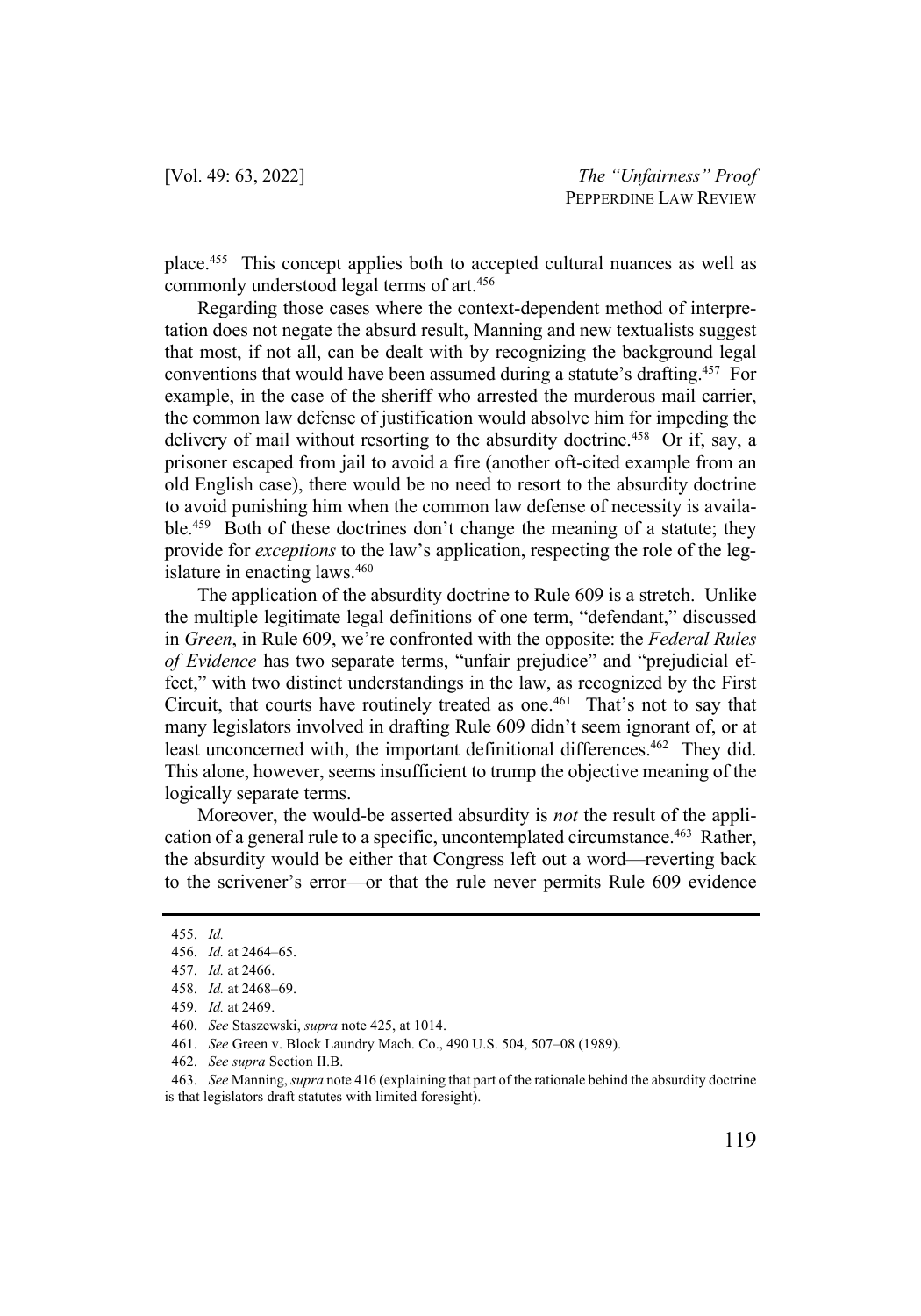against an accused.464 Thus, it's not specific and unique at all.465 The alleged absurdity is universal.<sup>466</sup> And eviscerating the distinction between two different terms, one encompassing the other, contravenes English-language structure and interpretative maxims, as discussed above, leaving us with words that have no meaning in the same rule.<sup>467</sup> That's a hard pill to swallow if trying to maintain fidelity to the text of the rule.<sup>468</sup>

Thus, the best way to address the problem is for Congress to correct it.<sup>469</sup> This achieves two goals: First, it gives preeminence to the enacted words, regardless of their wisdom, or even lack thereof. Second, it reinforces the incentive for Congress to capably do its job, because when it doesn't, it won't have another branch of government providing legislative janitorial services.<sup>470</sup> In addition, the various states that have uncritically adopted Rule 609 would likely follow suit.<sup>471</sup>

#### III. CONCLUSION

While Federal Rule of Evidence 609 allows for the introduction at trial of certain convictions to impeach the credibility of any witness, only the aspect of the rule that applies to criminal defendants subjects propounded evidence to an internal balancing test that weighs probativeness against prejudice. $472$ The test applicable to all other witnesses is that found in Federal Rule of Evidence 403, which states: "The court may exclude relevant evidence if its probative value is substantially outweighed by . . . *unfair* prejudice."473 Thus, the specific articulation of the balancing test regarding criminal defendants considers *all* prejudice in the balancing test rather than just *unfair* prejudice. This language produces a result whereby *no* credibility evidence survives the

<sup>464.</sup> *Id.* at 2390.

<sup>465.</sup> *See supra* Section II.C.

<sup>466.</sup> *See supra* Section II.C.

<sup>467.</sup> Manning, *supra* note 416, at 2390*.*

<sup>468.</sup> *See* FED. R. EVID. 609.

<sup>469.</sup> *See* John F. Manning, *Without the Pretense of Legislative Intent*, 130 HARV. L. REV. 2397, 2426 (2017) (describing one of the benefits of textualism as satisfying the demand of legislative supremacy in its ability to address problems).

<sup>470.</sup> *Id.*

<sup>471.</sup> *Id.*

<sup>472.</sup> FED. R. EVID. 609.

<sup>473.</sup> FED. R. EVID. 403 (emphasis added).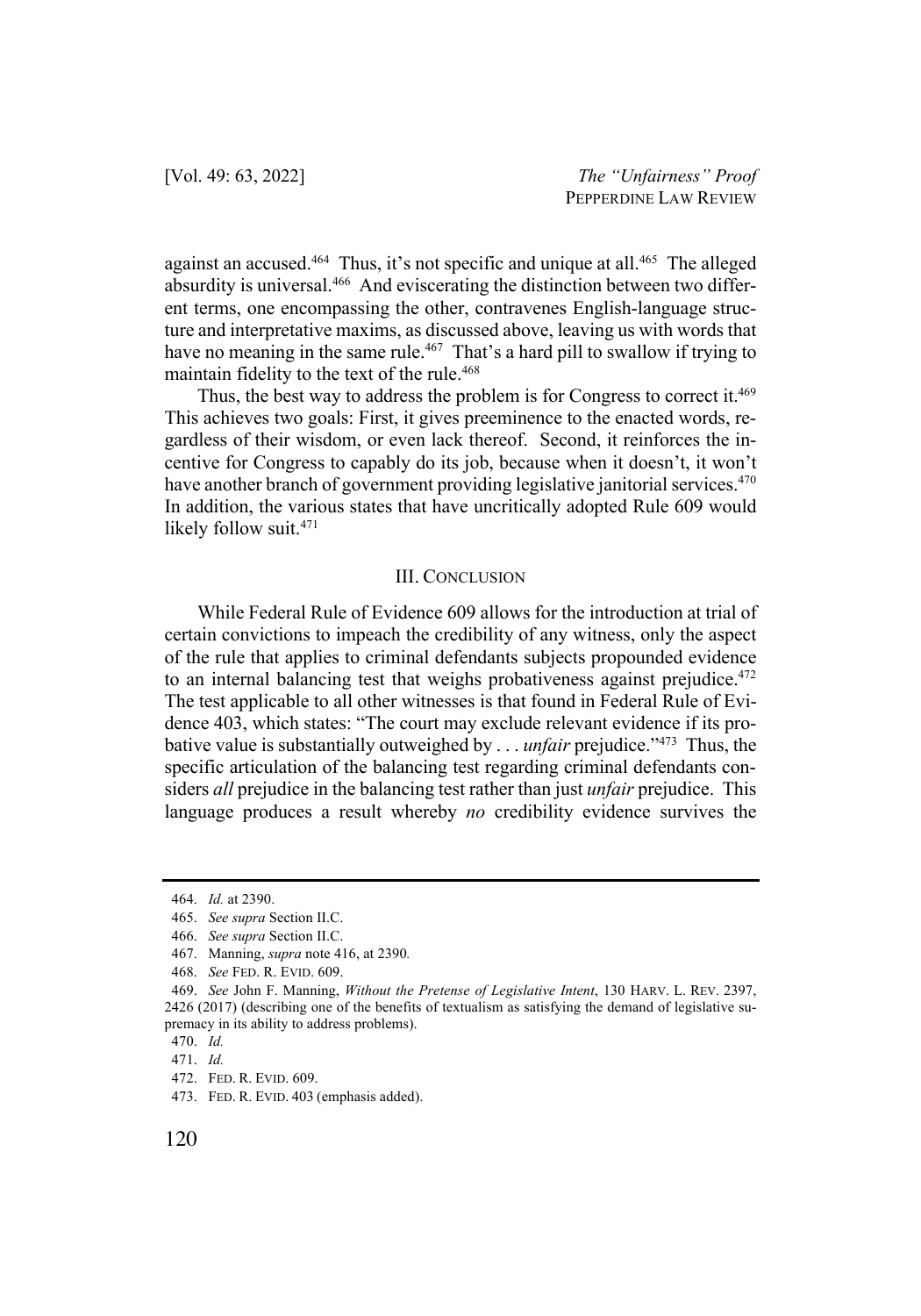[Vol. 49: 63, 2022] *The "Unfairness" Proof* PEPPERDINE LAW REVIEW

screen of the prejudice filter, making the rule nugatory.<sup>474</sup> Adding to this confusion, or more likely because courts have unconsciously recognized this confounding dilemma, federal courts *mostly* have ignored the express language of the rule—choosing to rewrite Congress's words without offering any explanation for that usurpation of the legislative function.475 Rather than having courts play legislators, judges should model the humility inherent to their constitutional role.<sup>476</sup> This gives preeminence to the words enacted by Congress and bolsters the motivation for Congress to capably do its job.<sup>477</sup>

477. *See supra* Section II.E.

<sup>474.</sup> *See supra* Section II.C.

<sup>475.</sup> *See supra* Section II.D.

<sup>476.</sup> *See* U.S. CONST. art. 3, § 1.